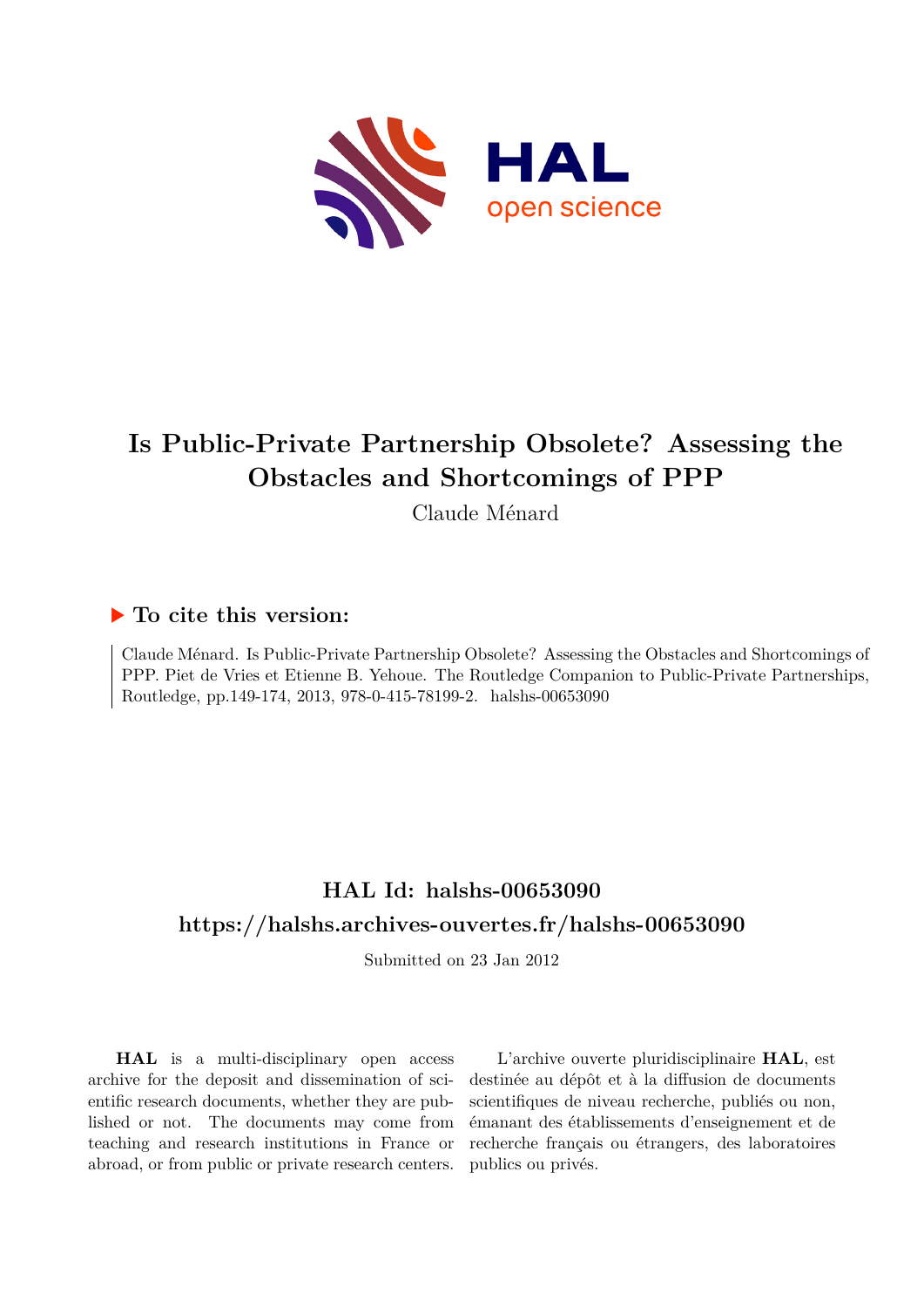**Claude Ménard** 

 **Professor of Economics, Université de Paris (Panthéon-Sorbonne) and** *Centre d'Economie de la Sorbonne*

## *IS PUBLIC-PRIVATE PARTNERSHIP OBSOLETE?*

## *Assessing the Obstacles and Shortcomings of PPP*

Forthcoming in:

P. De Vries and E. Yehoue (eds.)

**The Routledge Companion to**

## **PUBLIC-PRIVATE PARTNERSHIP**

London: Routledge.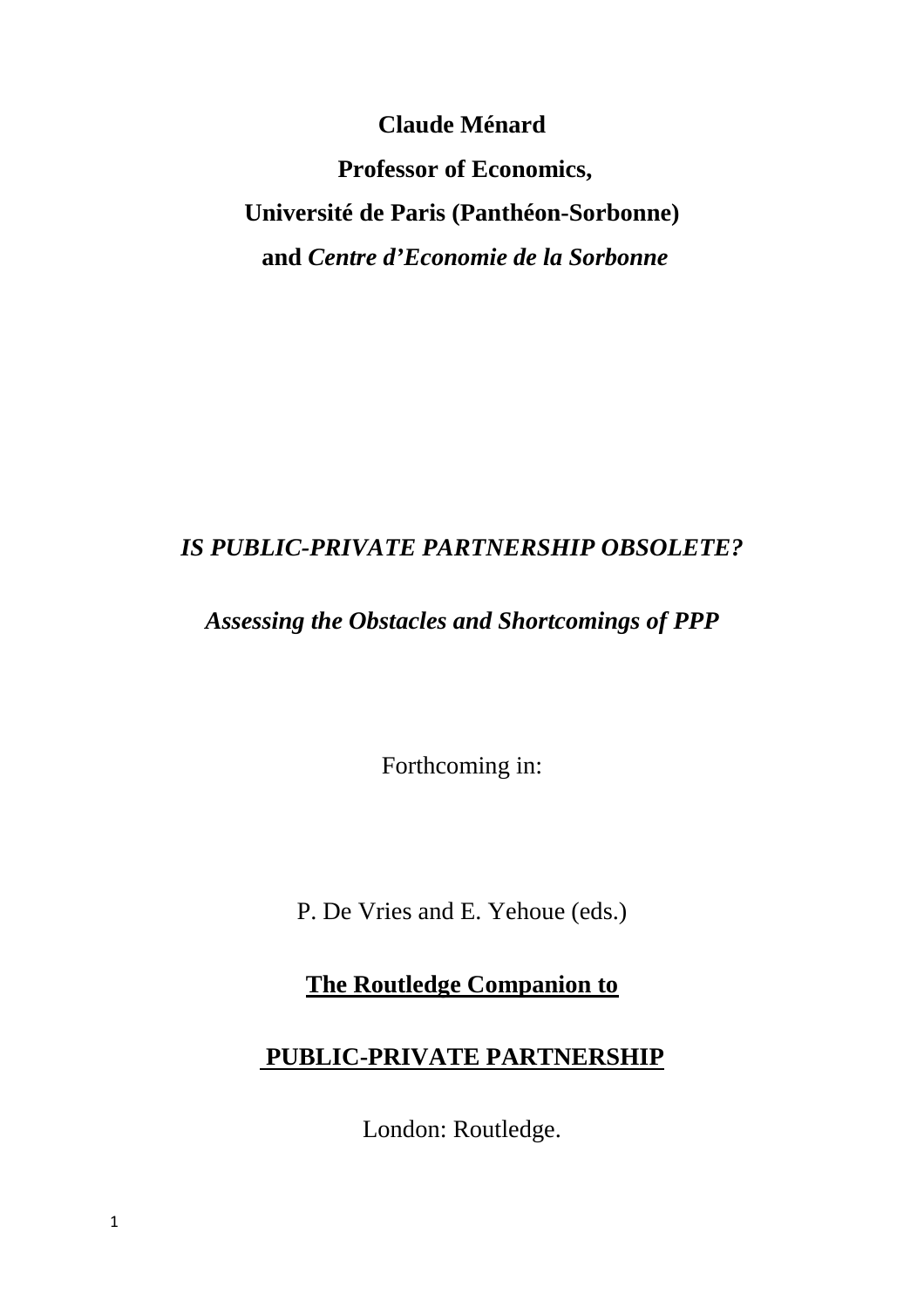## **IS PUBLIC-PRIVATE PARTNERSHIP OBSOLETE?**

## **Assessing the Obstacles and Shortcomings of PPP.**

**Claude Ménard<sup>1</sup>**

 **Professor of Economics, Université de Paris (Panthéon-Sorbonne) and** *Centre d'Economie de la Sorbonne*

#### **ABSTRACT**

Public-Private Partnership has been high on the agenda of public decision makers since the 1990's. Primarily a contractual approach to the delivery of infrastructures, goods and services traditionally provided by the public sector or by private operators submitted to tight regulation, PPP is also a very special contractual practice as it seeks to introduce market-type relationships in a context in which non-market forces play a major role. An important consequence is the overlapping of decision rights as well as property rights, which exposes PPP to a double alignment problem, organizational and institutional. Away from the ideological controversies about the legitimacy of PPP in provisioning public goods, this chapter focuses on problems rooted in the very nature of PPPs and the actual design of their supportive contracts, as well as in the institutions in which they are embedded and that define the capacity to implement and monitor these arrangements properly.

<sup>&</sup>lt;sup>1</sup> Previous versions of this paper were presented at conferences and seminars in Delft (TU), Lausanne (EPFL), Singapore (NUS), Paris (Sorbonne). I am indebted to participants for their comments and to the co-editors (Piet de Vries and Etienne Yehoue) for their help and supportive suggestions. Nicholas Sowels helped polishing the paper. The usual disclaimer fully applies.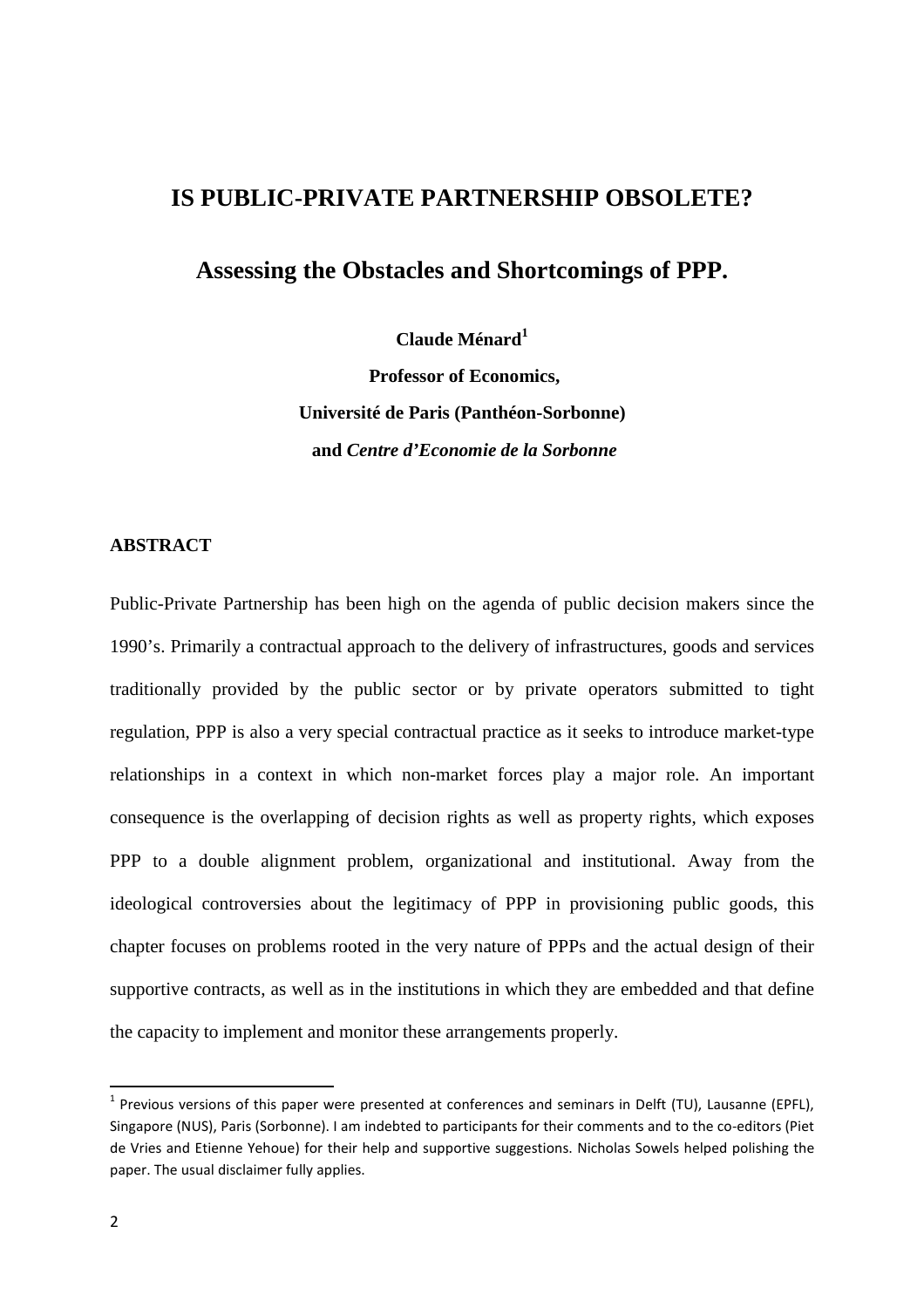#### **JEL: L 14, L 16, L 24, L 51, L 9**

#### **1. INTRODUCTION**

Public-Private Partnership, or Private Sector Participation as it is also known in a politically more sensitive terminology, has been high on the agenda of public decision makers, thinktanks, and consulting firms since the late 1990's. The World Bank Group has, for example, created a specific entity – the Public-Private Infrastructure Advisory Facility (PPIAF) – in charge of following up the development of these arrangements. The European Commission long ago delivered a Green Paper on the issue (European Union, 2004a). The OECD has produced several reports related to it, and the topic continues to feed the agenda and publications of numerous think-tanks (e.g., the French *Institut de la Gestion Déléguée*), as well as those of renowned private actors (e.g., PricewaterhouseCoopers). Such examples can easily be extended. And the number of conferences and publications on PPP is impressive. This raises questions: Why all the buzz? To what extent does it correspond to what is going on in the 'real' world? Is PPP a myth, a panacea, or an irreversible movement?

Public-Private Partnership (PPP) is primarily a contractual approach to the delivery of infrastructures, goods and services traditionally provided by the public sector or by private operators subject to tight 'command-and-control' regulation, such as public utilities. However, as rightly emphasized by New Institutional economists, PPP is a very special contractual practice as it seeks to introduce market-type relationships in a context in which non-market forces play a major role. Indeed, PPP refers to arrangements in which the allocation of property rights, as well as decision rights between public authorities and private operators overlap, with blurred boundaries when it comes to the delineation of some substantial rights and the distribution of risks. For example, a network can be built and operated by a private operator although public authorities remain the leading (if not the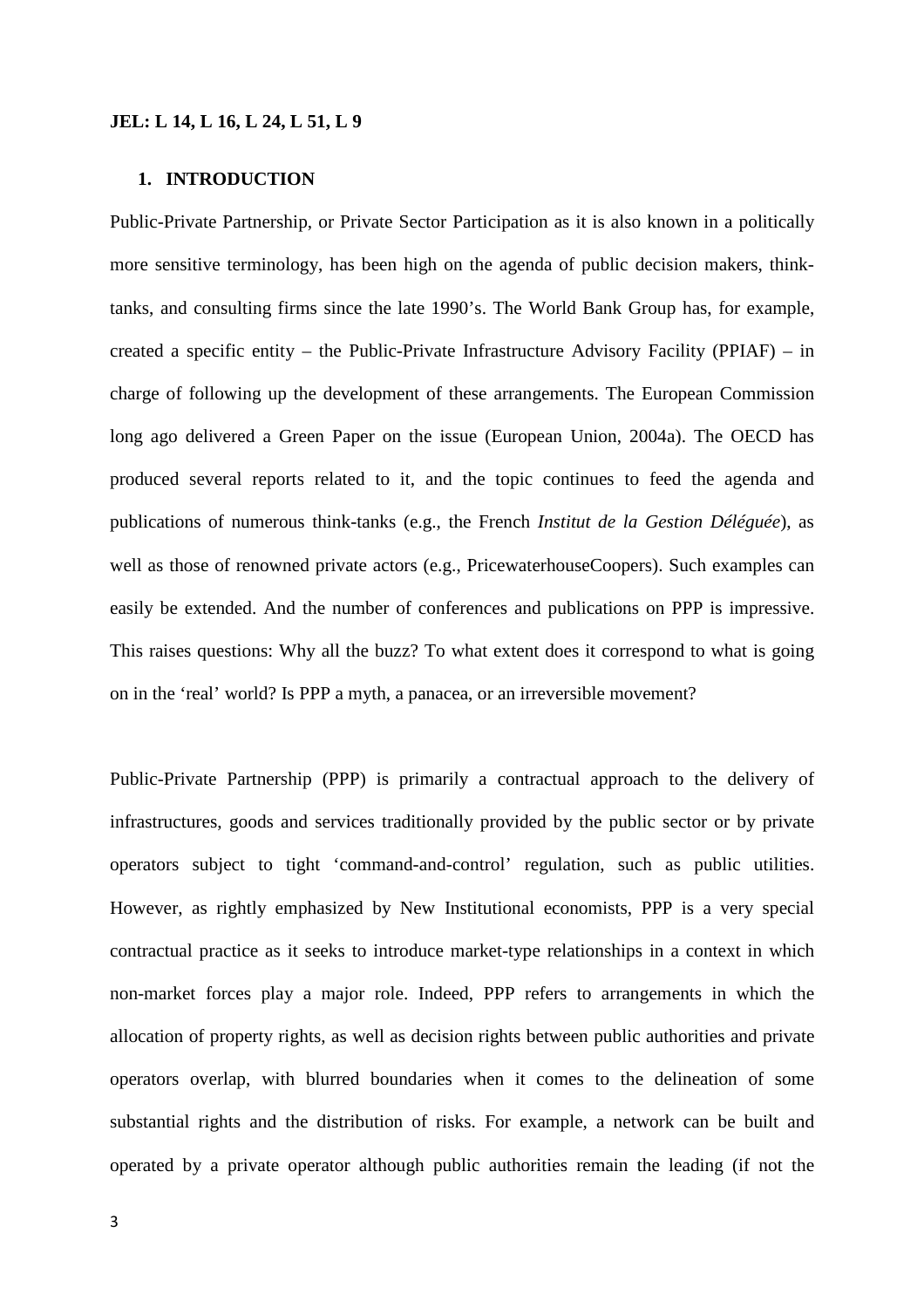exclusive) investor, and may hold some important decision rights, as often happens in the water and sanitation sector. Another good illustration of overlapping rights is when a government transfers the construction, maintenance, and operation of prisons to a private operator while wardens remain under its control. The extension of overlapping rights in the delivery of goods and services considered of 'general interest' in the now received terminology determines the specific form of a contract and the resulting governance problems.

One way to explore the problems at stake in more depth is to restrict the analysis of PPP to those contracts associated with the delivery of 'critical services', understood as services essential to avoiding economic or social disruptions. These mainly include the provision of network infrastructures, such as water and sanitation, energy, transportation, or communications (Moteff *et al.*, 2003; European Union, 2004b).<sup>2</sup> Such sectors are of particular significance because of their strategic impact on the economy (and the population) and because they actually involve a majority of investments under PPP arrangements. In this chapter, I mainly examine the role and difficulties of PPP relating to these network infrastructures. However, notwithstanding specificities such as the duration or the amplitude of investments involved, these arrangements share difficulties found in all other PPPs, which follow on from the partial and often ambiguous transfer of risks and responsibilities across public-private boundaries. These differentiate PPP from alternative solutions (full privatization or full integration in publicly owned entities).

Indeed, the specificity of PPP and related contracts results from the identity and role of the parties involved, which has an impact through at least three intertwined dimensions: (i) a legal dimension, since one party to the arrangement (the public authorities), also defines the rules

 $2$  The PPIAF (World Bank group) database focuses on these sectors.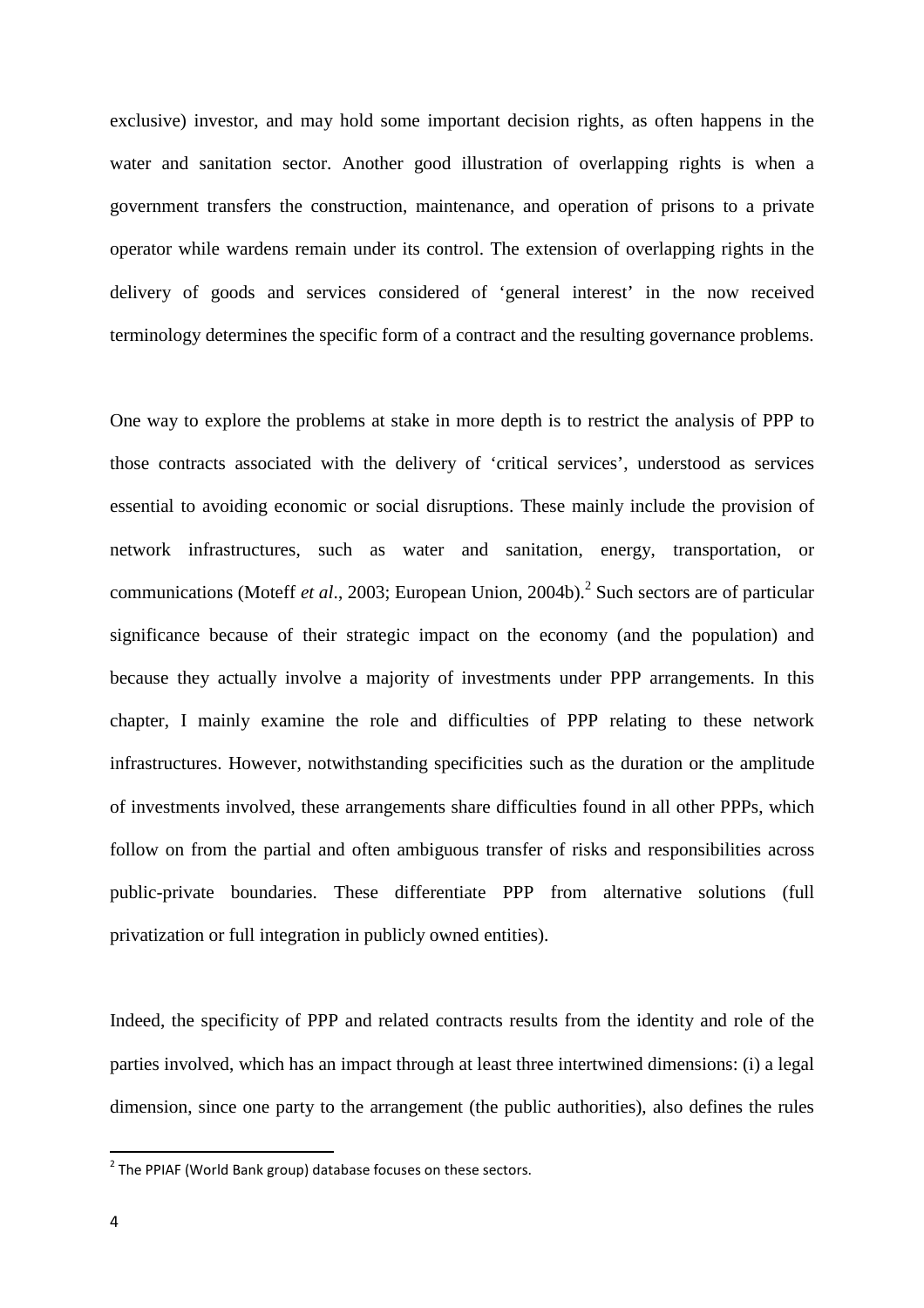of the game and has a say in the implementation and respect of the clauses and requirements of the agreement; (ii) an economic one, since the player who is initially responsible for assessing the costs and benefits of 'going PPP' operates as subrogate for stakeholders – in last resort all citizens – who are **not** residual claimants;<sup>3</sup> and (iii) a political dimension, since the goods and services provided concern users who also act as citizens-voters, at least in democratic regimes, thus exposing decision makers to the risk of third-party opportunism. Taking into account these three dimensions means that institutional endowments, as well as institutional design are key factors in the decision to endorse a PPP and to choose the form it will take, with their impact on the solution selected deeply affecting its performance.

In what follows, I mainly focus on the economic dimension, although it is important to keep in mind the two other dimensions when it comes to the design (*ex ante*) and the implementation (*ex post*) of these arrangements. Actually, most arguments developed by the proponents of PPP relate to economic factors. The virtues expected from the participation of private interest in the provision of goods and services long considered as the 'prerogative' of government are now well-known and have been widely publicized, particularly by international organizations and lobbyists. They are deeply embedded in the shift of values regarding the economic role of government. The economic advantages of PPP are essentially seen to be gains in efficiency, thanks to incentives associated with private investments and their identifiable residual claimants. PPP should be particularly suitable when full privatization is not possible or very hard to implement, because of strategic issues (as in the defense sector), risks associated with major, long run sunk-costs (as in water and sanitation), or public resistance to the loss of control over critical resources (as with energy). A positive impact of PPP should show up in terms of:

 $3$  Hence, the often observed public outcry and the resulting tensions between parties to the contract when the private operator, which is the residual claimant in a PPP, makes large *ex post* profits.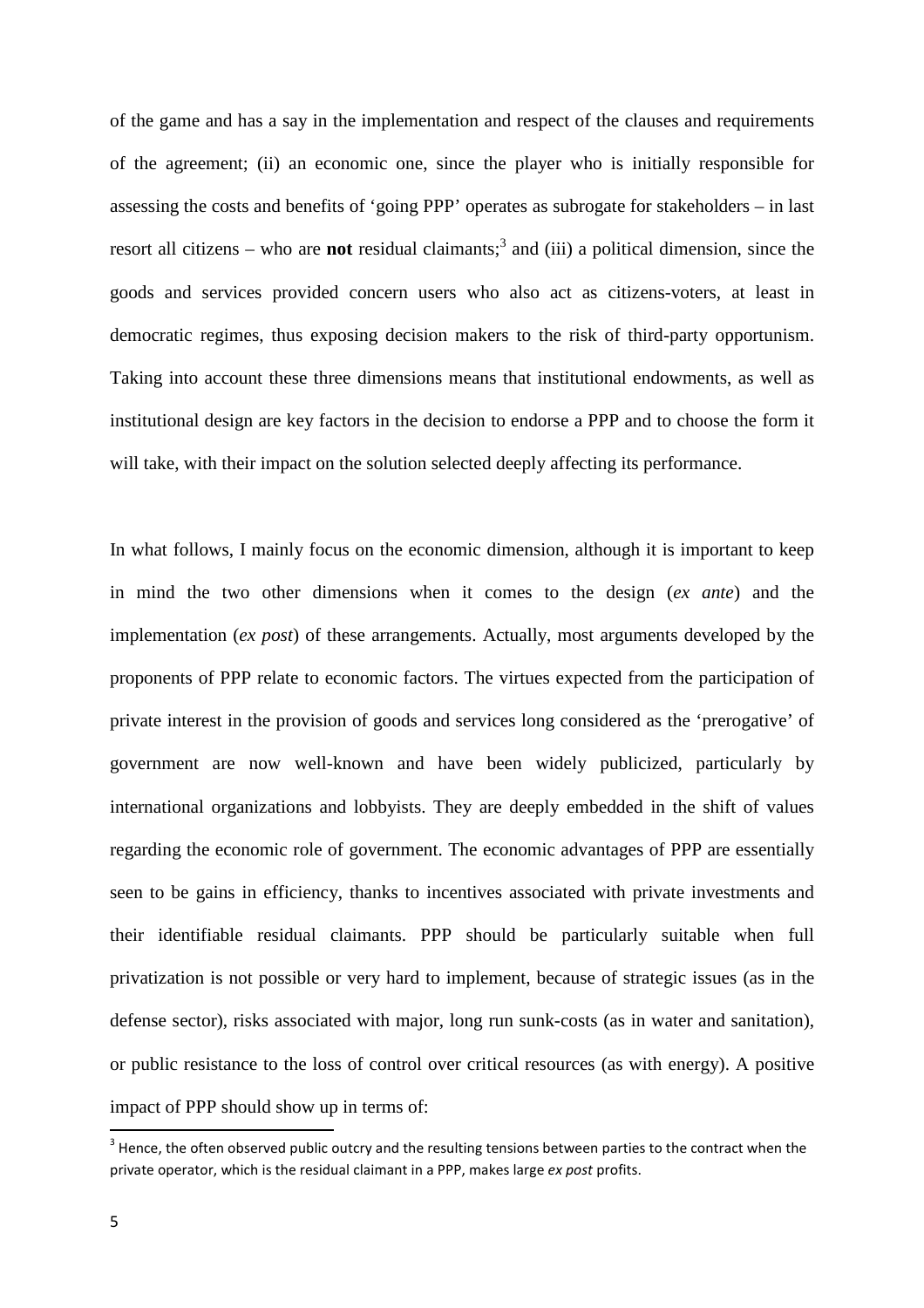- (i) prices, since private partners have an incentive to reduce costs if the contract is properly designed;
- (ii) increased productivity, as the allocation of labor will be less politicized;
- (iii) increased output, given that revenues depend more directly on the rate of connection;
- (iv) self-sustainability, since private participation requires revenues superior to costs, at least if risks are properly transferred;
- (v) superior delivery of infrastructure and public services at a time of strongly depleted public finance; and last but not least
- (vi) a reduction of political interference, thus reducing risks of corruption.

Of course, each of these presumed advantages has been challenged, with data often showing unpredicted increases in prices, lower investment than expected, increased corruption due to the small number of competitors involved, and short term budgetary relief opening the door to long term installments that burden public finances. Thus, from its beginnings, the development of PPP has been accompanied by strong controversy, even when we put aside ideological conviction, which is not an easy task when it comes to the positions endorsed by its proponents and opponents. Facts and figures about the actual performance of PPP, and its shortcomings when compared to the high expectations often generated, feed the debate.

The goal of this chapter is not to add one more brick to these ongoing controversies. It is rather to show that the potential advantages and possible failures of PPP are rooted in the very nature of its organizational arrangements and the actual design of contracts for which it provides an umbrella, as well as in the institutions in which it is embedded and that define the capacity to implement and monitor these arrangements properly. The resulting problem of adequacy between PPP as an organizational solution and the institutional framework in which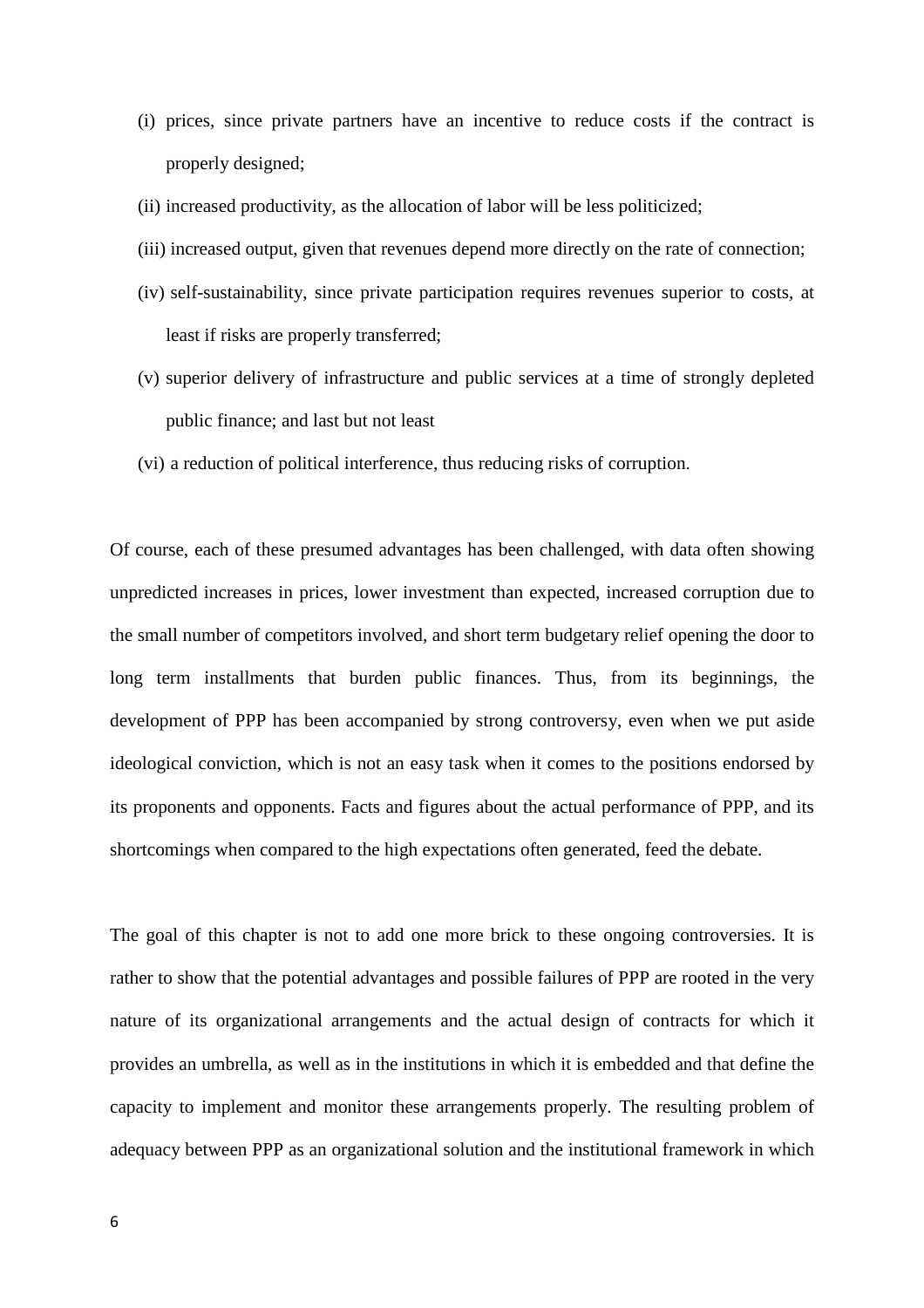it has developed help to understand many of the difficulties PPP faces, which are rooted in the intertwined allocation of rights, generating continuous tensions among parties. Notwithstanding considerable efforts to circumvent these problems, for example through more detailed contracts with more complex clauses regarding the transfer of risks and the responsibilities of parties, tensions remain that are apparently inherent to PPP and that partially explain its cyclical development, with significant ups and downs.

In what follows, I capture these difficulties in what I identify as a double alignment problem. On the organizational side, which is embedded in the contractual agreement, there is a problem of adequacy between the intertwined allocation of rights and the setting up of appropriate governance. This problem is particularly acute for network infrastructures that involve monopolistic segments remaining in the hands of 'public utilities' (e.g., transmission in the electricity sector, or rail tracks in the railroad industry). $^{4}$  On the institutional side, which refers to institutional endowments and the capacities of enforcement they determine, the special status of one party to the agreement, namely public authorities, comes out of its capacity to alter the rules of the game while the contract is ongoing. This raises a problem of adequacy between the contractual nature of the approach, which requires the transfer of substantial rights to a private operator, and the legitimate control that public authorities intend to keep over the delivery of goods and services considered as essential for and by citizens. In a sense, this double alignment problem reflects difficulties that are inherent to hybrid arrangements (Ménard, 2011), but that are amplified by the institutional asymmetry between the parties involved, which introduces a societal dimension to the problem.

<sup>&</sup>lt;sup>4</sup> "Public utilities" is a misleading name in these cases since these monopolistic segments can be as well under private control (but usually tightly regulated).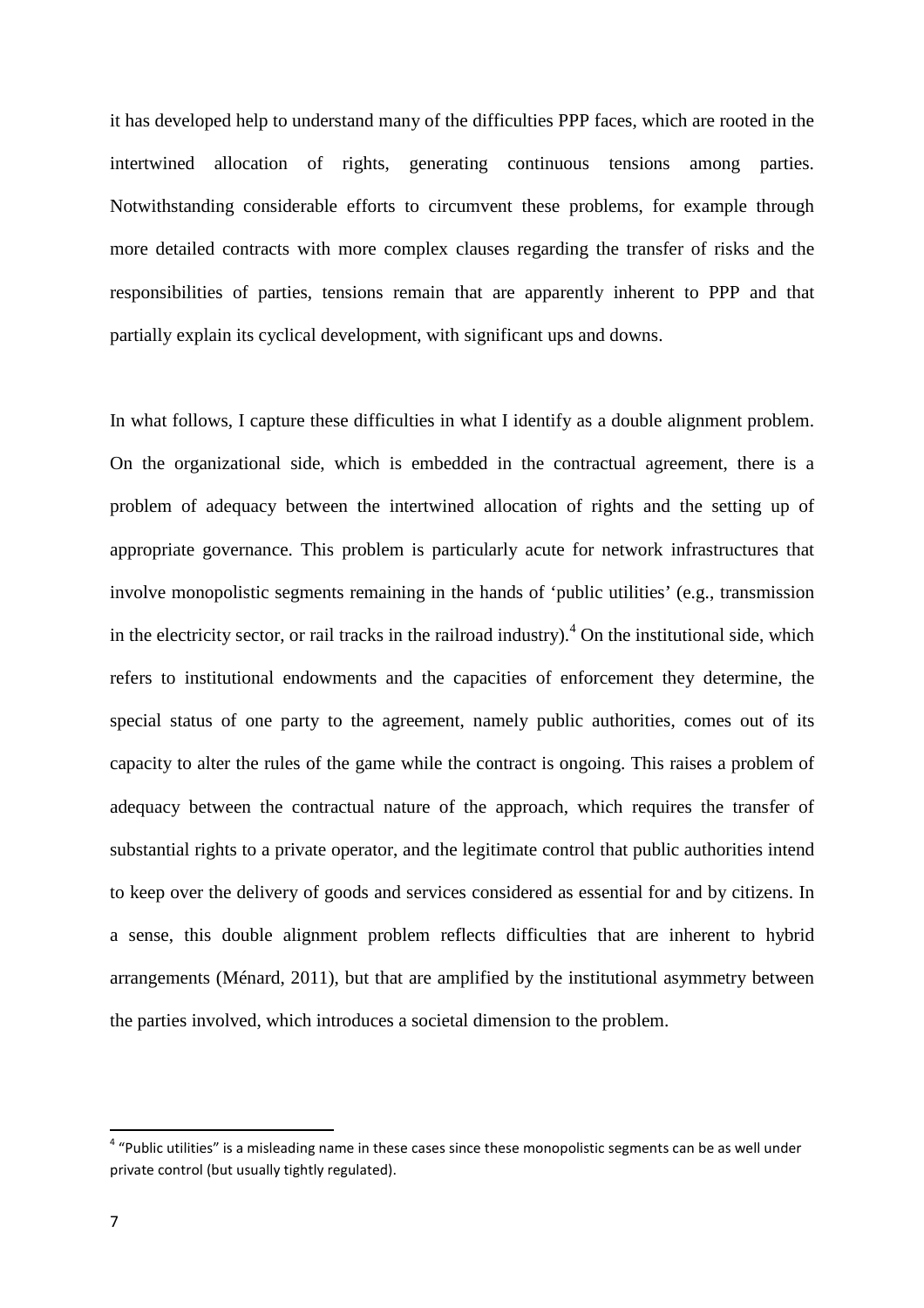The chapter is organized as follows. The next section comes back to the double alignment problem more explicitly, with particular attention to PPP in the provision and management of network infrastructures. Section 3 summarizes some evidence illustrating the difficulties at stake. Section 4 looks more systematically at the 'alignment' problem rooted in the peculiarities and flaws of the contractual arrangements that shape PPPs and of the institutions in which they are embedded. Section 5 concludes with some remarks about the future of PPP.

#### **2. THE DOUBLE ALIGNMENT PROBLEM**

One important contribution of New Institutional Economics (NIE) has been to disentangle issues regarding organizational choices and those relating to institutional rules in which they are embedded, while simultaneously referring to a common set of concepts, mainly: property rights; modes of governance allocating and transferring these rights (with particular attention to contracts); and the related transaction costs. Indeed, along the organizational dimension (often identified as 'Williamsonian') as well as the institutional one (classified as 'Northian'), a key issue has to do with the adequacy of organizational and institutional solutions with the transactions at stake.<sup>5</sup> The interactions of these two dimensions when it comes to the provision of network infrastructures, which is the main focus of this chapter, help to understand the difficulties that the diffusion and implementation of PPP face.

#### *2.1. The 'Critical' Nature of Network Infrastructures*

PPP has raised particularly high expectations in the four sectors in which most investments are concentrated: telecommunications, energy, transportation, and water and sanitation. These sectors capture a substantial part of network infrastructures often described as 'critical'.

<sup>&</sup>lt;sup>5</sup> For a general overview of NIE contributions, see Menard and Shirley, eds. (2005/2008).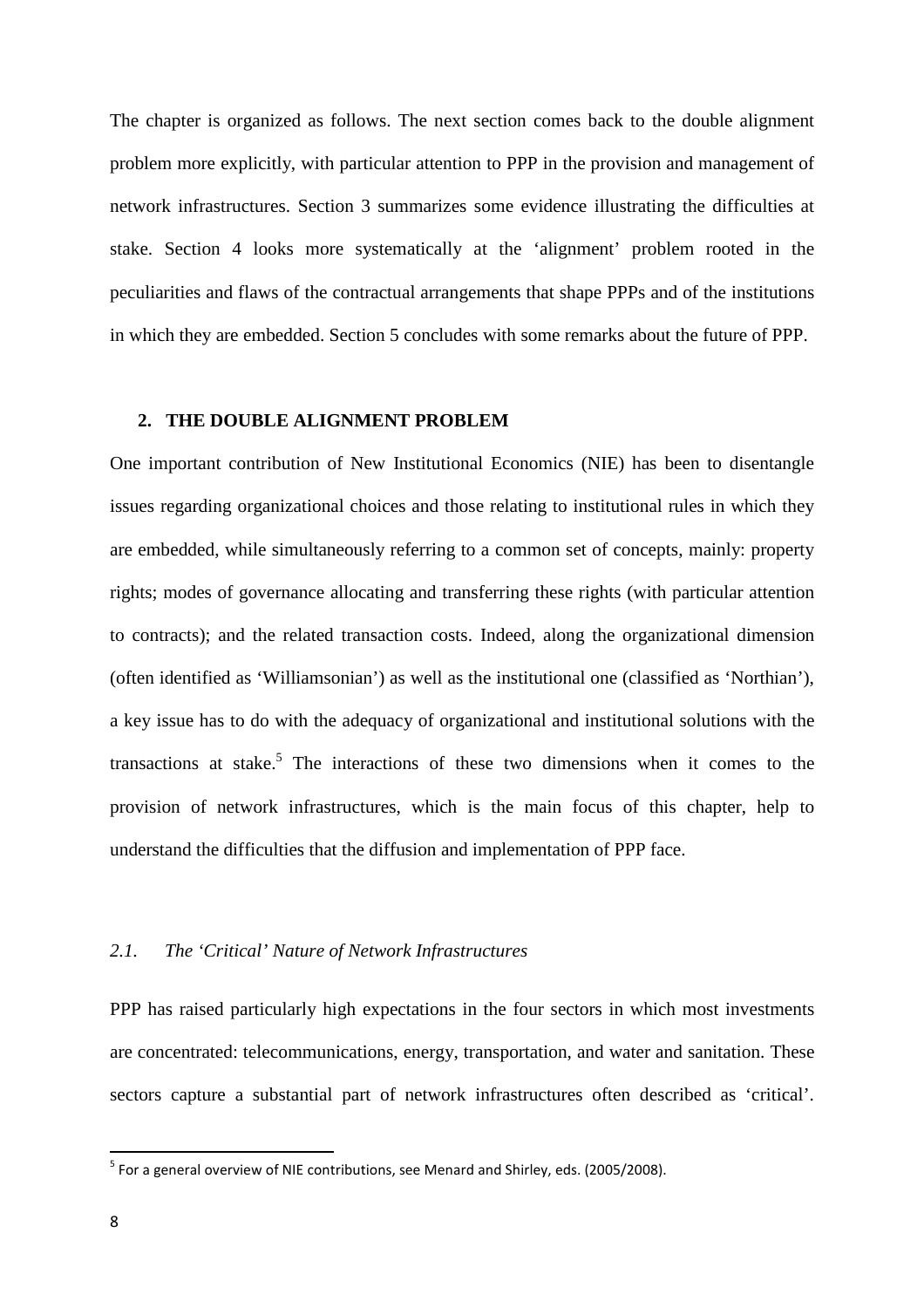Critical infrastructure involves assets and services crucial to: (i) supporting economic development and growth, for example road systems or energy; (ii) maintaining socioeconomic cohesion, which includes the provision of services guaranteeing property rights or safety of access to strategic facilities such as airports or ports; (iii) promote social goals inherent to developed economies, for example providing basic access to communication means or to safe water and sanitation (Moteff 2003: 8 sq.; Künneke *et al.* 2010: 496 sq.).

It is also in these sectors that PPP faces its most substantial problems. For infrastructure to meet the requirements above, it must satisfy conditions that make its development and maintenance particularly complex:

- (i) The *scope* of transactions over which control must be exercised encompasses a wide set of parameters. Defining rights of access to transmission lines in the provision of electricity illustrates the difficulty.
- (ii) Appropriate *control* mechanisms need to be implemented for guaranteeing the exactitude of goods or services delivered. Air traffic control provides an example.
- (iii)Essential functions must be satisfied when needed, making *reliability* a key factor. Delivering safe drinking water or building and maintaining sewerage systems that prevent epidemics illustrate the importance of this criterion.
- (iv)The provision of infrastructure must be conceived so as to guarantee *sustainability* in the long run, making the system economically and environmentally viable. The development of adequate public transportation illustrates the point.

This qualification of what is expected from critical infrastructure substantiates the double alignment problem (organizational and institutional) that PPP faces.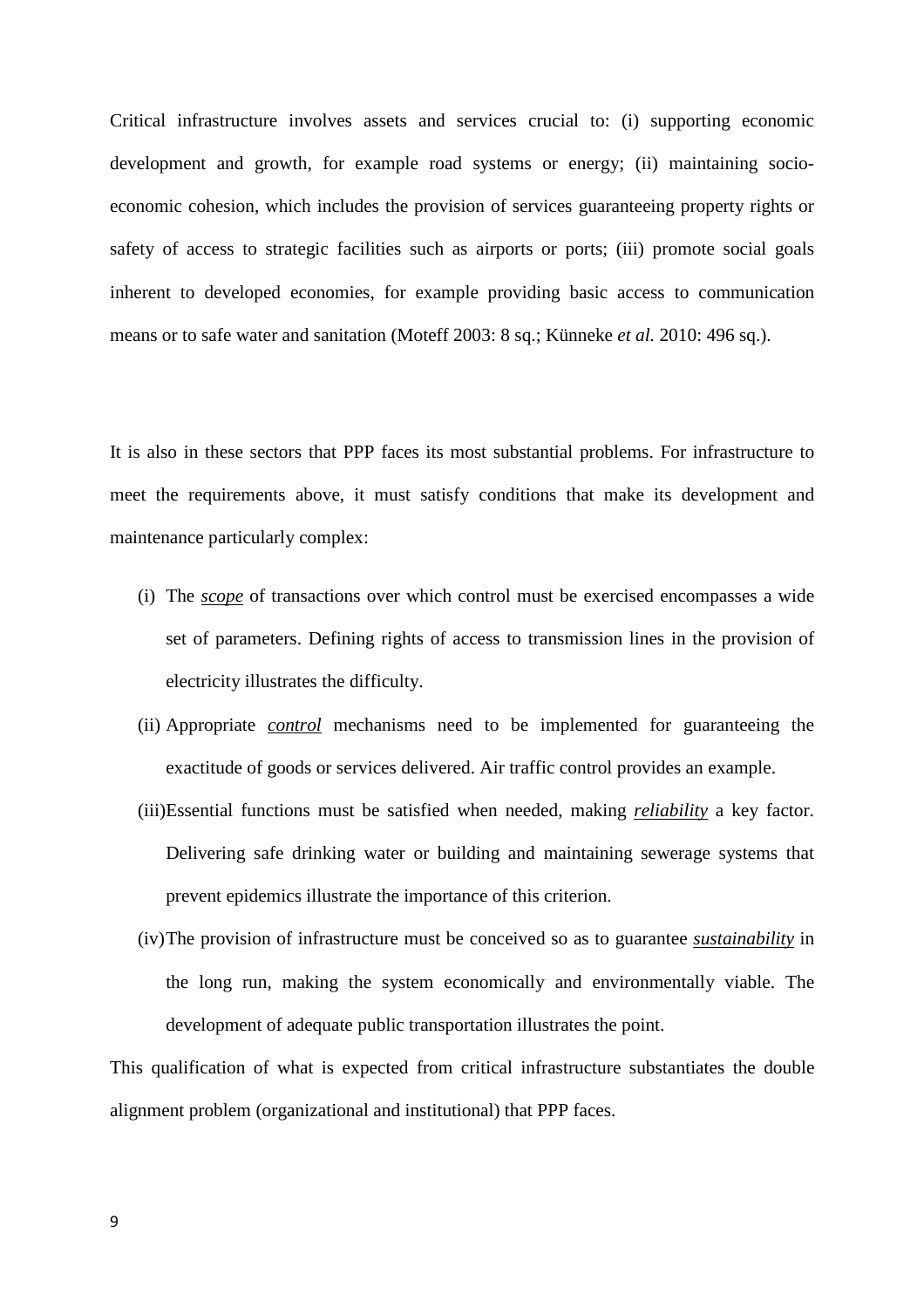To begin with, complex transactions are involved that require coordination between parties with distinct or even diverging preference functions. This is so within a specific infrastructure: for example, the production, transmission, and distribution of electricity need tight coordination among partners, whether they rely on public or private operators. For the latter, it also means arrangements based on sophisticated contracts, at least as soon as there is not a single firm in a monopoly position. Moreover, when the provision of the relevant critical infrastructure depends on partnerships involving private operators, parties are submitted to the monitoring of one of them, which inevitably creates asymmetric positions. Indeed, public authorities keep control over some strategic decisions, either directly, such as through a 'department of public works', or indirectly, when a publicly appointed regulator supervises the implementation of the contract and disciplines the operator(s).

Second, coordination is also required for infrastructures that are apparently independent from each other: for example, the efficiency of urban transportation requires complementarities among different means (bus, tramway, subway, etc.) but also with other infrastructures, for example, an adequate road system and the related sources of energy. The responsibilities for such coordination are never entirely in the hands of private operators. The intensity of public intervention may vary. Nevertheless, public decision makers necessarily interfere with operators on such issues. The result is a blurred area of decisions, which raises acute problems for PPP since parties have goals that differ substantially. Hence the importance and difficulty of allocating rights and risks in PPP, and the key role of the institutions framing the decision process of public authorities.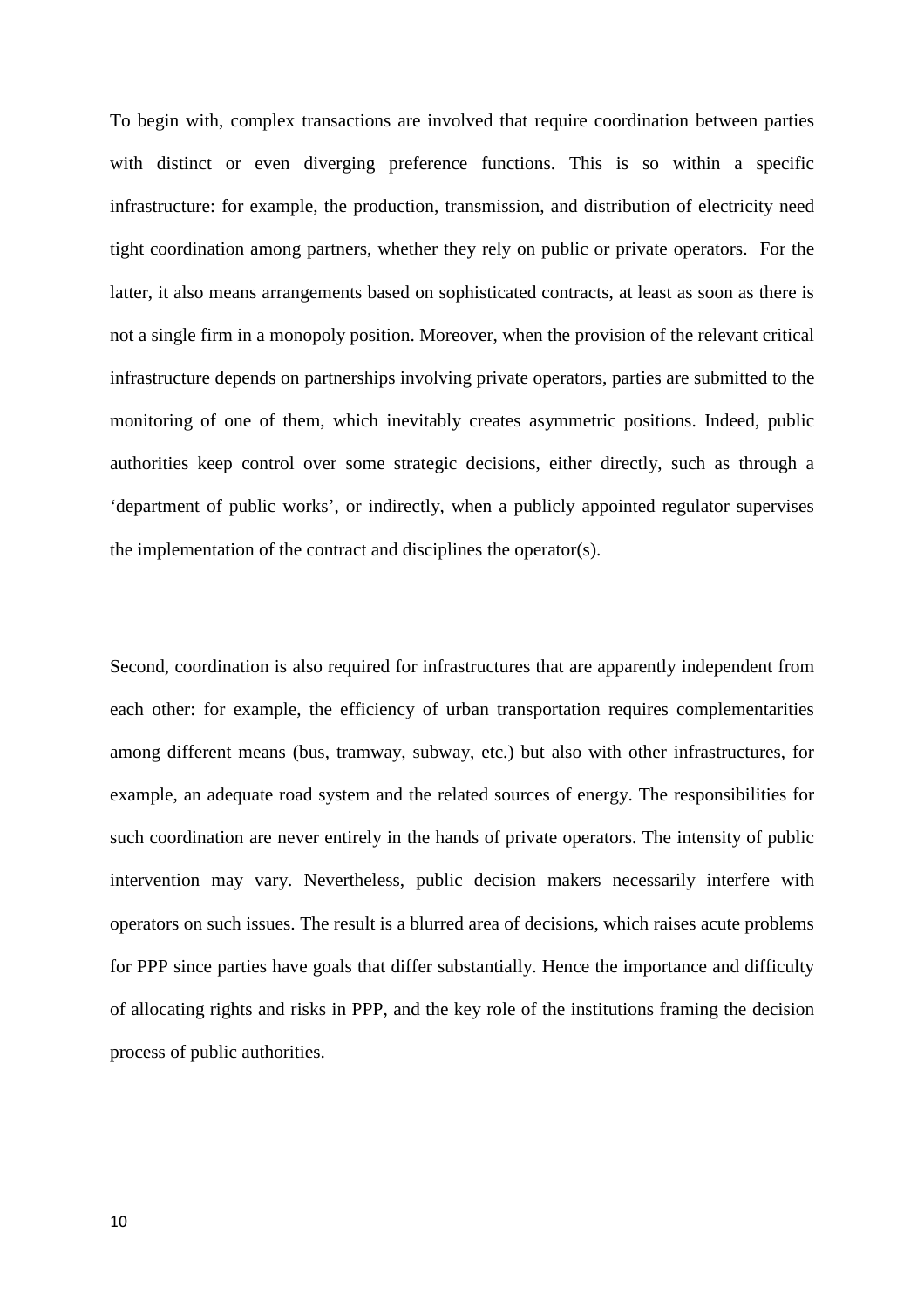Third, the delivery of critical infrastructure imposes significant investment with a life-cycle of its own, usually a long time span. An immediate consequence is that the corresponding organizational solution rarely fits with the political cycle, particularly in democracies: periodic elections mean that the strategy of the public authorities may change, challenging the viability of long term investments required from the operator(s). Indeed, as infrastructure concerns users who are also citizens, political interference is almost inevitable. This situation raises the question of the appropriate institutions needed to provide adequate incentives for the operator(s), such as securing property rights, guaranteeing autonomy in the exercise of decision rights, etc. However, there is a flip-side to the coin. Public authorities are also tied up by the arrangement: once PPP has been chosen to deliver critical infrastructure, political decision makers become vulnerable to the failures of their private partner(s). Many of the projects concerned and the commitments that accompany them are just "too important to fail": in case of threatening flaws, public authorities have strong incentives to compromise to keep the ball rolling!

Consequently, the critical nature of much infrastructure for which PPP is considered imposes specific constraints that differ from usual business-to-business contracts. It raises complex problems with respect to the adequacy of PPP, as an organizational solution, as well as with the capacity of existing institutions to support and monitor this solution properly. Moreover, as the characteristics above suggest, the two dimensions deeply interact.

#### *2.2. Organizational alignment.*

From an organizational point of view, relying on PPP for the production and delivery of critical infrastructure faces specific difficulties rooted in the constraints identified above, and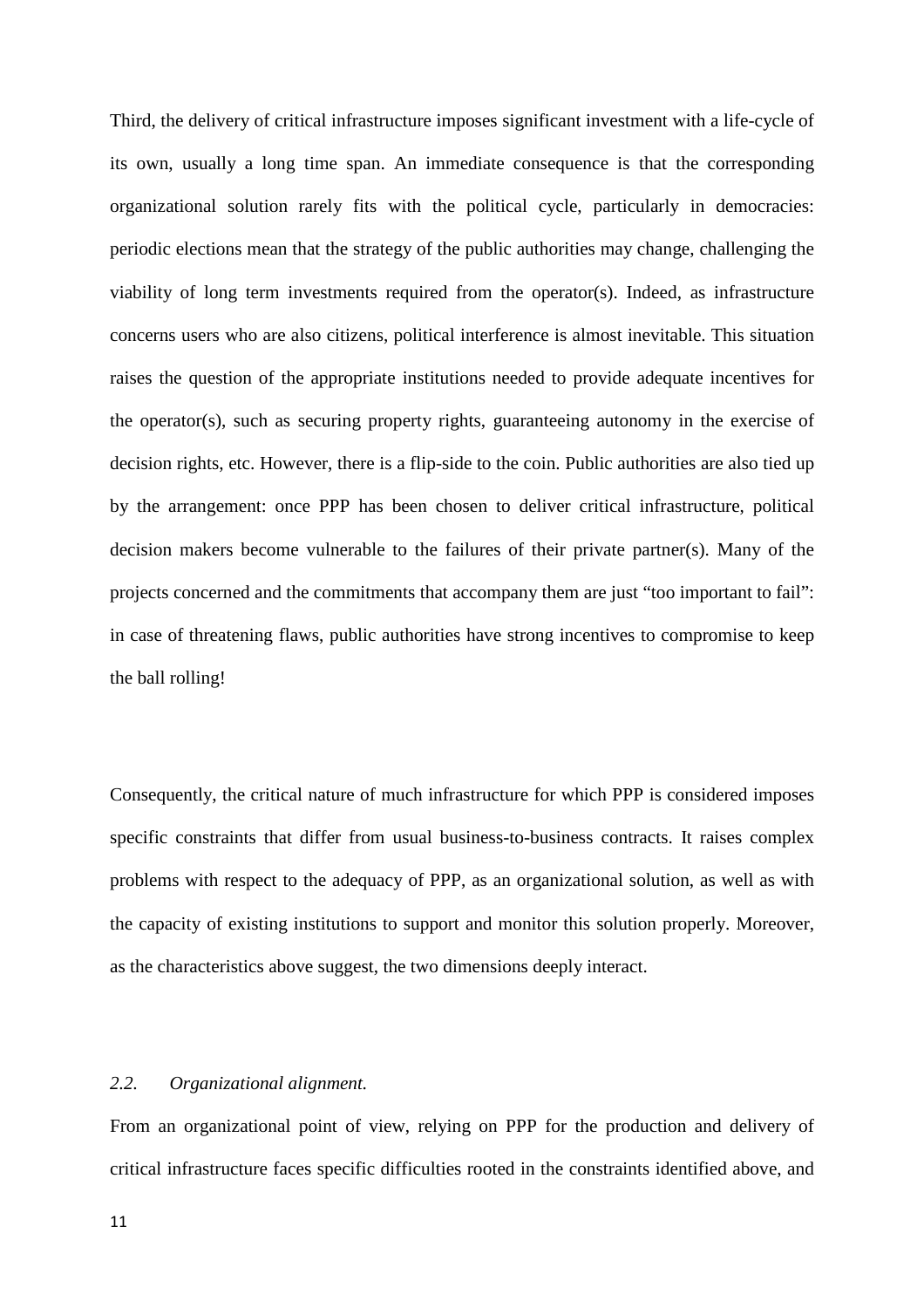shapes the nature of transactions at stake. First, network infrastructures involve heavy sunk investment, with a rate of return spread over the long term, so that risks of opportunistic behavior among parties are high. Second, they usually benefit from large economies of scale, which create important barriers to entry (and to exit as well!). Third, they benefit from what has been called a 'club effect': the larger the number of agents connected to the infrastructure or using it, the more beneficial it tends to be for the provider(s) and the more satisfying it is for users. Fourth, users benefit, or suffer, from these infrastructures over a long period of time. Fifth, because of these characteristics and because there is a tight connection between the role of users as consumers and as citizens, conditions under which services are delivered remain highly politicized, either through direct intervention, as when public authorities are in charge, or through different forms of regulation. In the terminology of transaction cost economics, these properties have a strong impact on the attributes of the transaction at stake (the contract in the case of PPP): the frequency of these transactions is likely to be low, with contracts mostly medium or long term; investments required are highly specific, meaning that once they are made they can hardly be redeployed to other activities; and uncertainty may be high, particularly if rights are not properly and clearly allocated.  $6$ 

Indeed, although PPP may correspond to a variable transfers of rights, depending on the agreement, 'partnership' means that public authorities keep control over key property rights in the last resort, whatever the form partnership takes, which makes it different from full privatization. However, private operators also hold property rights, for example over facilities or the technology they may use: leases or concession contracts in the energy sector or rail

 $6$  Problems are partially different when it comes to the delivery of goods or services without network properties, such as building and operating a hospital or a prison and charging users, for example local or regional authorities, accordingly. However, even in these cases, the allocation of rights often remains a problem. Whether wardens in a prison operated through PPP should be under the control of public authorities or the private operator illustrates the difficulty well.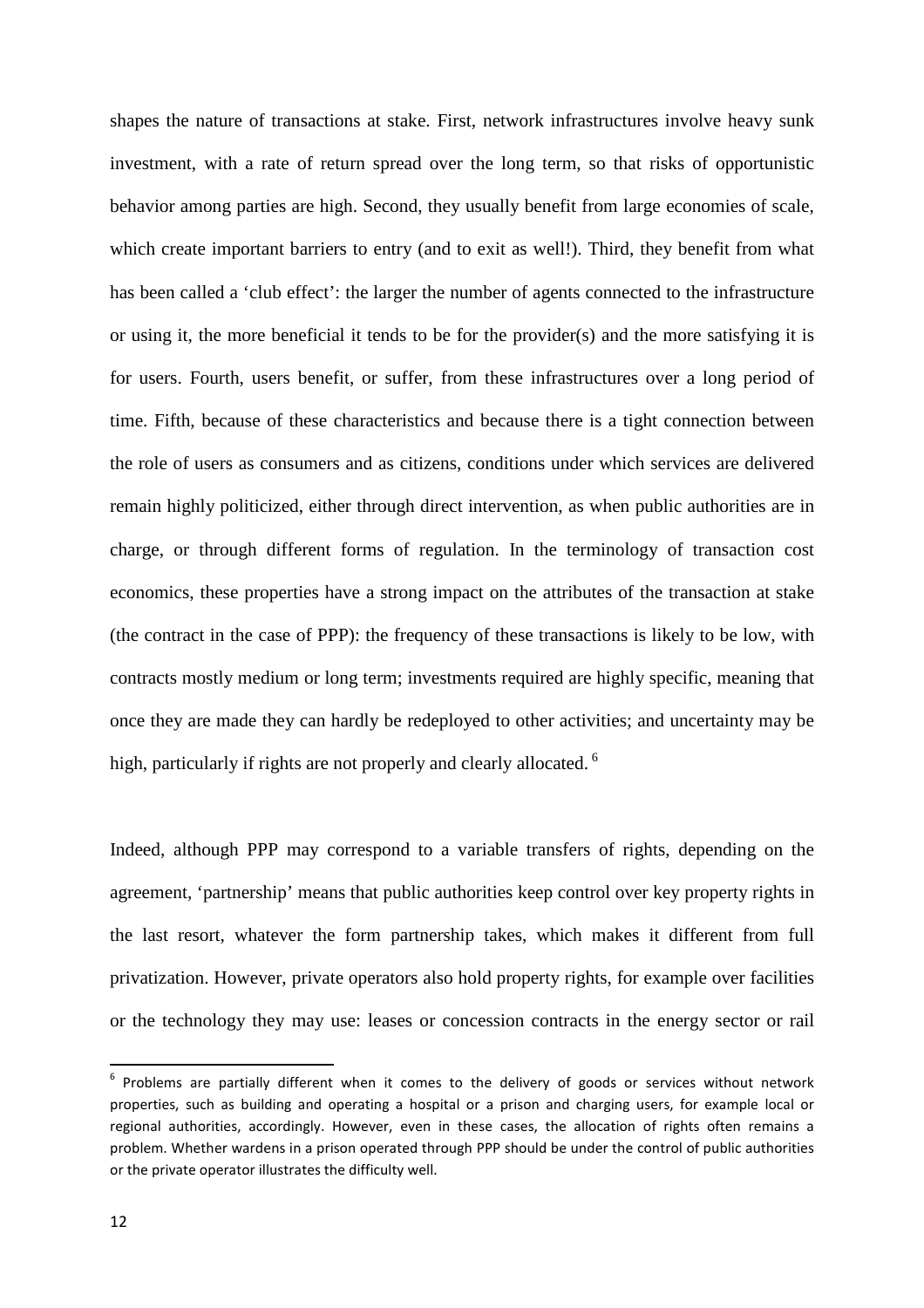transportation illustrate this well. Similarly, although substantial decision rights might be transferred to private operator(s), public authorities usually keep control over key ones, for example determining tariffs or indexation formulas, or imposing constraints that make a contract subject to adaptation, as when local authorities own buses and determine the core characteristics of services to be offered while transferring the operation and maintenance of the system to a private operator.

Two important consequences result from this intertwined allocation of rights. First, the design of an adequate governance mechanism to reach joint decisions remains arduous, whether it has to be defined in the contract or whether it depends on interactions with regulatory authorities, or both. From a transaction cost perspective, PPP neither operates through pure market forms, nor is it a hierarchy. It is a hybrid arrangement, which poses specific problems of coordination, as we shall see later. Second, a controversial issue has to do with the ambiguous status of the residual claimant. Because rights are split between public authorities and the private operator(s), with zones in which they overlap, and because users are payers inlast-resort, as consumers or taxpayers or both, defining rights of the operator(s) as the residual claimant is a continuing source of tension and controversy.

In other words, PPP faces classical transaction cost problems, deriving from adequacy/inadequacy between the form of PPP chosen and the frequency of transactions under consideration, the significance of specific investments required, and the uncertainty regarding the status of the residual claimant. The status of PPP as hybrid arrangements, operating neither in a pure 'market' regime nor benefiting from the properties of an integrated organization (a 'hierarchy'), makes the governance issue particularly difficult to solve.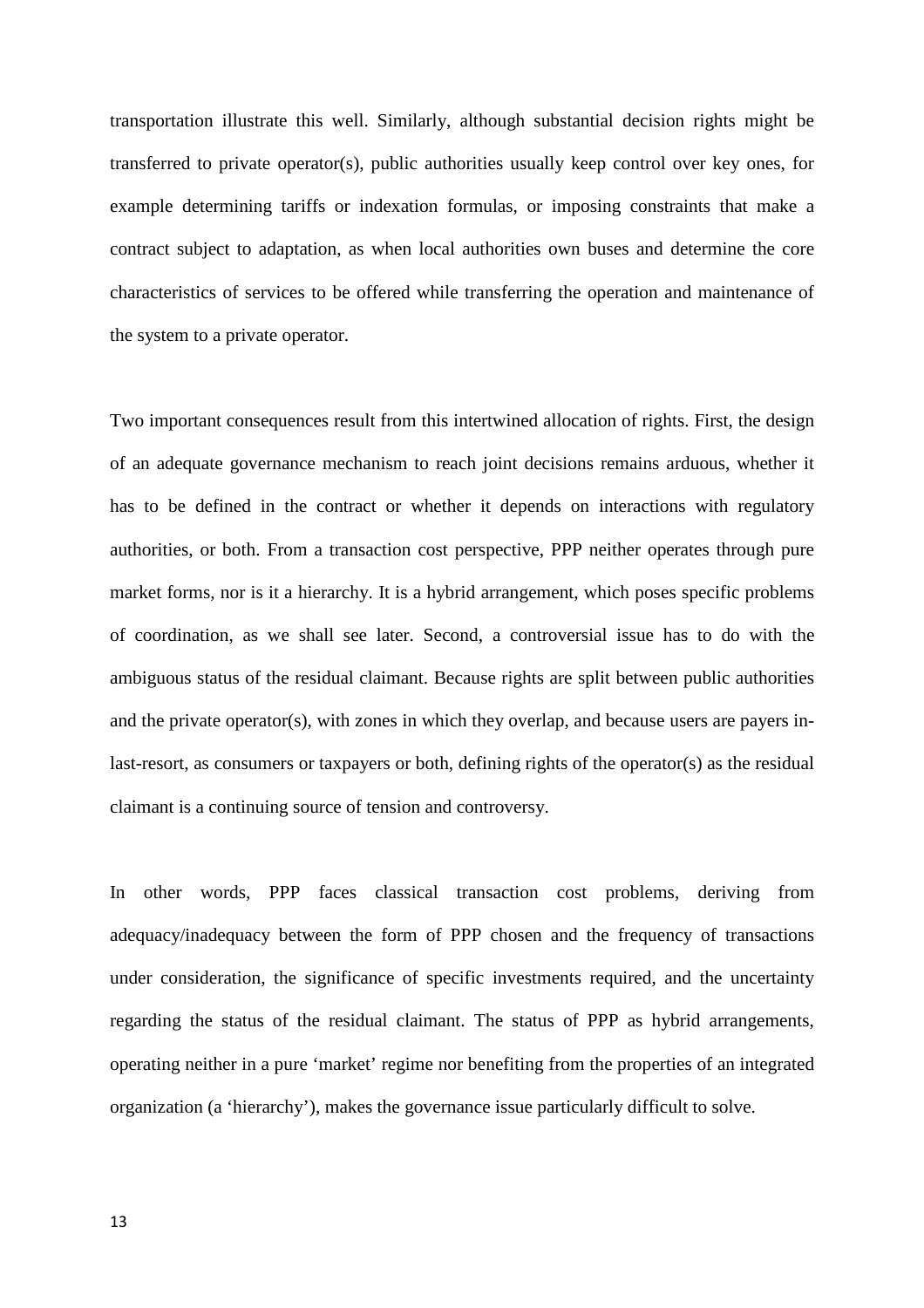### *2.3. Institutional alignment.*

As already mentioned the role of public authorities as party to the agreement and as decision maker with respect to the rules framing the agreement makes political interference almost inevitable. Even in one of the most radical experiences – the movement towards full privatization of network infrastructures in the UK – boundaries delineating rights changed repeatedly: for example, the rail network was renationalized following safety and financial problems and terms determining the price of water were redefined in the face of public pressure.

Contrasting public-private partnership with privatization on the one hand (the 'market' solution) and public provision of network infrastructures on the other hand (the 'hierarchical' solution) helps understanding its institutional specificity. With *full divestiture*, the key issue concerns the institutions required to secure property rights, including the role of agencies or courts in charge of guaranteeing the respect of commitments by the parties. A major difficulty with this solution lies in having institutions powerful enough to constrain deviant governments without being so powerful that they facilitate predatory practices. With *full public control* over network infrastructures, as with state-owned 'public utilities', the main problems stem from the lack of adequate incentives and the political interference that go with direct public monitoring.

In this respect, PPP clearly falls in-between these polar cases. As such, it shares the characteristics of hybrid arrangements linking private partners in business-to-business agreements, such as strategic alliances, franchising, and so forth (Ménard, 2011). Indeed, PPP involves joint investments between autonomous partners. It requires specific coordination devices to monitor shared resources. And it confronts problems of allocating risks and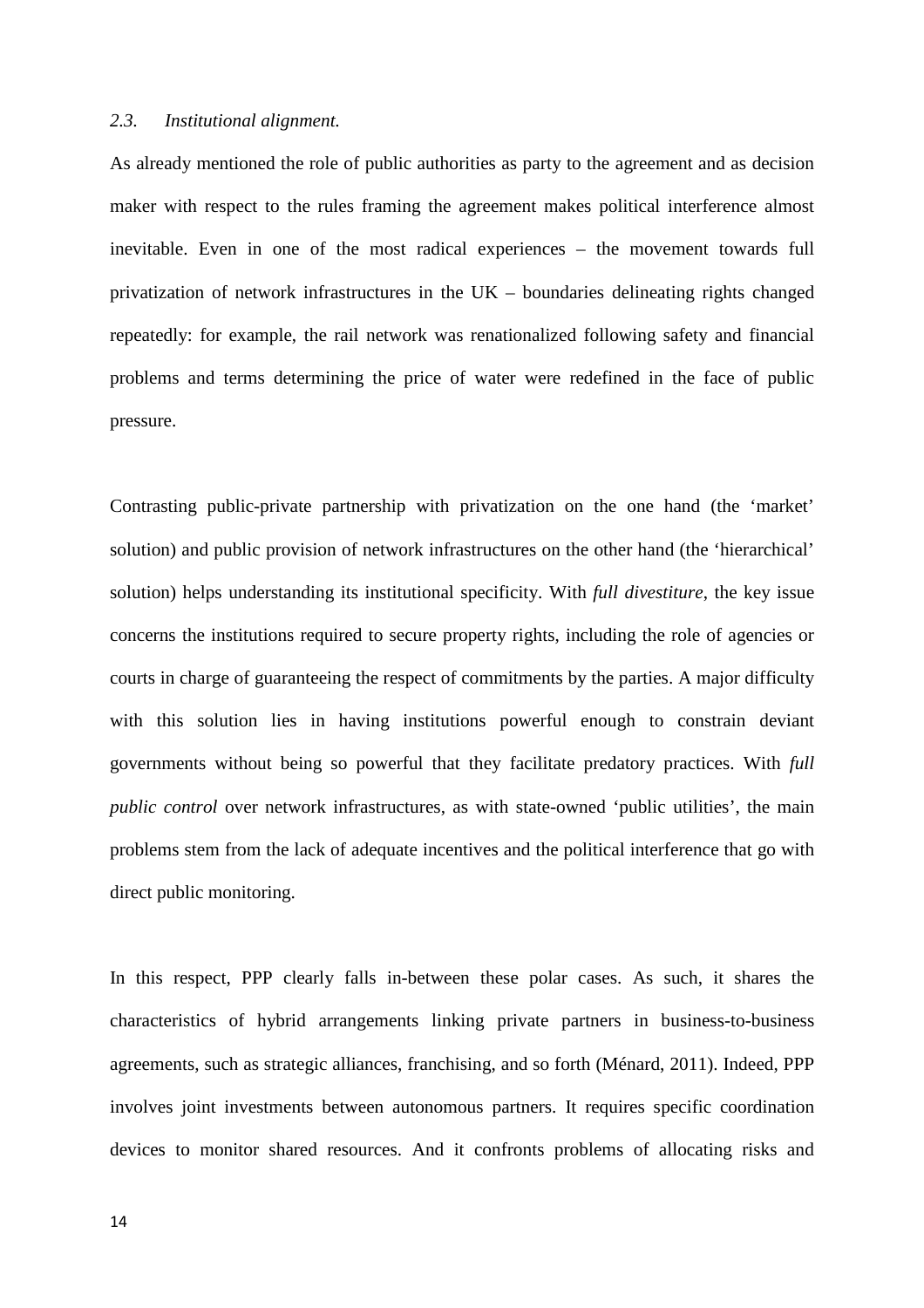defining rent sharing rules since contributions and responsibilities are often hard to disentangle. At the same time, PPP differs from standard hybrid agreements among private partners because of the type of asymmetry involved, since public authorities operate simultaneously as a partner and as the instance defining and implementing the rules of the game, at least in last resort. Indeed, it must be remembered that even 'independent' regulators or judges are appointed by governments. The institutional matrix is therefore central as a support to PPP, but can also be a major source of misalignment when it generates high uncertainty and/or casts doubts on the securing of rights over sunk investments for the private operator(s).

Hence, deciding to choose PPP for providing and/or monitoring network infrastructures requires assessing the adequacy of existing institutions in at least three areas. First, are there political checks and balances that will limit the propensity of public authorities to reap the political as well as financial benefits of PPP, once specific investments have been made? Second, and symmetrically, are there enough administrative capabilities to monitor the agreement properly while avoiding the risk of capture by the private operator(s)? Third, and last but not least, is there a judiciary that has the competence and the authority to constrain parties when they stray from the agreement?

To sum up, finding if the 'right' institutions are in place or can be easily implemented, and finding the right mode of governance embedded in these institutions and fitting it to the properties of the transaction at stake remain major challenges and might be a source of conflict, inefficiency, as well as costly adjustments (Ménard, 2009). This double alignment problem might also explain many of the difficulties in the acceptance, development, and monitoring of public-private partnerships.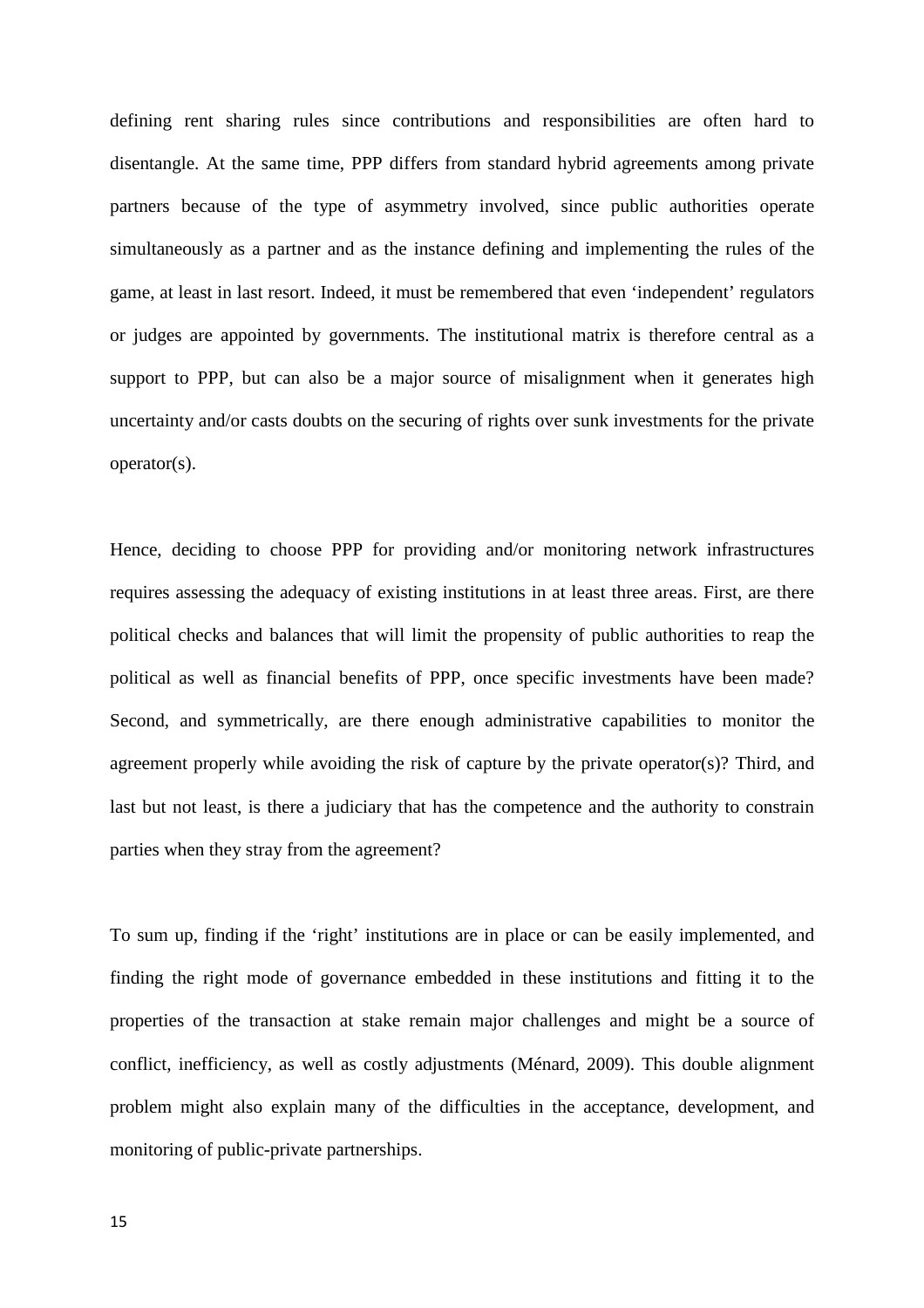### **3. THE SLOW AND UNEVEN SPREAD OF PPP**

Indeed, notwithstanding high expectancies of PPP and the militancy of its promoters – particularly donors and international organizations, and private operators of course – the choice of this mode of organization in the provision of key network infrastructures remains relatively limited, and has evolved cyclically, with ups and downs since the initial boom of the mid-1990s. The sector and geographical distribution of PPP also provides valuable indications on the difficulties at stake.

### *3.1 From Water and Sanitation …*

Water and sanitation systems have been high on the list of priorities of decision makers over the last two decades, because of their importance for the survival of human beings and the challenges they face with the massive migration of populations to major cities. This is particularly so in developing and emerging economies.<sup>7</sup> At the same time, the important sunk investment these systems require, in a context of tight public budget constraints, have made PPP an attractive solution, particularly when associated with financial commitments from private operators.

However, the results are far from meeting the expectations of intense private commitments. A study by Gassner *et al.* (2009) examined reforms implemented over the period 1992-2004 in all developing countries. Out of a sample of 977 cases in the water and sanitation sector, they identified 141 cases of private participation, 10 percent of which were total or partial divestitures, while the remaining 90 percent adopted various forms of PPP: mainly

 $<sup>7</sup>$  The problem is also important in developed countries because of aging water and sanitation infrastructures,</sup> and the massive investment their upgrading requires.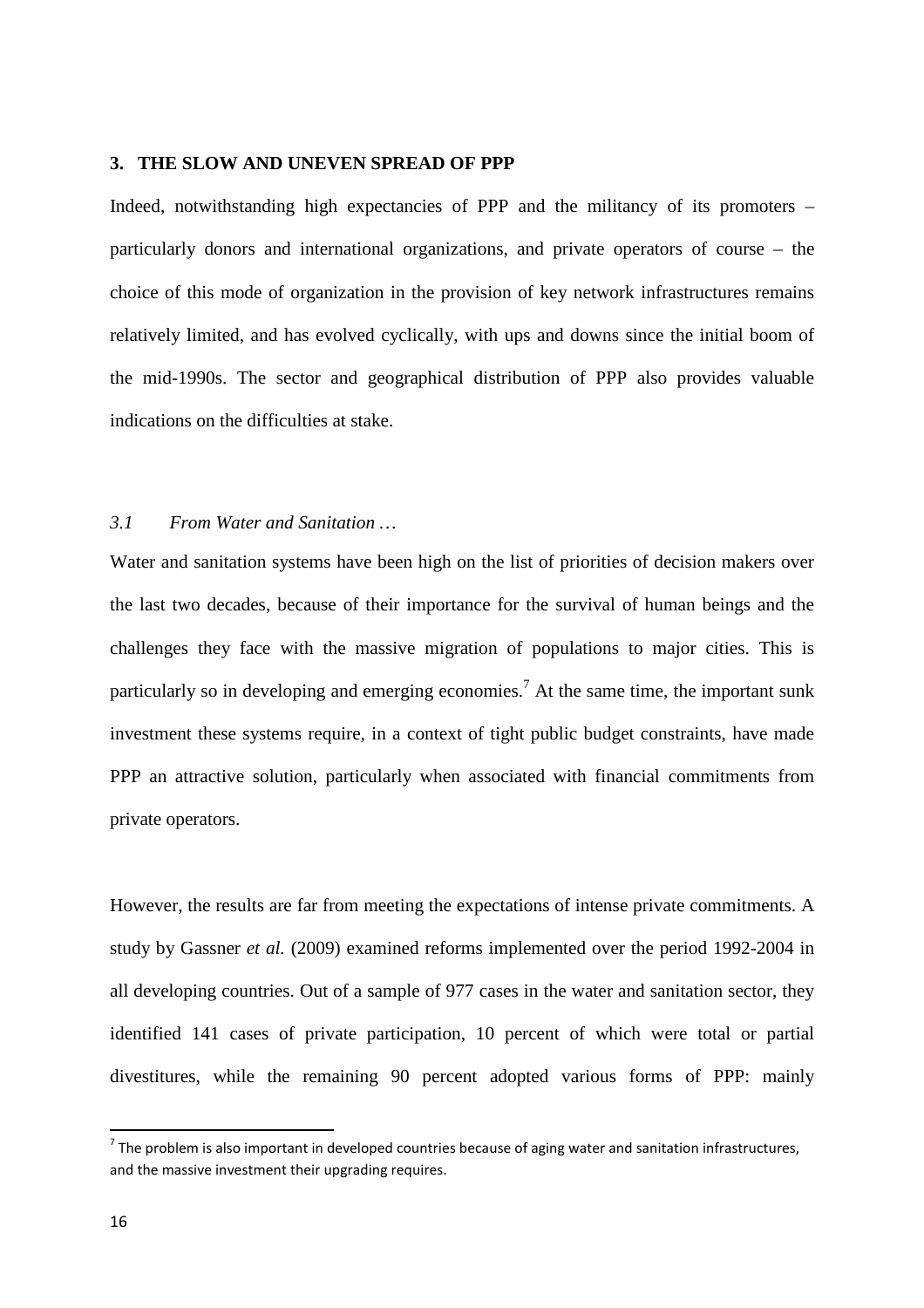concessions or lease and management contracts. State-owned entities thus remained the prevailing mode of organization throughout these reforms. The database developed by the World Bank on Public-Private Infrastructure (the PPIAF project) provides slightly more optimistic data. For the period 1990-2006 and for the same sector worldwide, 526 projects involving private participation were identified. However, when it comes to the significance of private commitments, they remain modest if a handful of major projects are excluded, projects that have not always been successful, as demonstrated by the case of Buenos Aires where the concession contract has been breached. Graph 1 illustrates these trends, making a distinction between 'large private investment commitments' and 'other commitments'. It clearly indicates how much PPP peaks depend on specific projects.



#### [INSERT GRAPH 1 ABOUT HERE]

Source: World Bank and PPIAF, PPI Database.

#### Graph 1: Investment Commitments to Water Projects with Private Participation

in Developing Countries, 1990–2009 <sup>8</sup>

(Source: World Bank and PPIAF, PPI Database, 12-2010)

 $^8$  In the PPI database, 'private participation' covers all forms of private involvement, from full privatization to merchant or lease contracts. See: http://ppi.worldbank.org/resources/ppi\_methodology.aspx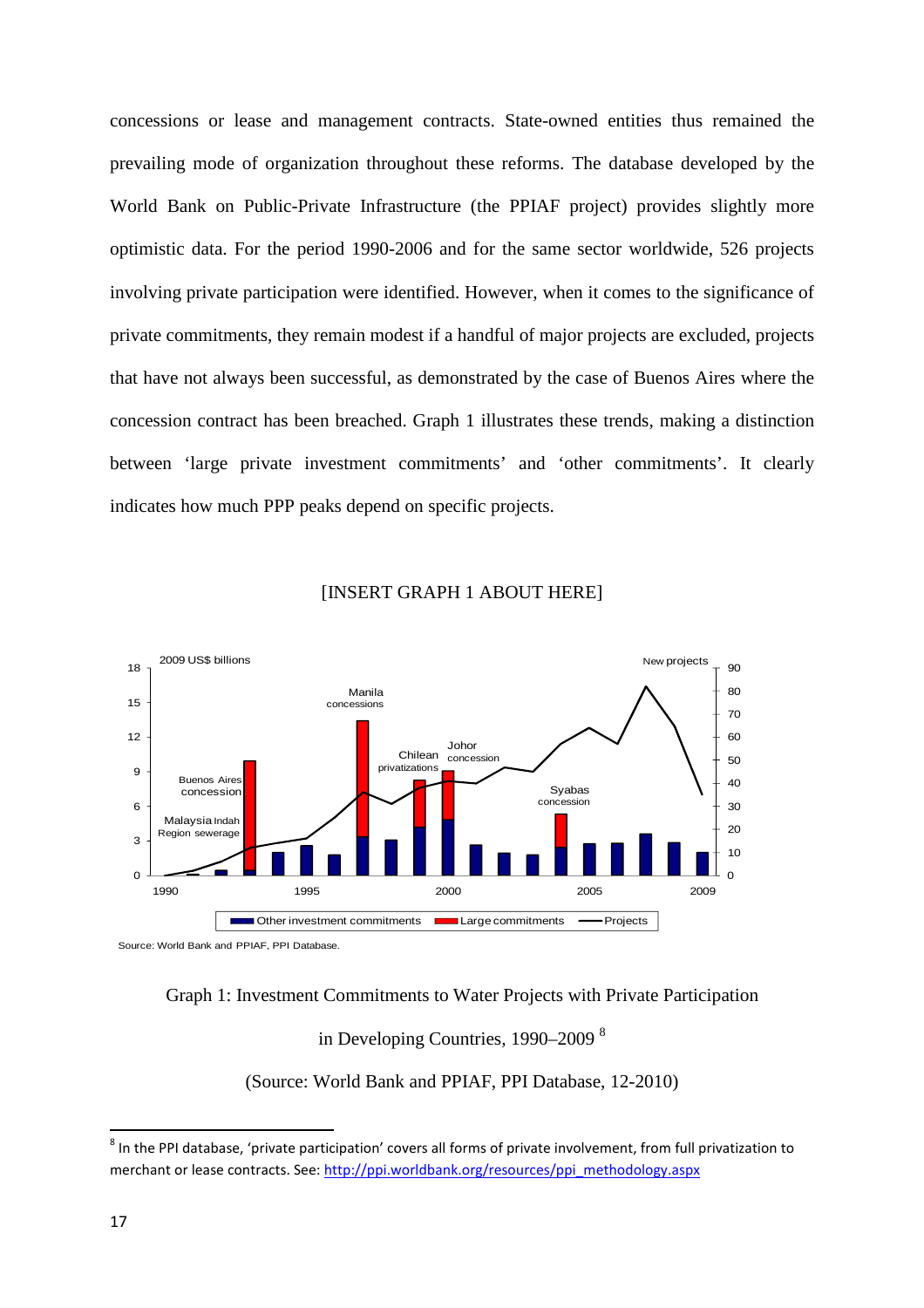It is also interesting to look at the forms private participation has taken. Full or partial divestiture, which are variances of privatization, represent a very small portion of the projects, while contractual agreements with relatively low financial risks for the private operators involved have largely dominated, as the following graph from the same database confirms.



#### [INSERT GRAPH 2 HERE]

Graph 2: Water Utility Projects with Private Participation in Developing Countries, by Subtype, 2005–09 (Source: World Bank and PPIAF, PPI Database, 12-2010.<sup>9</sup>)

#### *3.2. ...to Other Infrastructure*

 $^9$  Note: ROT = rehabilitate, operate, transfer; BROT = build, rehabilitate, operate, transfer; RLT = rehabilitate, lease, transfer; BOT = build, operate, transfer; BOO = build, own, operate. The PPI Project Database classifies management, BOO, and BOT projects as greenfield projects, and BROT, RLT, and ROT projects as concessions.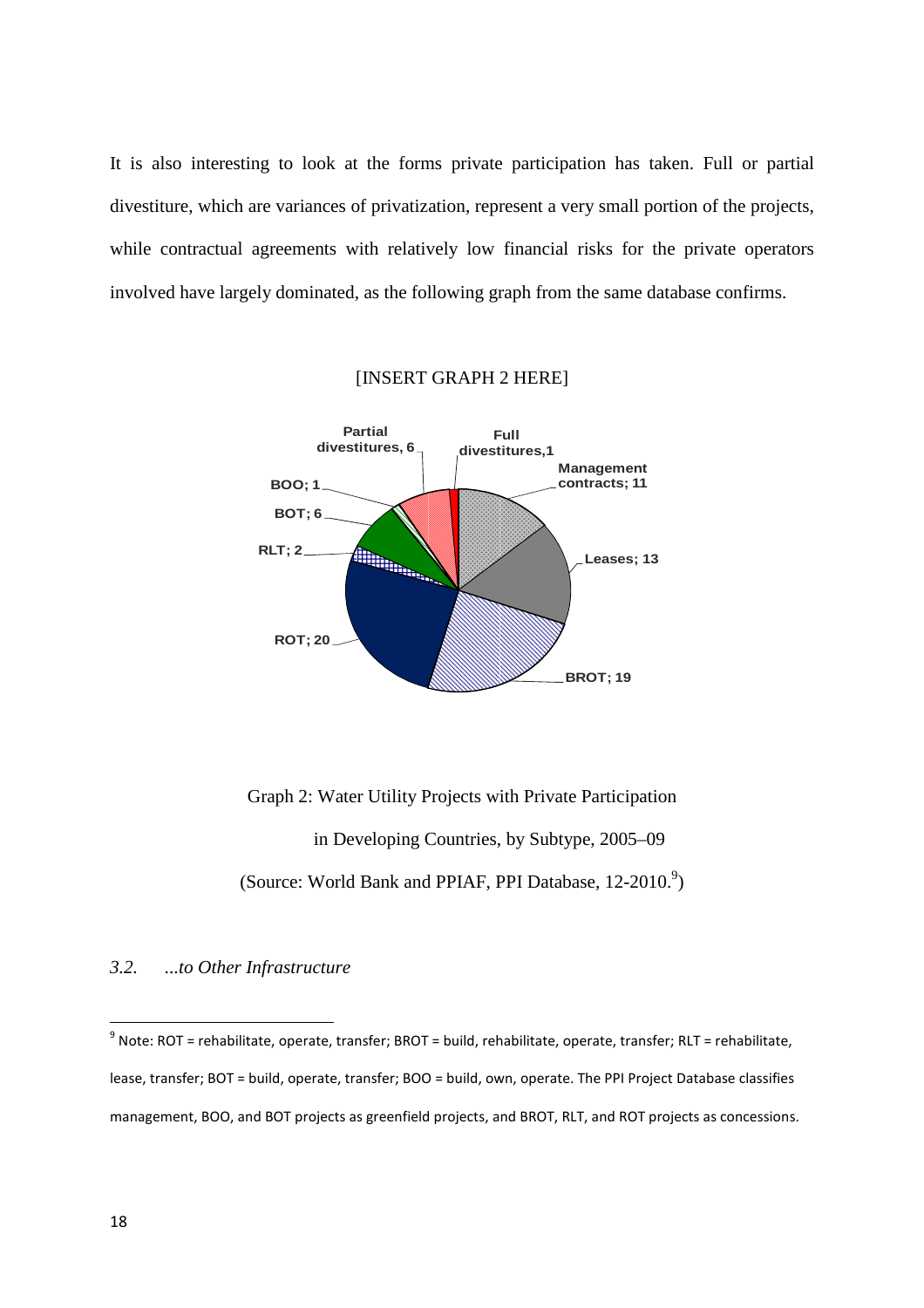Notwithstanding their importance for human beings and the high expectations that PPP could help meeting ambitious targets such as those defined in the 'Millennium Project' (UN 2005), water and sanitation *de facto* represent only a small part of PPP. According to the World Bank, for the period 1990-2000 this sector accounted for 6 percent of the total investment commitments to infrastructure projects with private participation and less than 3 percent in the years 2001-2008. At the same time, electricity represented 29 percent and 23 percent respectively, while telecoms took the lion's share of PPP, rising from 42 percent to 54 percent of the total. An OECD study of all forms of private participation in the MENA region confirms these trends: $^{10}$  over 84 percent of private investments in the network infrastructures of this region were concentrated in the energy and telecommunication sectors (Kauffmann and Wegner 2007: 13-17). More generally, it is in these sectors that full or partial privatization was the most significant. Out of the top ten companies involved in private participation for the period 1990-2006, nine were in the telecom business.<sup>11</sup> In other words, whatever form it took, private participation concentrated on the two most profitable sectors, namely telecommunications and to a lesser degree energy. Graph 3 summarizes this uneven distribution of participation among sectors, with the spectacular dominance of investment in existing projects in telecoms.

#### [INSERT GRAPH 3 HERE]

<sup>&</sup>lt;sup>10</sup> The MENA region stands for Algeria, Egypt, Israel, Jordan, Lebanon, Malta, Morocco, Syria, Tunisia and Turkey.

 $11$  In the PPI database, private participation includes all forms of private investments. In the case of telecoms in developing countries, it represents almost all investments since there has been an only negligible public investment in this sector. As a result of the definition of PPP in this database, which includes full privatization, the data might underestimate the role of PPP in water and sanitation and overestimate its role in telecoms.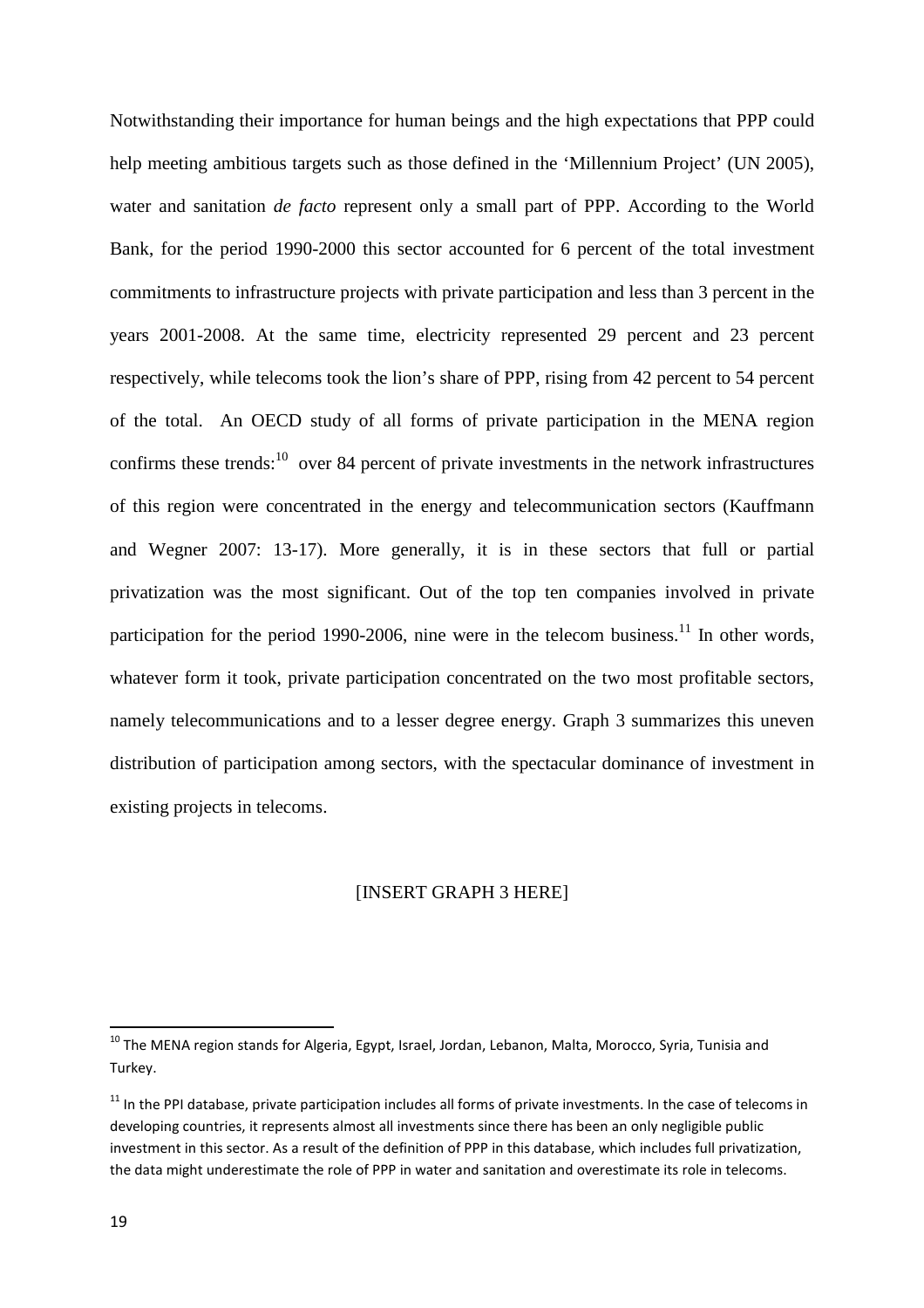

Graph 3: Investment Commitments in Infrastructure Projects with Private Participation in Developing Countries, by Sector and Implementation Status, 2005–08<sup>12</sup> (Source: World Bank and PPIAF, PPI Database, 12-2010)

## *3.3 Geographical Concentration*

Another significant indicator of the uneven diffusion of PPP is the geographical concentration of private participation. For the period 1990-2006, Brazil dominated PPP, followed by China, Argentina, Mexico and India. In the late 2000s, this hierarchy changed, with China and to a lesser degree India leading PPP. For example, in the water and sanitation sector alone, in which so much has been expected of PPP, 89 percent of the projects and 85 percent of investment involving private participation in 2008 where in China. (PPI Database, last consulted 12-2010). Interestingly, these investments also increasingly involved local entrepreneurs (the story is different for telecoms and energy, in which the trade-off is more polarized around full privatization or full public control).

The data provided above concern developing countries. However, similar conclusions can be reached for developed countries: PPP remains relatively marginal, concentrated in a few

<sup>&</sup>lt;sup>12</sup> Date include investment in projects reaching financial closure in 1990–2008.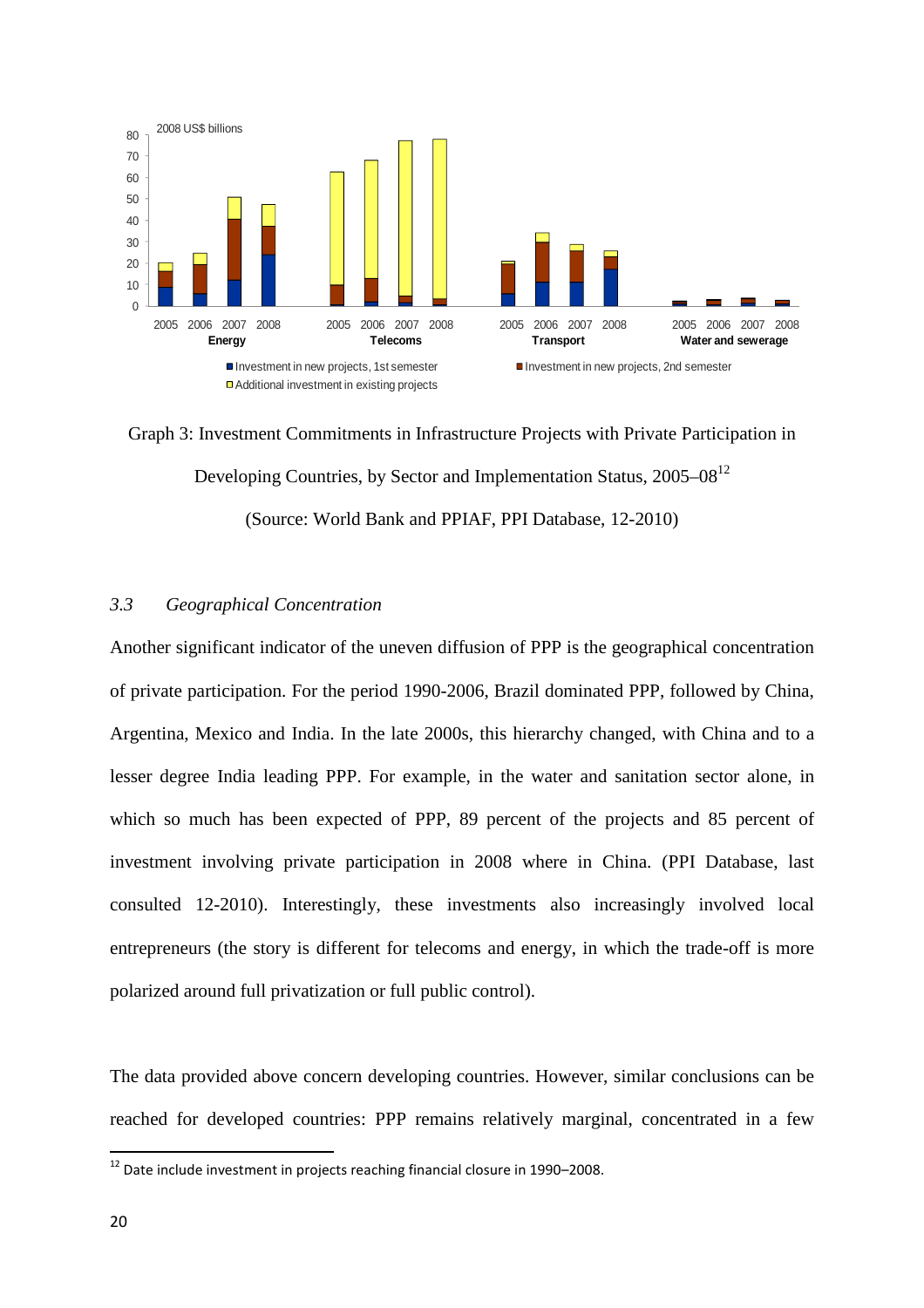countries and in the same sectors. In the UK, considered to be a pioneer and the most advanced country in the development of private sector participation through its 'Private Finance Initiative' (PFI) program, a report by Her Majesty's Treasury (Britain's Finance Ministry) in 2003 noted that over 85 percent of public investment was still delivered through conventional procurement, which is definitely distinct from PPP. A worldwide investigation on PPP by PricewaterhouseCoopers (2005) identified 206 projects in developed countries for the years 2004-2005, of which 50 percent were in Europe (including Turkey), mostly in the UK (all sectors), to a lesser degree in France and Portugal (roads and water) and Spain (ports, roads, water & wastewater). Australia, Canada and Japan were the main countries concerned outside Europe.<sup>13</sup> In some countries, there might even be a 'privatization reversal', with the reintroduction into the public sector of services previously delivered through PPP. Data collected by Warner and Hefetz (2007: 563 sq.) on local government service delivery in the US for the period 1992-2002 showed a progress of direct public delivery (from 54 percent to 59 percent), while complete contracting out went down, from 28 percent to 18 percent. At a more anecdotal level, Paris and Grenoble in France have abandoned their water concessions, switching back to a public 'régie', while the citizens of Munich and other German cities have rejected proposals to introduce private participation in the municipal provision of infrastructure and services (Ménard and Peeroo, 2011: 315-316).

In sum, whether we look at specific cases or examine aggregate data, evidence suggests at best a slow diffusion of private sector participation and in some cases a reversal of trends when it comes to the provision of key infrastructure and services through PPP. These

<sup>&</sup>lt;sup>13</sup> Data may even overestimate the significance of private participation. For example a public corporation contractually involved in participation in another public entity might be classified as PPP (this seems to be the case for the water sector in Portugal, for example, or for public corporations investing in developing countries).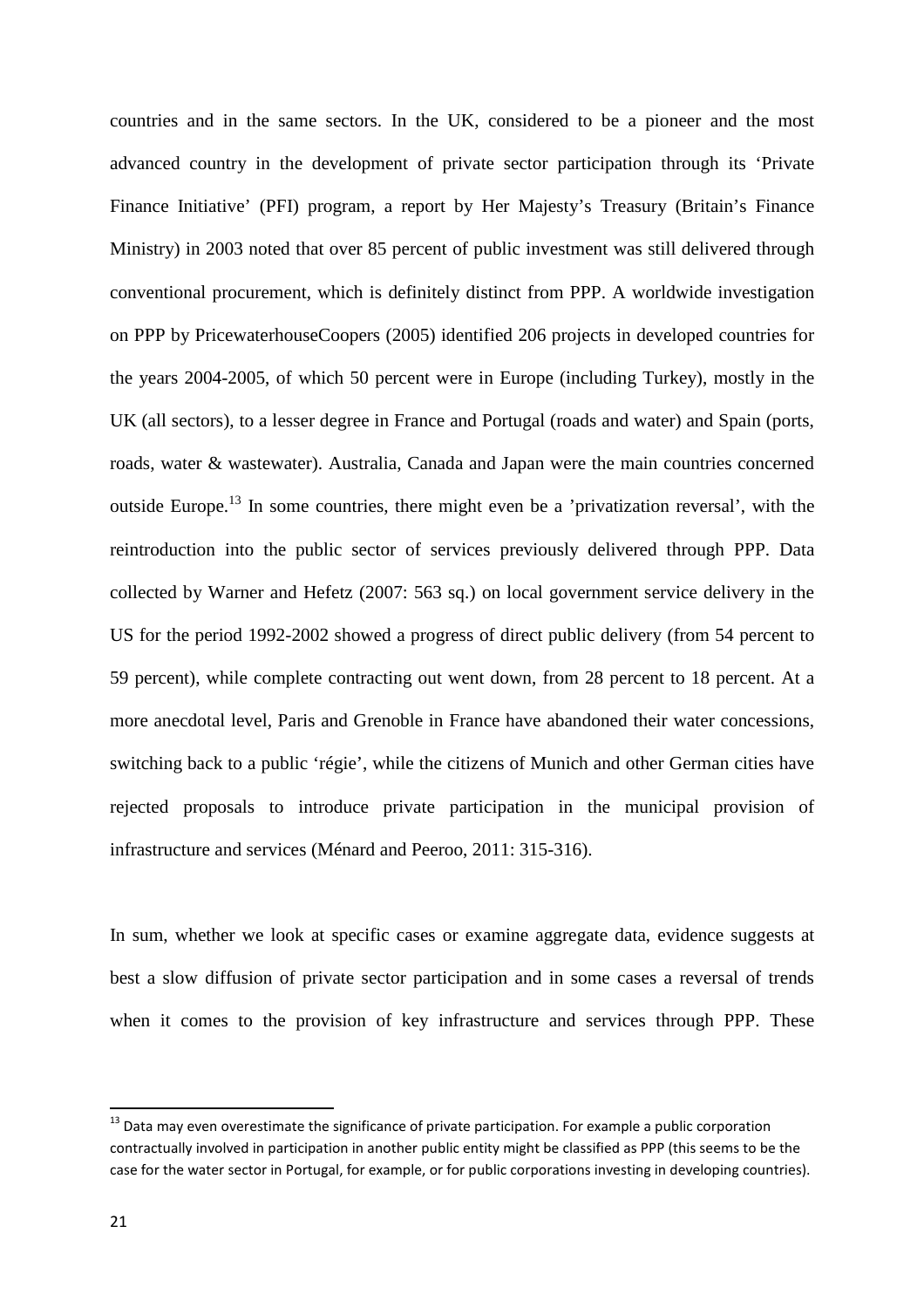difficulties, and the resistance they reveal, might also be due to mixed results in the actual performance of PPP.

#### *3.4 Assessing performance: mixed results*

Indeed, besides the slow and uneven diffusion of PPP, another important indicator of the difficulties these arrangements face stems from their actual performance. Although we already have over 15 years of cumulated experiences and increasing datasets, assessing the performance of PPPs in order to determine whether the mixed results observed are due to organizational and/or institutional misfits is not an easy task.

One way to capture the misalignment between the choice of PPP as an organizational solution and the existing institutions is to develop cost/benefit analysis. However, this is not a simple exercise when it comes to assessing whether PPP was the right choice or not. First, finding the adequate data is not that obvious: for example, private companies operating in a competitive environment are legitimately reluctant to deliver information about their costs or their investments in specific projects. Second, changes in public policies (for example, in environmental or fiscal rules) might alter the significance of the data available. Third, and even more important to our approach, these costs and benefits require comparative evaluation: What they are? And what would they have been in an alternative organizational solution.<sup>14</sup>

However, numerous empirical studies have shown discrepancies between expected performance (including those specified in the contract) and observed results. Although most of them have emphasized failures in contractual design, several contributions have also

<sup>14</sup> For a good assessment of methodological issues at stake, see Gassner *et al.,* 2009, pp. 13-32. See also the pioneering paper by Masten et al. (1991) on assessing organizational solutions comparatively. Clarke *et al.* (2002) have proposed a methodology, applied to water reform in Guinea, to assess alternative solutions.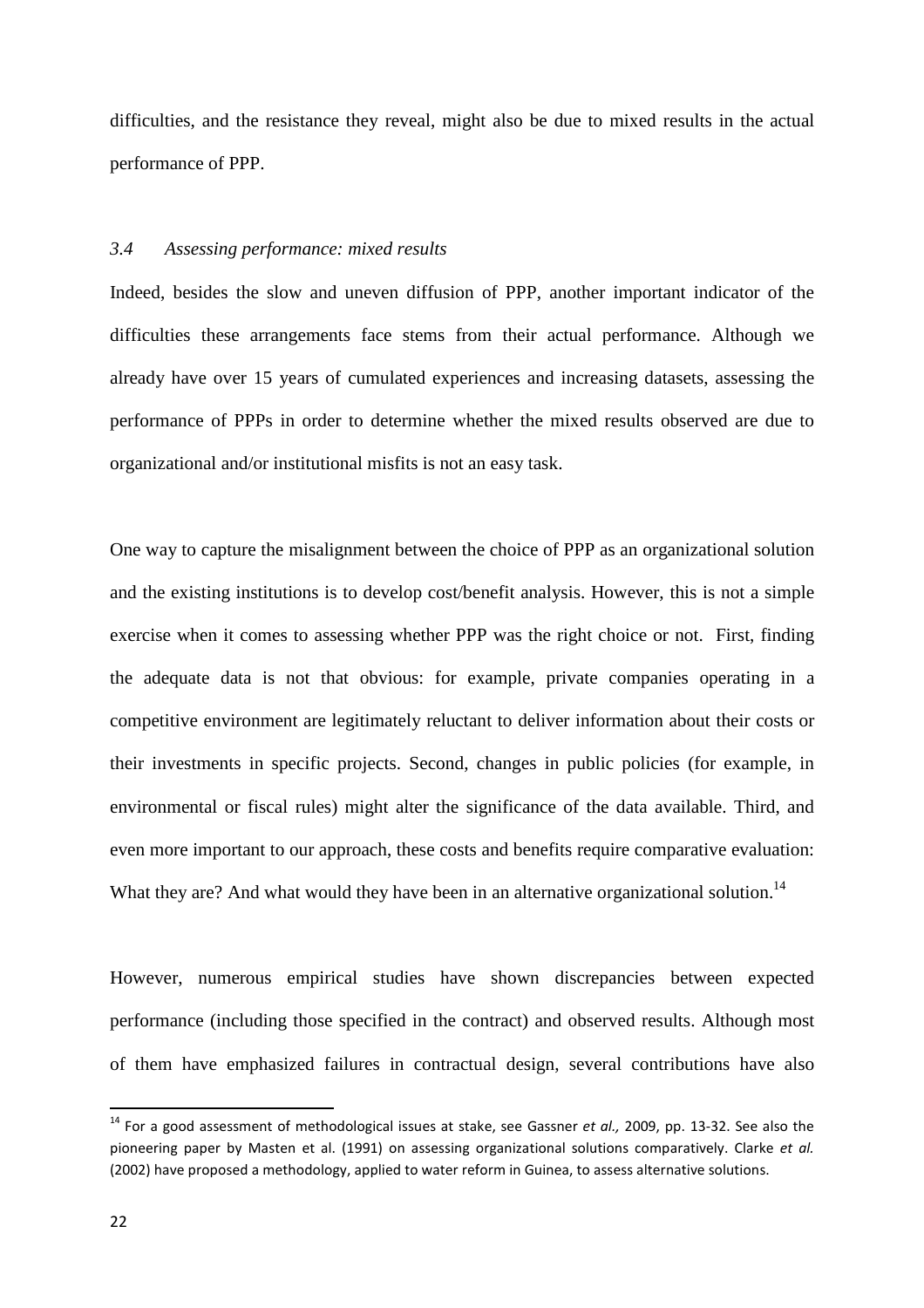exhibited the misalignment of the form of PPP chosen with the existing institutions. It is beyond the scope of this chapter to review these studies, but some lessons deserve consideration.

Two pioneering examinations of several reforms of water and sanitation systems involving private operators (Savedoff and Spiller 1999; Shirley *et al.* 2002) have shown how much the success or failure of PPP depends on the design of the contract and the governance it frames. But even more important are institutional endowments, particularly the capacity of the political system and the judiciary to monitor properly the relationship between public authorities and private operators. In many cases, the need for adaptation *ex post*, once the contract has been agreed upon, involves many jurisdictions and institutions, thus generating heavy economic and political transaction costs (see Ménard and Clarke (2002) on Conakry, Guinea; or Xun and Malaluan (2008) on Manila, the Philippines).

This is confirmed by several more quantitatively oriented analyses. In a pioneering econometric study, focusing on the French urban water sector, which has a long tradition of private sector participation, Ménard and Saussier (2002) revealed the mixed results in the performance of concessions and lease contracts, compared to public *régies* operating within the same institutional environment. Their explanation focused mainly on organizational misfit. Wallsten and Kosec (2008) reached similar conclusions about the urban water supply in the USA, referring rather to the conditions of implementing the rules of the game. In another study, Wallsten (2001) extensively examined reforms adopted in 31 countries in the telecom sector, which might be particularly favorable to the introduction of PPP or even full privatization, given the technological developments which have facilitated the opening of the systems, while the profitability of the sector made it very attractive to private operators. He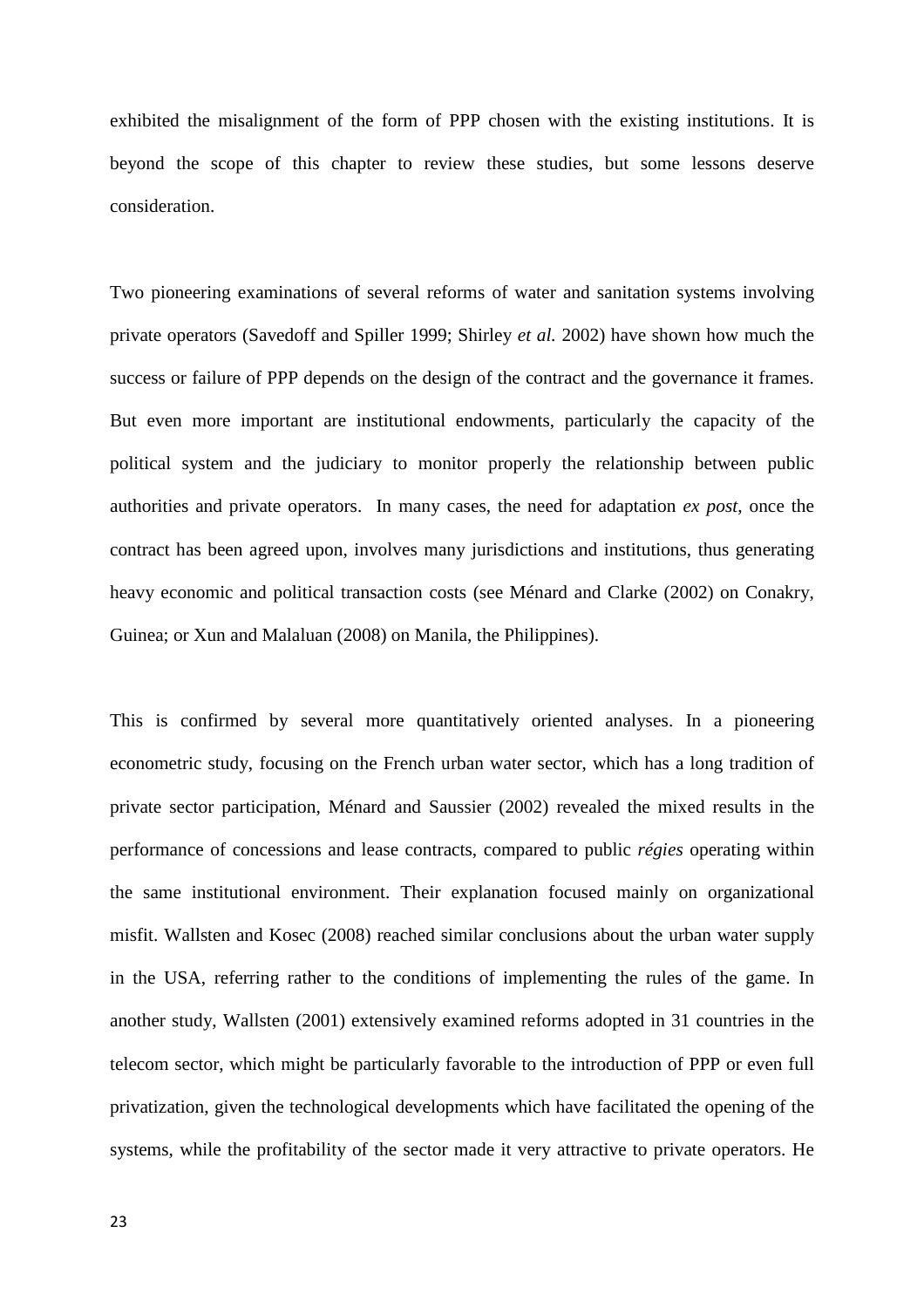had already shown that there was no significant effect of the reallocation of ownership alone on service coverage and labor efficiency. The key issue is rather whether competition has been introduced or not, as this points to the embeddedness of organizational solutions into their institutional environment. This is particularly significant, since in many cases concerning network infrastructures, PPP is introduced in a context of some competition for the market (often an opening limited to a few competitors), without competition in the market (once the contract has been allocated, the winner is in a monopoly position).

Last, the extensive study by Gassner *et al.* (2009) mentioned above goes beyond the water and sanitation sector, and also includes the electricity sector. It reviews over 1,200 reformed utilities, with 301 of them involving private sector participation, and the authors were somewhat more optimistic about the positive impact of PPP.<sup>15</sup> However, they also expressed serious concerns, particularly with respect to investment (p. 4 in general, p.39 for electricity, p. 45 for water). Increased investment per worker could indeed be largely due to reduction in staff numbers, with little actual new investment. Another interesting lesson from this study is that the form of private participation matters. In the words of the authors, "greater degrees of private participation [are] associated with stronger gains in productivity and service quality" (Gassner *et al.* 2009: 47).

These mixed results need to be explained. In line with my initial hypothesis regarding the double alignment problem, I shall argue that it is the organization structuring the allocation of rights and, in the last resort, the institutional capacities to implement and monitor the related transfer of risks that play a crucial role in the difficulties that PPPs face. It is this combination

<sup>&</sup>lt;sup>15</sup> Strangely, in the initial version published as a working paper by the World Bank, the authors expressed a much more nuanced evaluation, concluding that '*the true impact of PSP may have been overstated in previous research.*' (Gassner *et al*., 2007: 27-29. My emphasis, CM.)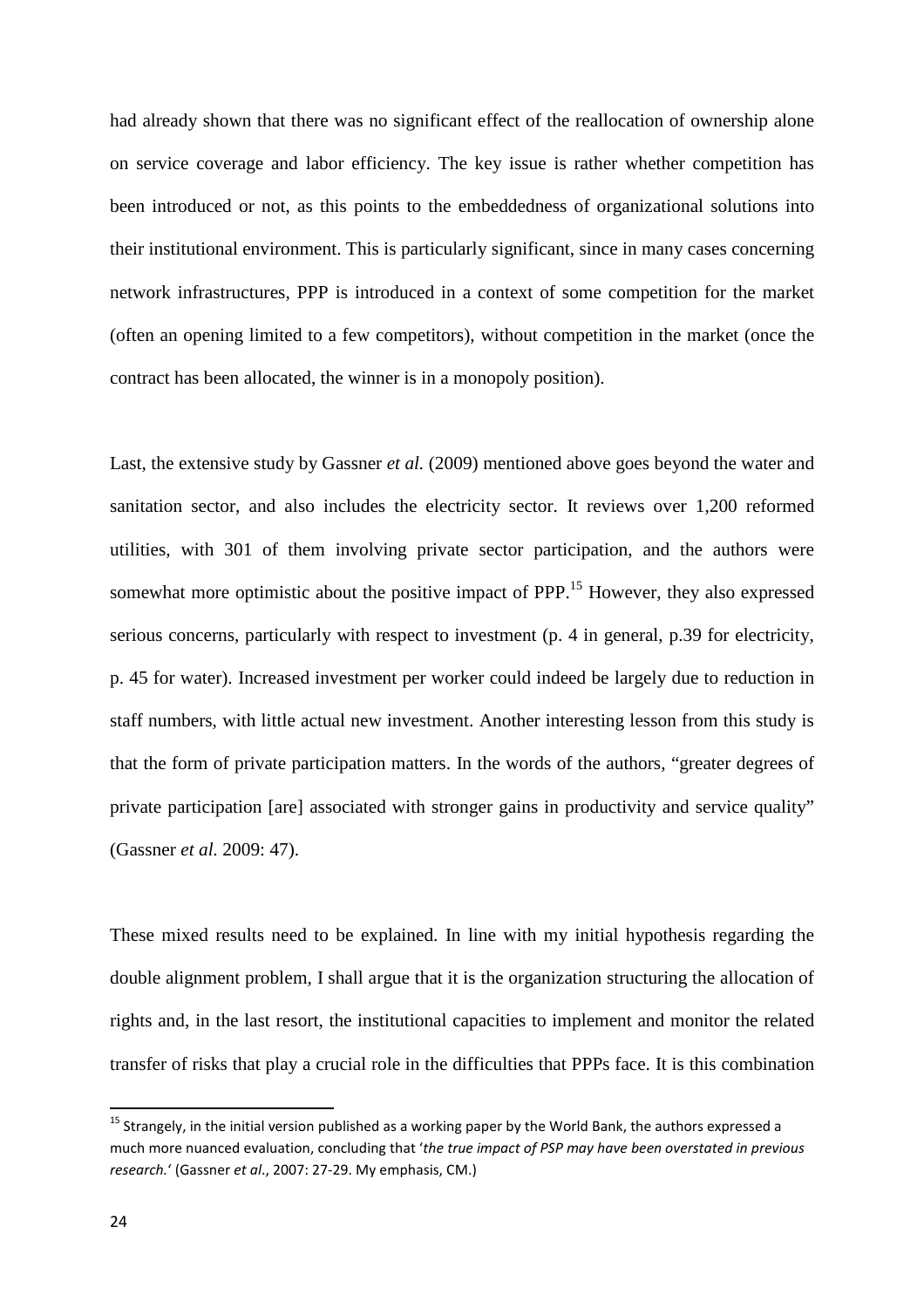that determines the attractiveness of PPP to private operators and frames the possibility for the new arrangements to meet expectations that might well have been too high from the very beginning, partially due to the ideological considerations of proponents of PPP.

#### **4. WHY IS PPP SO DIFFICULT?**

From a standard economic perspective, the slow diffusion and difficult implementation of PPP are quite challenging. Notwithstanding strong support from international organizations and public donors, as well as the favorable bias of governments viewing PPP as a way to develop infrastructure in a context of tight financial constraints, the slow adoption of PPP and the contrasted results of existing experiences cast doubt on the relevance of this organizational solution for the delivery of critical infrastructure.

In an extensive review of PPP in urban water utilities in developing countries, Marin (2009) summarized well the problems at stake:

"It is clear from the many experiences of the past 15 years that public-private partnership is not a magic formula to address all the multiple issues of failing public water utilities in the developing world. For many governments in developing and transition countries, PPP projects have proved to be complex undertakings that carry strong political risks and large uncertainties as to the magnitude and timing of the expected benefits. Contractual targets are difficult to set and baseline data are seldom reliable; they generate many opportunities for conflict. Private operators do not always deliver and have a tendency to seek renegotiations to their advantage. Reforms can become easily subverted by vested interests. Many obstacles can lead to conflicts and costly early termination." (Marin 2009: 10)

These difficulties go far beyond the urban water sector or developing countries. For example, in France only 430 projects were recorded from 2004 to 2010. And this despite France's long tradition of private participation in key sectors such as water, sanitation, and multi-services,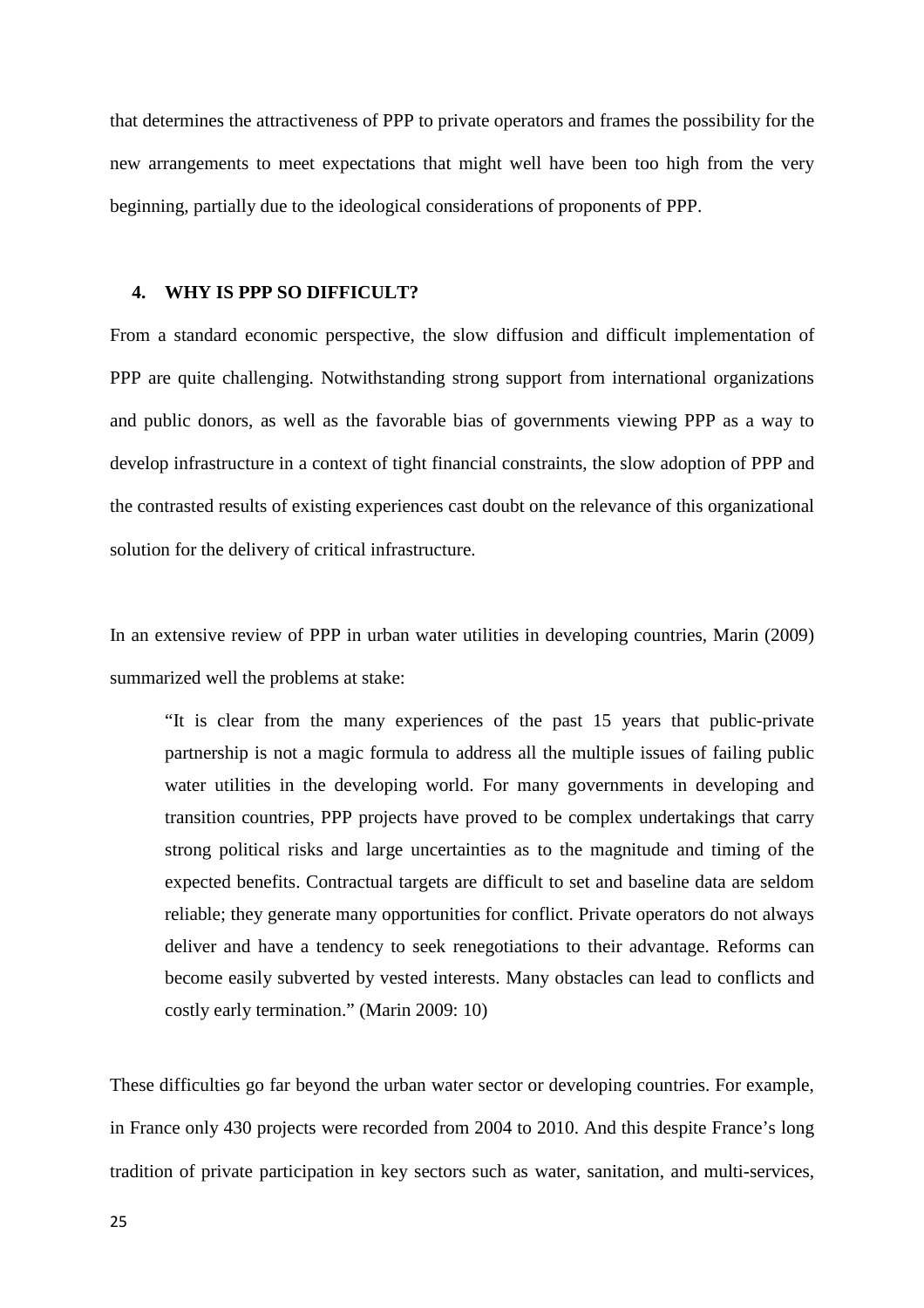and notwithstanding the strong impulse the government intended to provide to PPP, with a favorable regulation adopted in 2004, followed by a supportive law in 2008. About one third of the projects concerned the renovation or construction of buildings, 25 percent the improvement of existing facilities (mostly public lighting), and 15 percent the delivery of sports and cultural facilities.<sup>16</sup> In other words, the development of PPP remained modest, with most projects being relatively minor ones and/or concerning a segment in the delivery of public goods or services that is not particularly complex.

Slow penetration might be temporary, due to the newness of the arrangement (although some forms of PPP go back to the  $19<sup>th</sup>$  century!). Disappointing outcomes and the retreat from PPP to public provision are more challenging for conventional wisdom, which has strongly emphasized the potential gains of private participation. In addition, they challenge the view of economists aware of organizational issues, but who focused on the *ex ante* ambiguities in the allocation of property rights with little concern for their actual implementation and monitoring (Hart, 2003). They also challenge the view of economists aware of the institutional factors involved, who emphasized political opportunism of rent-seeking governments or political stubbornness fed by ideological motivations as preventing the adoption of solutions that would otherwise allow a 'high level equilibrium' to be reached (Savedoff and Spiller 1999: 13 sq.).

I do not deny the relevance of these factors. However, taken individually, they provide at best partial explanations: weak or badly defined property rights do not explain the failure of well designed contracts (at least from a theoretical standpoint) or the slow diffusion of PPP in

<sup>16</sup> Source: *Mission d'Appui aux Partenariats Public-Privé*,

http://www.ppp.bercy.gouv.fr/liste\_projets\_extract\_boamp.pdf.\_Last consulted: April 2011. See also Ménard *et al.* (2009)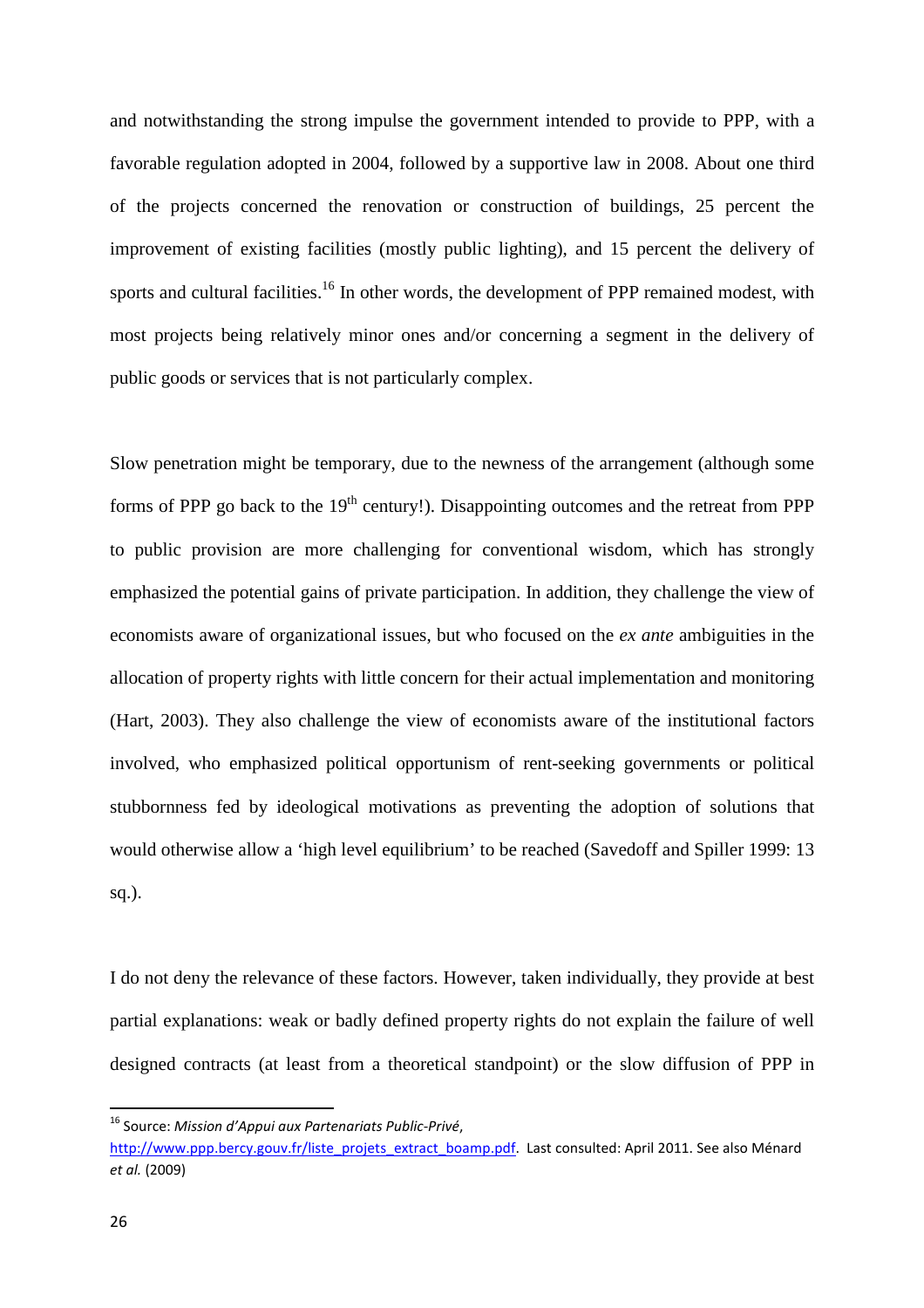countries with well-defined rights and adequate institutions to implement them; and political opportunism or ideological motivations can hardly explain some puzzling facts, for example, why has PPP developed so far mostly in Brazil or China. My point is that we should look at the overlapping of organizational and institutional dimensions that are at the very core of PPP, with a broader view of the resulting adequacy/misfit given the transaction at stake. It might be that difficulties lie in the combination of the *economic transaction costs* of coordinating partners and monitoring contracts with the appropriate allocation of rights, and the *political transaction costs* of establishing/adapting institutions and building a stable coalition in line with the choice of PPP for developing and/or upgrading network infrastructures.

#### *4.1. The allocation of rights and the related problems of governance*

Overlapping rights among parties to a PPP make transaction costs particularly significant. These costs follow from the complexities of defining responsibilities among partners, writing a contract that sets them out (the infamous 'ink costs'), determining and implementing procedures to attract and select private operators, and monitoring the relationship established under the type of PPP selected. This last aspect, the *ex post* implementation of a contract, is particularly significant because of the many problems and adjustments not anticipated at the time a contract is established. Coordination and adaptation problems resulting from the blurred areas of decision rights generate conflicts and repeated renegotiations. There is no simple governance solution to deal with these difficulties: finding the organizational arrangement that fits the transactions at stake is a major challenge. It is so because the property rights in which decision rights are embedded are unevenly distributed, with overlapping zones. These are issues that the term 'partnership' elegantly conceals. The development of regulation and regulatory agencies to monitor these problems, a solution that is quite universal since almost everywhere the provision of infrastructure involving private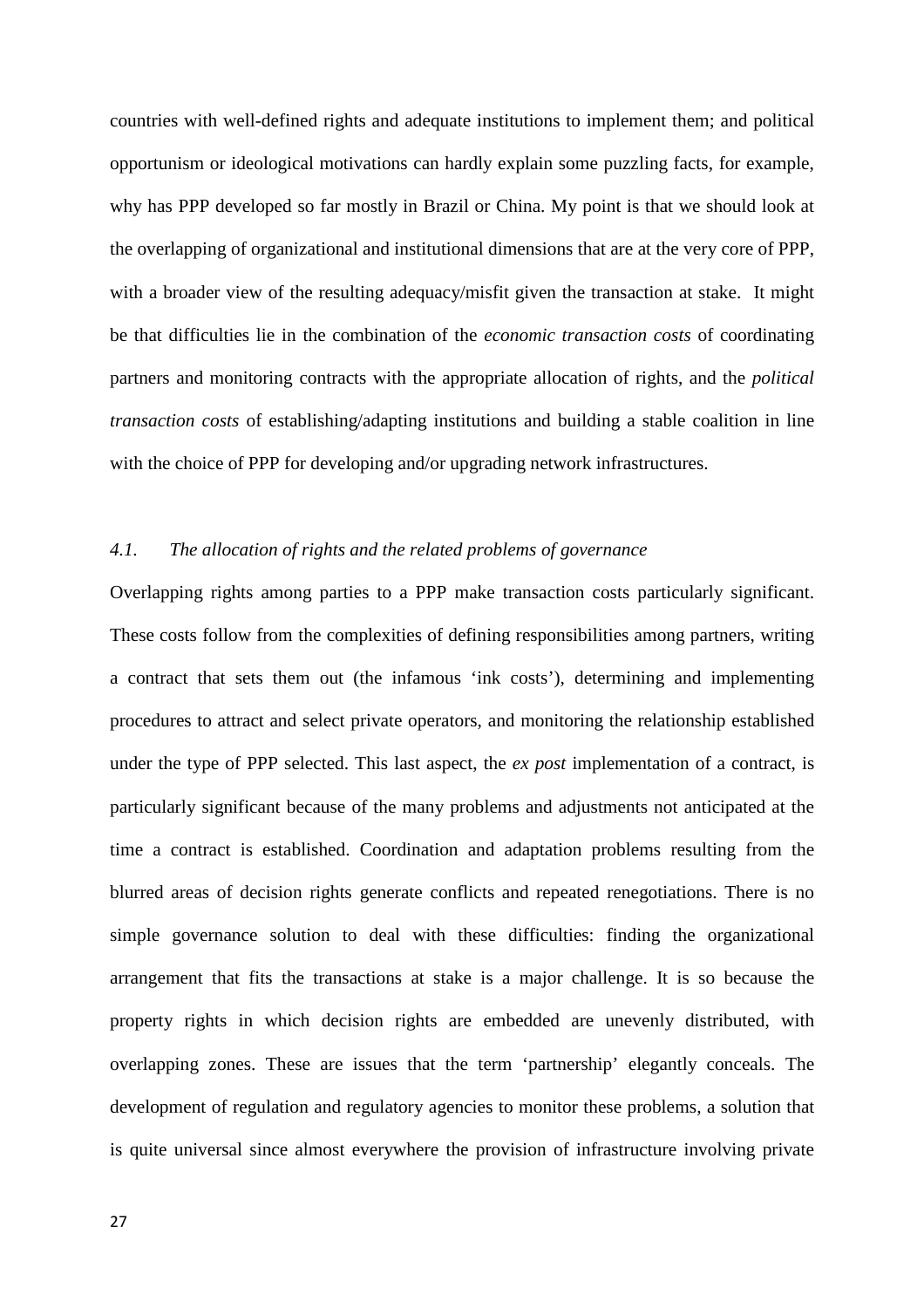operators remains highly regulated, is a complementary source of complexity, and carries associated transaction costs.

The distinction between property rights and decision rights, partially inspired by the theory of incomplete contracts (Hart 2003; Baker *et al.* 2008), is helpful for understanding the issue of the appropriate allocation of responsibilities in PPP and the organizational misfits it possibly produces. Property rights refer to the control over the choice, implementation, and discard of assets, while decision rights concern the usage of these assets.<sup>17</sup> Of course, the allocation of these rights is also an issue in the polar cases of full public control (typically, state-owned enterprises) or full privatization. In the former, decision rights can be spread across different departments or ministries, handicapping the management of public utilities and the delivery of adequate infrastructure and services. In the latter, regulation and actions of regulators monitoring competition and guaranteeing the minimum coordination required by network infrastructures, for example in defining rights of access, can severely restrict the domain of choice for private operators and generate inefficiencies. Hence, failing governance due to poorly allocated rights is not the privilege of PPP.

However, the problem is particularly acute with PPP, because the rights of 'partners', which in principle should be distinct and well defined by the contract linking the parties, overlap *ex ante*, at the time the contract is designed, as well as *ex post*, at the time it is implemented. Moreover, sources of misfit coming out of the blurred allocation of rights differ according to the type of contract. The closer a contract is to public monitoring, as with management or service contracts, the more likely will conflicts relate to the allocation of decision rights, since

<sup>&</sup>lt;sup>17</sup> In legal parlance, property rights refer to rules concerning 'usus', 'usus fructus', and 'abusus', so that decision rights are included within that concept. Therefore the legal definition only partially corresponds to the economic concept.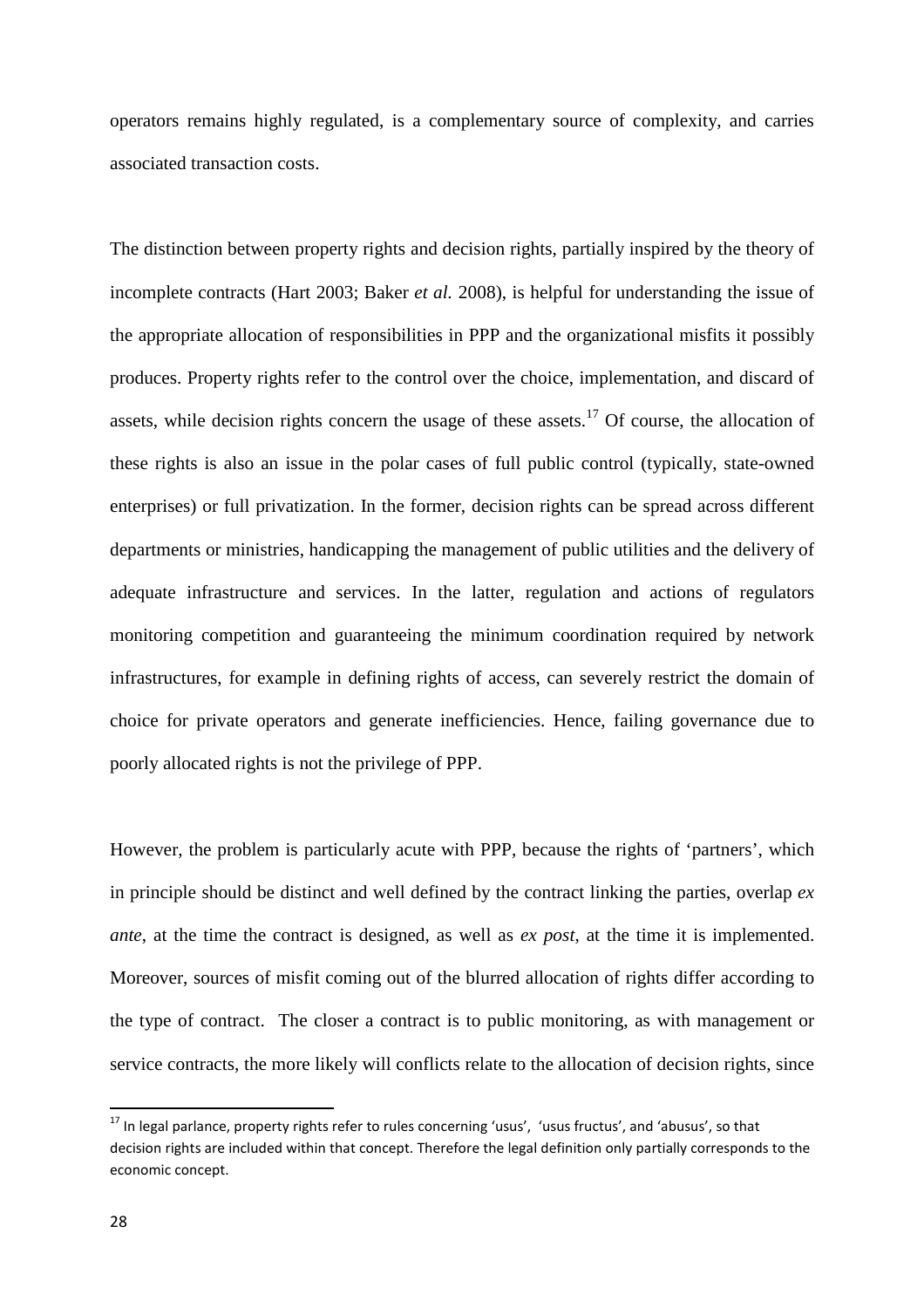private operators have no or very little control over property rights. Symmetrically, the closer PPP gets to full privatization, as with concessions, the more likely tensions will relate to the long run allocation of property rights, since risks of opportunistic behavior from governments increases once major sunk investments have been made by private operators. Unfortunately, we lack systematic data that would substantiate these differences.

#### *4.2. Turbulences in contractual relations.*

Nevertheless, some problems and consequences can already be pointed out from information collected in numerous case studies. First, the allocation of rights is closely interconnected with the allocation of risk among partners, a continuing source of tensions in PPP (and a much less consequential problem with state-owned enterprises or with full privatization),  $^{18}$  because ambiguities in the delineation of rights and risks are almost inevitable. There are different types of risks at stake: technical, operational, financial, regulatory, political, and social. Although each type may require specific solutions, they all end up challenging the stability of PPP. Case studies and econometric tests converge on the significance of these sources of tension. In an extensive review of the introduction of PPP in the reform of the urban water system in Conakry (Guinea), Ménard and Clarke (2002: 273 sq.) identified inefficiencies resulting from the overlapping of risks and responsibilities, notwithstanding a relatively well designed set of contracts. These linked the public operator in charge of developing the primary network (SONEG –*Société Nationale des Eaux de Guinée*) and a mixed publicprivate operator (SEEG – *Société d'Exploitation des Eaux de Guinée*) responsible for the secondary network and users' connections. Although the arrangement (the core of which was a lease contract between SONEG and SEEG) resulted in a significant improvement compared

 $^{18}$  However, there may be tensions between regulators and private operators about risks to be supported by the later in the case of full privatization.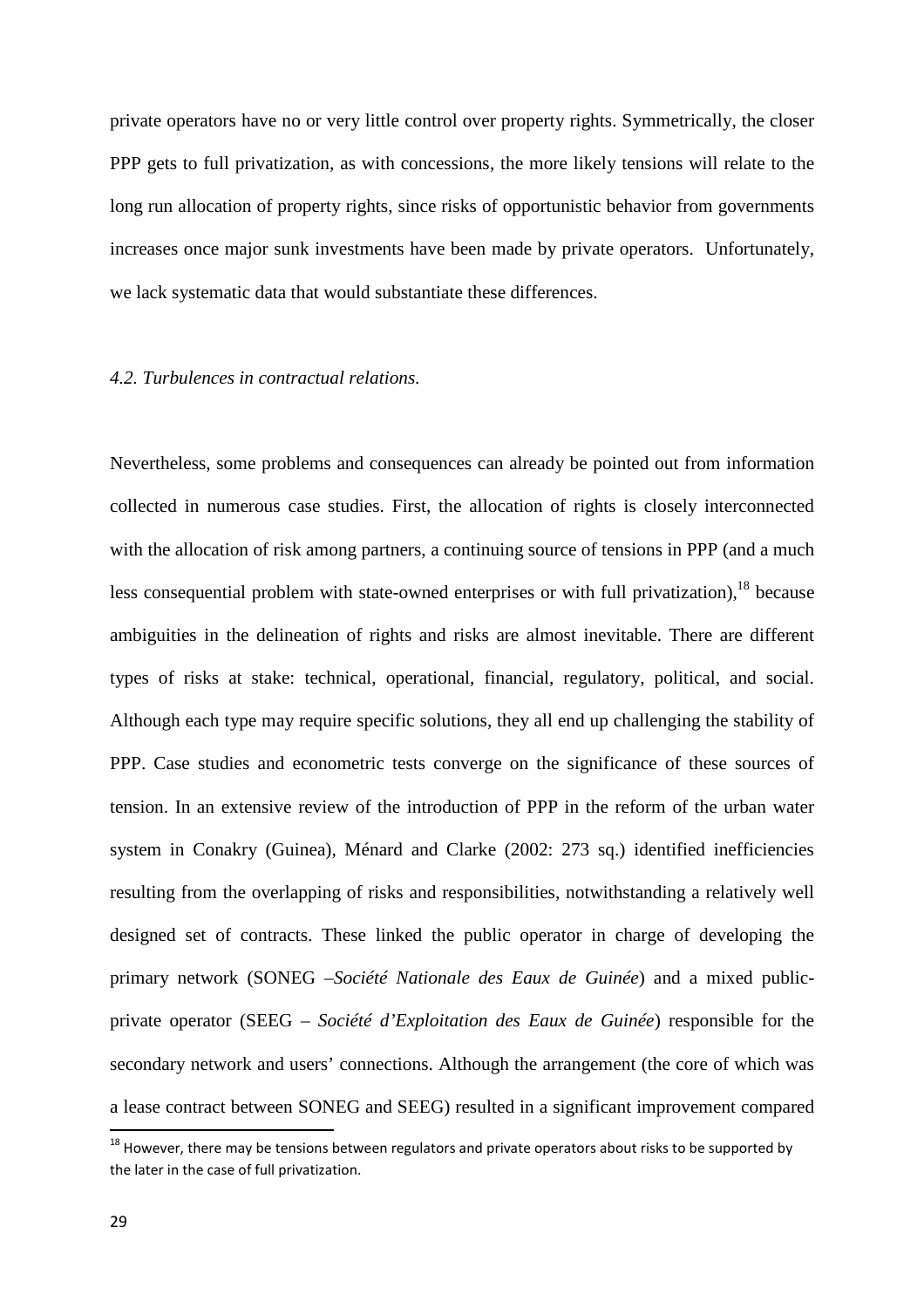to the disastrous performance of the public provision of water before reform, repeated conflicts due to organizational misfits embedded in overlapping rights among entities with different goals and different preference functions ended up in continuing political interference. Risks and responsibilities were frequently arbitrated at the government level or even through international arbitration.

More generally, in an extensive survey of public-private partnerships in Latin America, with a dataset of over 1000 contracts granted from 1985 to 2000 and covering key critical sectors (water and sanitation, electricity, transportation, and telecommunications), Guasch (2004) has shown that overlapping rights and needs to adjust to changing risks ended up in systematic renegotiations. On average, renegotiation took place just 2.2 years after contracts were awarded, with a lower rate in the electricity and telecommunications sectors. In these industries, full privatization and/or more intense competition had led to defined rights and responsibilities. Conversely, the renegotiation rate was much higher in transportation and water and sanitation, notwithstanding contracts intended to be long term and the presence of automatic adjustment clauses, for example indexed prices. Graph 4 summarizes the data.



[INSERT GRAPH 4 HERE]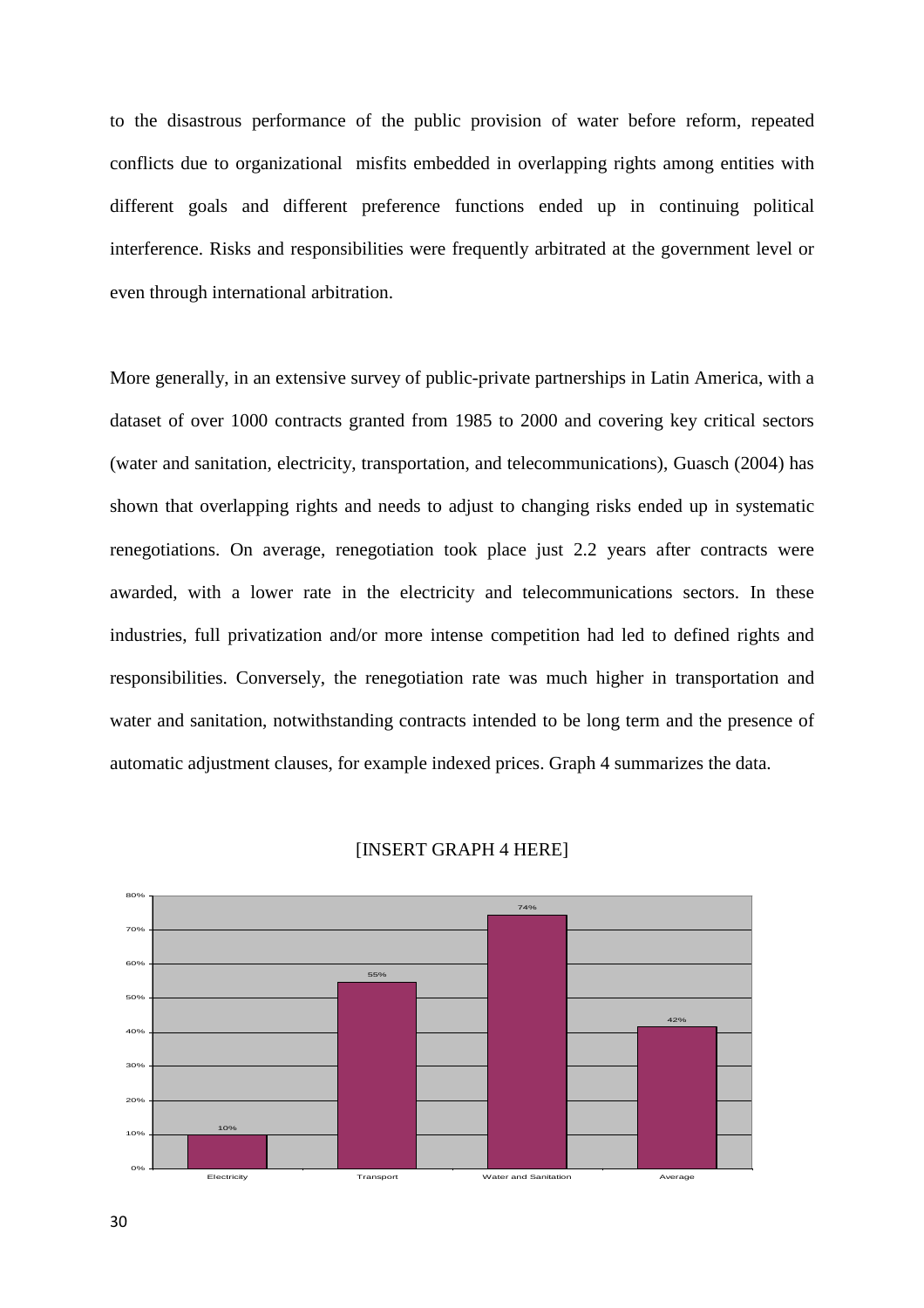Graph 4: Concessions' Renegotiations in Latin America (1985-2000)

(Source: based on data provided in Guasch, 2004: Chap. 1, p. 13)

This dataset suggests that ambiguous risk-sharing, stemming from overlapping investments and overlapping responsibilities in dealing with exogenous shocks, results in little-tractable claims from public as well as private partners. What the data also reveal, through the contrast between water and other sectors, is that tensions and conflicts are particularly severe in contracts involving major sunk investments, with private operators facing financial risks related to exchange rates, and/or restrictions imposed on profit transfers, and/or political interferences, problems often amplified when foreign companies are involved.<sup>19</sup> Renegotiations have direct consequences on costs as well as on coordination capabilities, which may explain the increasing reluctance of private operators to assume major risks in PPP, which translates into a shift from concessions to less risky lease or management contracts. Moreover, higher financial costs for private operators born out of higher risk premiums might partially cancel out advantages expected from their participation. Institutional stability is a key element here, and it may help understanding some successes of authoritarian regimes in implementing PPP. $^{20}$ 

Second, even with contracts of relatively limited impact, for example when key rights remain controlled by public authorities as with management or service contracts, monitoring arrangements might face serious difficulties, with both sides confronted to problems of expertise that can hamper their relationship. Private operators might not have all the

<sup>&</sup>lt;sup>19</sup> This is well illustrated by the impact of the Asian financial crisis of 1998 on PPPs in Manila, or the role of the Argentinean crisis of 2001-2002 in the breach of contract between Buenos Aires and the consortium led by Suez.

<sup>&</sup>lt;sup>20</sup> According to the PPIAF dataset, China has become the leading country for the implementation of PPPs over the last years, particularly in the water and sanitation sector.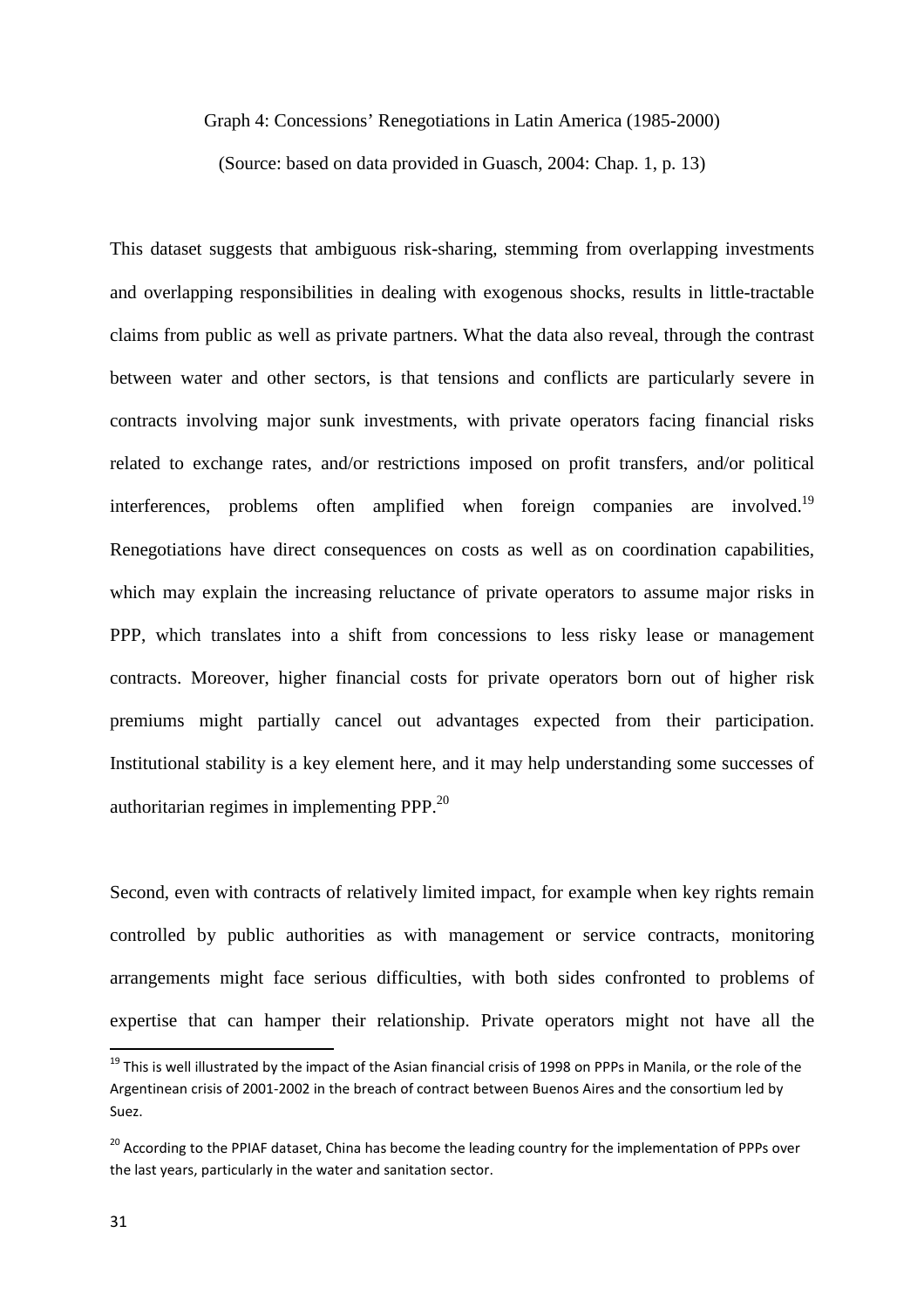competences and resources required, for example because the size of the project or the technological knowledge needed exceed their capacities and this may push local authorities to address multinational firms. However, the latter might be reluctant to carry financial risks if political interference is a potential threat; they might require *ex ante* guarantees (for example, hostage clauses) that are difficult to implement *ex post*; and they have competences that might make access to information and monitoring the contract difficult for public authorities. Symmetrically, the public partner might lack skills to deal with complex contracts and to monitor them properly, often a major problem for small- and medium-sized cities and/or for developing countries with limited human assets. Ambiguities in the allocation of decision rights might also impede coordination, generating costly externalities: for example, reduced public managerial control when strategic decision rights are transferred to private operators might reduce the expertise of public authorities, leading to important monitoring difficulties. This issue of organizational alignment between competences of parties to the arrangement is well illustrated by problems of coordination of public transportation in several large cities worldwide, which might speak in favor of increased public control or 'pro-active' planning of private interventions (Barter 2008: Section 3). $^{21}$ 

These difficulties in assigning and implementing rights and responsibilities translate into transaction costs. *Ex ante*, bureaucratic costs for parties to PPP might be significantly higher than expected. In a lecture on the potential role of PPP in the development of infrastructure in Africa, the then European Commissioner Louis Michel emphasized the resources the establishment of such partnerships requires from public bureaucracies, donors, local

<sup>&</sup>lt;sup>21</sup> More dramatic consequences of the ambiguous allocation of decision rights were illustrated by the initial problems of coordination, resulting in severe accidents in the British railway system after its privatization (Yvrande and Menard, 2005: 676 sq.).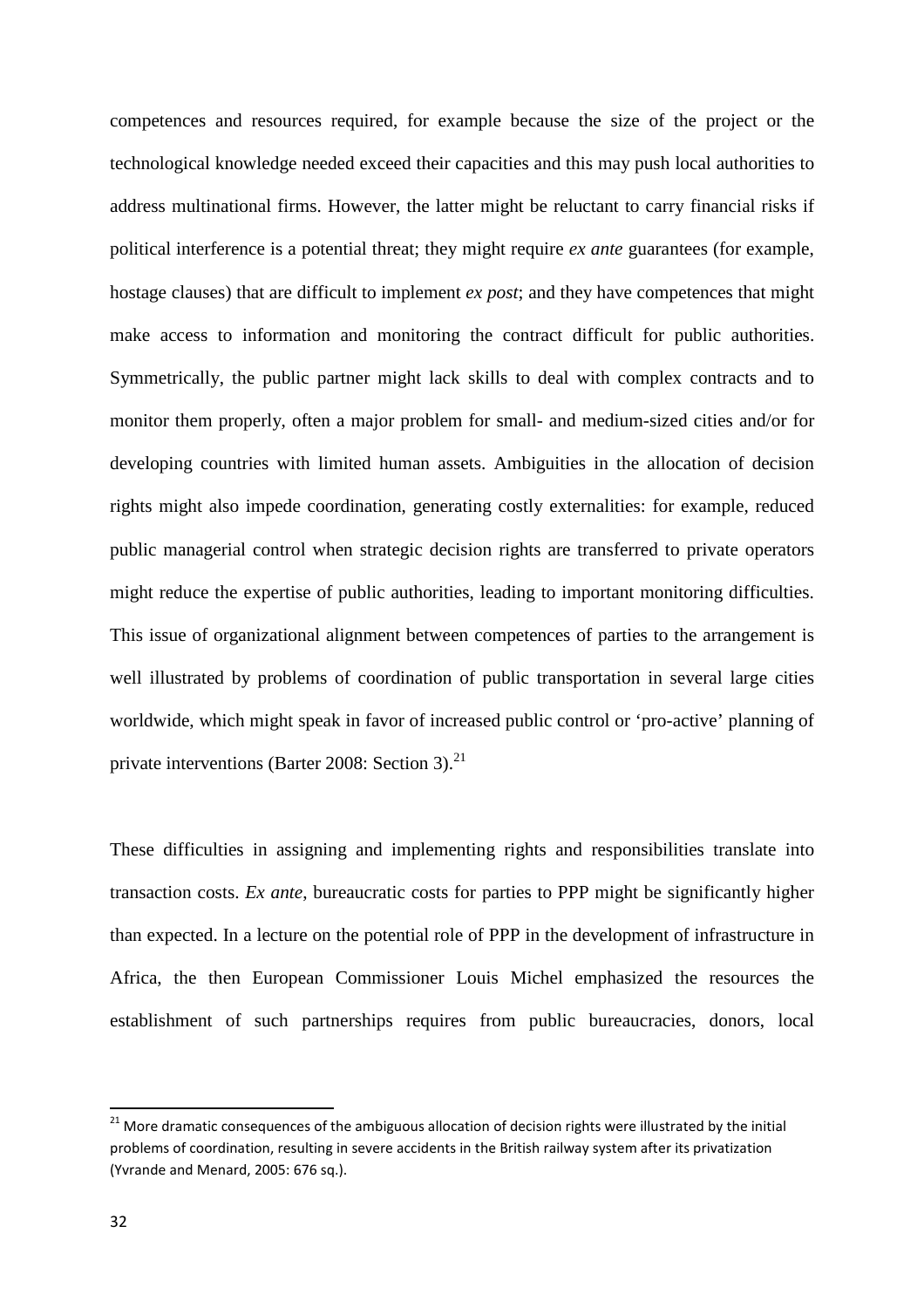authorities, and private operators.<sup>22</sup> The problem is that we do not know much about these costs, and what they represent comparatively to the administrative costs of organizing the provision of the same goods or services by public entities. Yet, there are indicators suggesting they are not negligible, for example the small number of private bidders in so many cases because costs of bidding are too high. $^{23}$ 

*Ex post,* conditions of implementation may also be taxing. For example, the frequent renegotiations pointed out above involve direct administrative costs for both sides. They also involve indirect costs, particularly those related to the weakened credibility in commitments, which is partially reflected by the evolution of risk premiums. Moreover, assessing the advantages and costs of PPPs should also take into account the costs of those projects never achieved at the very stage of their initial design, or adopted but never implemented, or initiated but abandoned *en route*. According to the PPIAF database, 267 projects involving private sector participation were cancelled or distressed over the period 1990-2008, representing a mere 6 percent of the total number of projects, but 8 percent of investment and over 37 percent in the water and sewerage sector.<sup>24</sup> This might suggest that PPP, as an organizational solution, does better in sectors with low sunk investments and might be much less adapted to sectors with highly dedicated assets, for which the adequacy of institutions matters greatly, since it mitigates or amplifies risks.

Once again, the lack of adequate data to substantiate the significance of these costs is unfortunate. However, indications suggest that difficulties in delineating and implementing

<sup>&</sup>lt;sup>22</sup> "Panafrican Public-Private Partnerships," Brussels, November 30<sup>th</sup>, 2007.

<sup>&</sup>lt;sup>23</sup> Of course, this is also true in developed countries, in which PPP tends to be extremely procedural in order to prevent capture, corruption, etc., with high costs for bidders, thus reducing dramatically their number.

<sup>&</sup>lt;sup>24</sup> Last consulted: December 10, 2010.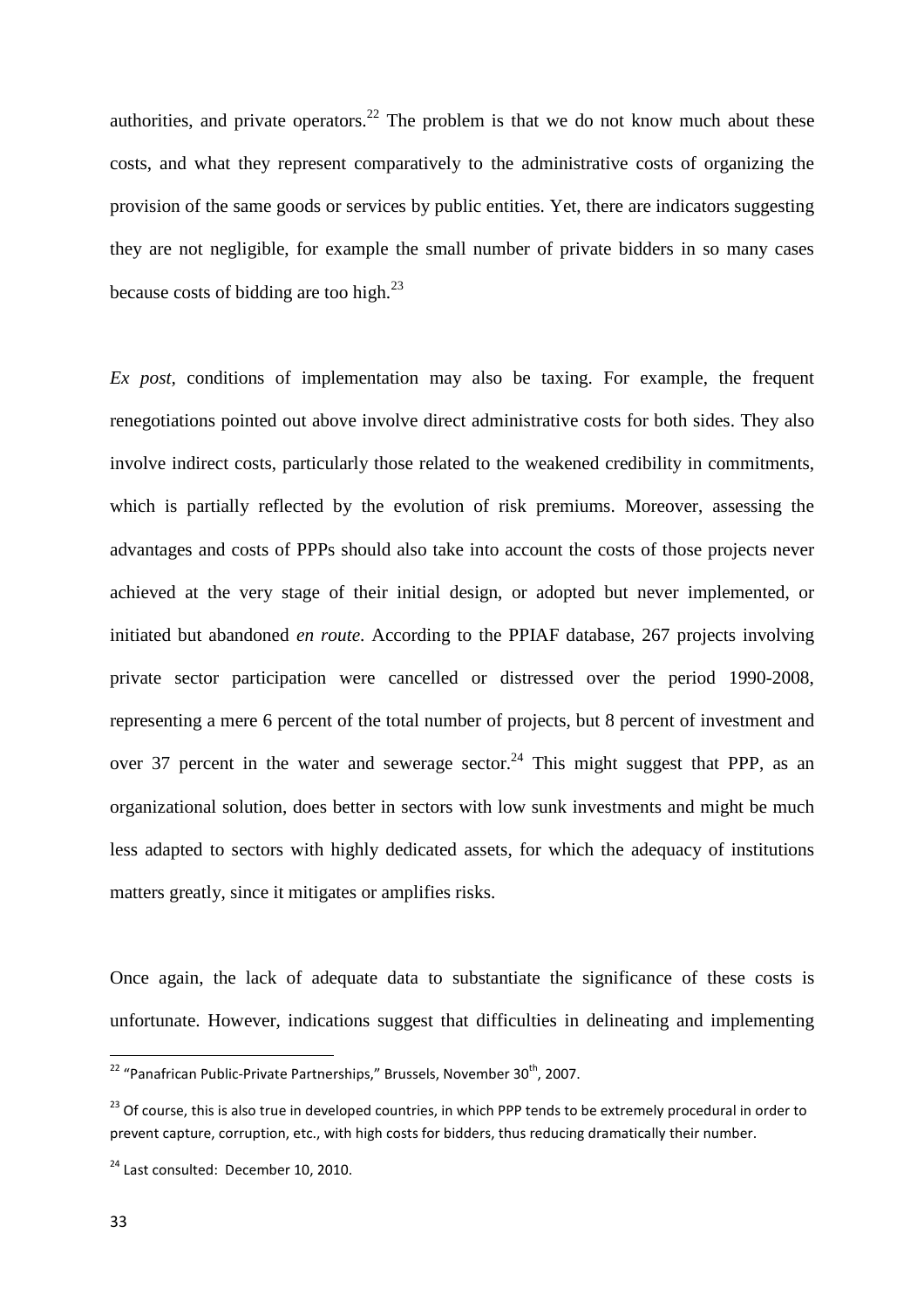rights through contracts translate into lengthy and costly procedures, often amplified by detailed guidelines that seek to prevent, *ex ante*, risks of opportunism or corruption, as well as by devices created to control the *ex post* implementation of such agreements. For example, on average over two years and often up to five years were taken up from preliminary studies to the beginning of actual investment in PPPs, among the 15 members of the European Union, for the period 2000-2005.<sup>25</sup> It must be emphasized that these delays are particularly significant because they are averages, including a majority of relatively simple projects developed under particularly favorable conditions with respect to institutions and human capacities.

Last, there is also a drawback to these complex procedures, which is often ignored or underestimated. This concerns the rigidities they introduce in contracts. Indeed, there is a tradeoff between establishing constraining rules to prevent opportunism on both sides of partnerships, and thus introducing rigidities that generate costly adjustments and potential conflicts on the one hand, and choosing more flexible rules that facilitate adjustments but might cancel out the advantages expected from competitive pressure on the other hand (Andres *et al.* 2009). This tradeoff is particularly acute for projects with important long term sunk investments.

*4.3. The Nature of Contracts Involved: What it means to have a 'Relational' Contract with the Public Sector* 

Similar problems exist in business-to-business agreements. However, they take particular forms when it comes to PPP. Indeed, by definition, PPP encompasses key requirements

<sup>&</sup>lt;sup>25</sup> My calculation (CM), based mainly on PricewaterhouseCoopers (2005, particularly pages 29, 31 and 64). See also for France, Ménard *et al.* (2009)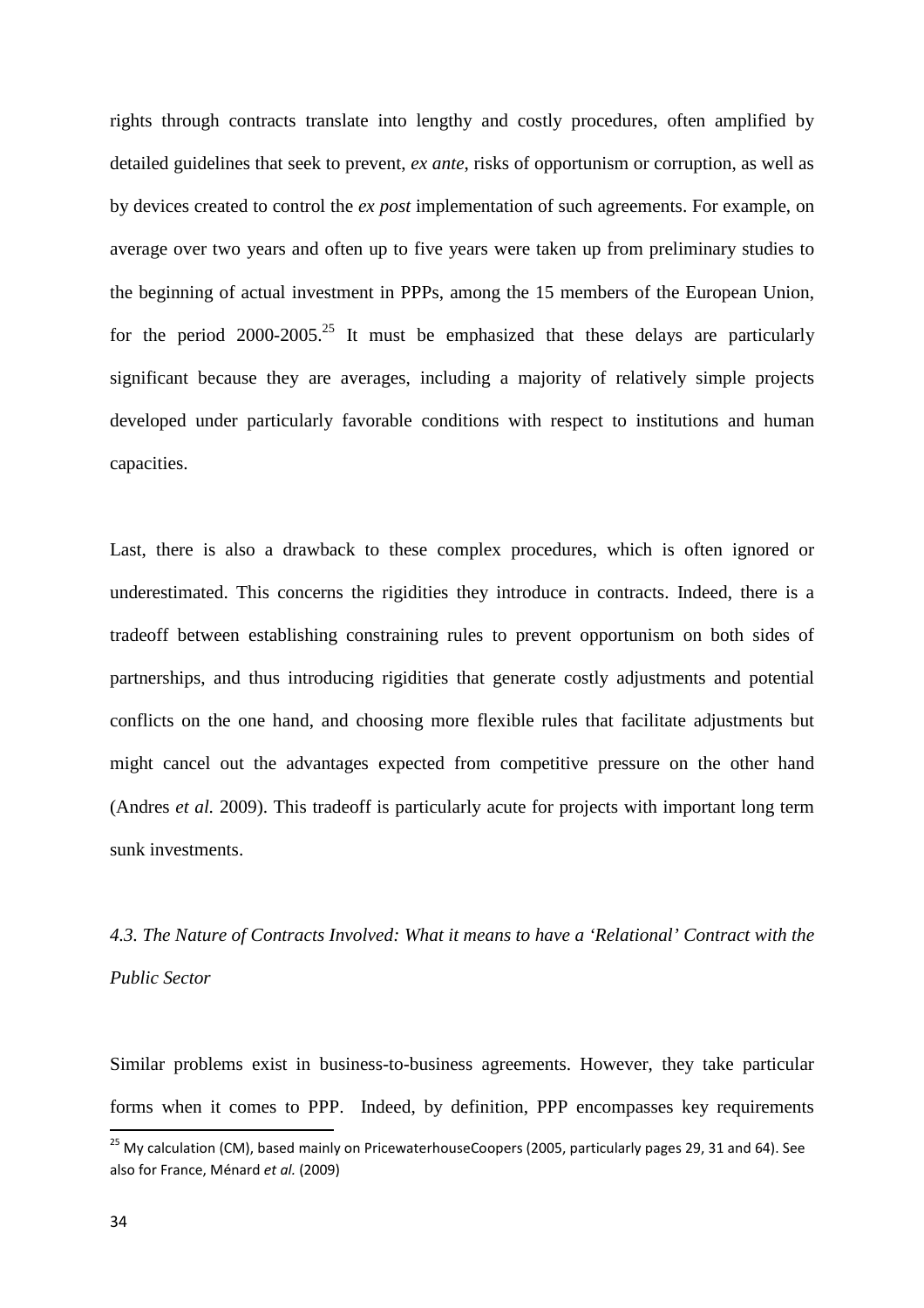imposed by public authorities upon private operators. Of course, requirements also exist in business-to-business contracts. However, there are specificities to PPP.

First, notwithstanding the possibility of negotiating, these are contracts in which, in the last resort, one party imposes the rules of the game and can unilaterally alter them while the contract is being carried out. Second, the long term properties embedded in the delivery of infrastructure and/or in the goods and services expected from them make these contracts almost inevitably incomplete; the transaction costs of establishing detailed contracts with well defined adjustable clauses to adapt to changing circumstances in the long run are far too high, most of the time. It also means that changes and adaptation must be expected and will have to be monitored. Part of the adaptation is relatively 'formalizable', as with the periodic adjustments to variations in the price of energy in contracts for public transportation. But many adjustments are also based on 'informal' agreements, in that their properties and even the procedures for determining them are not made explicit in the contract. Typically, risk sharing in long term projects obeys this logic of quite informal rules and procedures, as illustrated by PPP in the defense industry (Oudot and Ménard, 2010: 199 sq.).

Actually, 'informal' is not the right term. As suggested by Goldberg (1976) and Macneil (1978) and developed by Baker *et al.* (2002, among others), such adaptation is better captured by the concept of 'relational contract', in which substantial clauses are more concerned with procedures than with specific content. Now, relational contracts raise specific problems when it comes to partnership between public authorities and private operators: how 'relational' can a long term contract with the public sector be? The standard approach has emphasized the risk of capture of public authorities or their regulatory bodies by private operators, for example, corrupting civil servants to get a contract or to modify an existing one (Martimort and Straub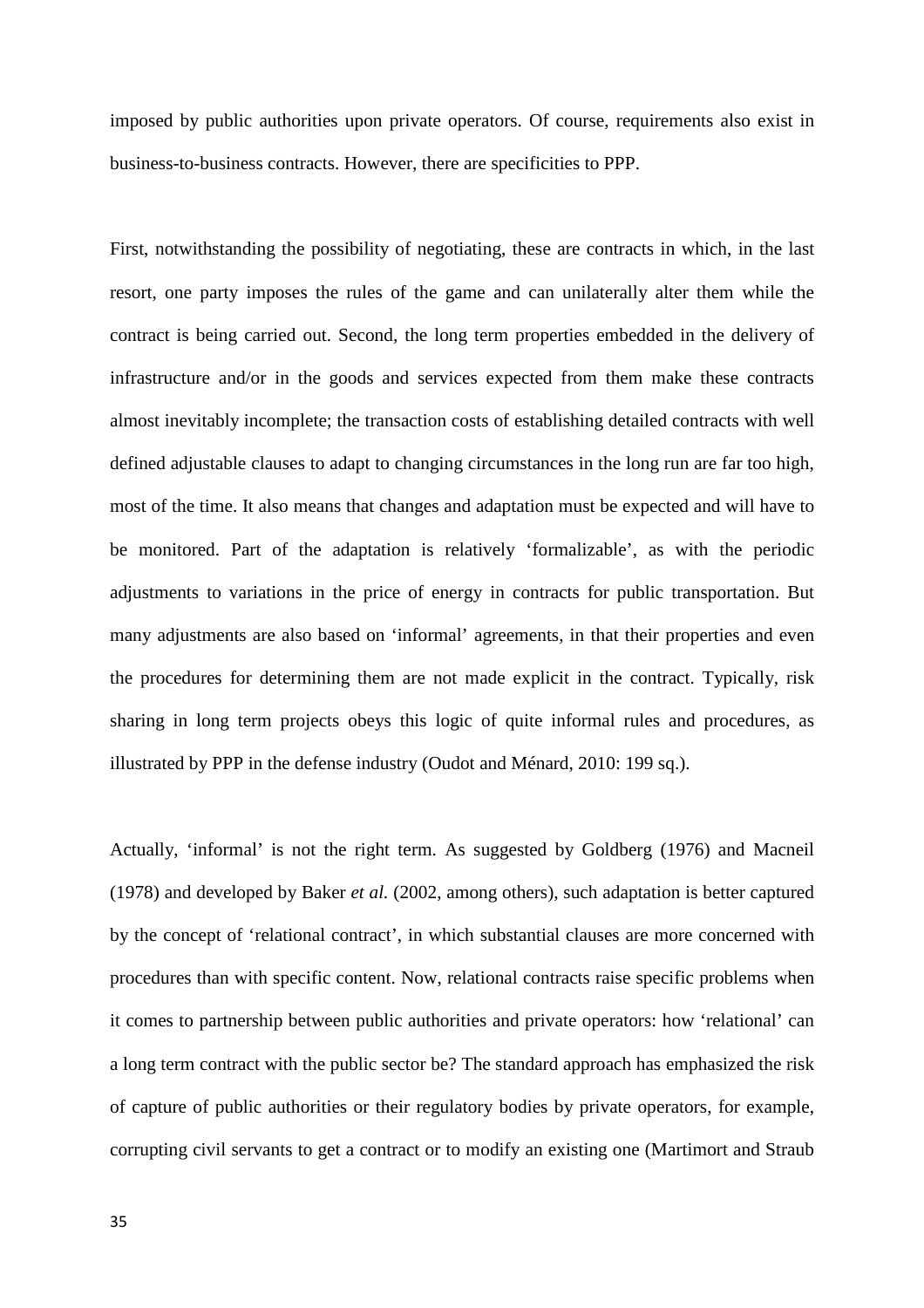2009: 69 sq.). This is surely a concern, but there is more to the story. As emphasized by several contributions in line with New Institutional Economics, there is also the risk of government opportunism, with public authorities changing the rules of the game while the contract is underway, or changing the interpretation of existing rules (Levy and Spiller 1994: 202 sq.; Shirley and Ménard 2002: 17-25.; Guasch 2004: 60 sq.; Spiller 2010). Notwithstanding similarities with risks that characterize private contracts, this opportunistic behavior differs because political power can impose changes in the rules of the game, given States' general monopoly of force (North *et al.* 2009: 13 sq.).

There is another, long-ignored aspect that makes relational contracts particularly risky when it comes to PPP: the risk of opportunistic behavior by third parties. The continuous pressure which interest groups can put on public authorities goes far beyond traditional lobbying by private operators. For example, lobbying by environmentalists, user associations, etc., leads democratic governments towards the implementation of rigid contracts with private operators (Spiller 2009: 45 sq.). In order to avoid criticism by such third parties, that have strategic interests of their own, or to avoid the risk of being accused of biases due to the influence of these groups, governments tend to negotiate and write contracts that are much more procedural than those among private parties.<sup>26</sup> This makes adaptation almost inevitable, and particularly costly. This is true *ex ante*, for example because it imposes particularly stringent conditions at the time bids are opened, thus reducing the scope of potential competition. And it is also the case *ex post*, with conditions of implementation that might seriously infringe on the managerial capacity of operators.

## *4.4. Institutional misfits: political transaction costs.*

<sup>&</sup>lt;sup>26</sup> See Bajari and Tadelis (2001), although their paper is not specifically about PPP but more generally about contracts between public authorities and private operators,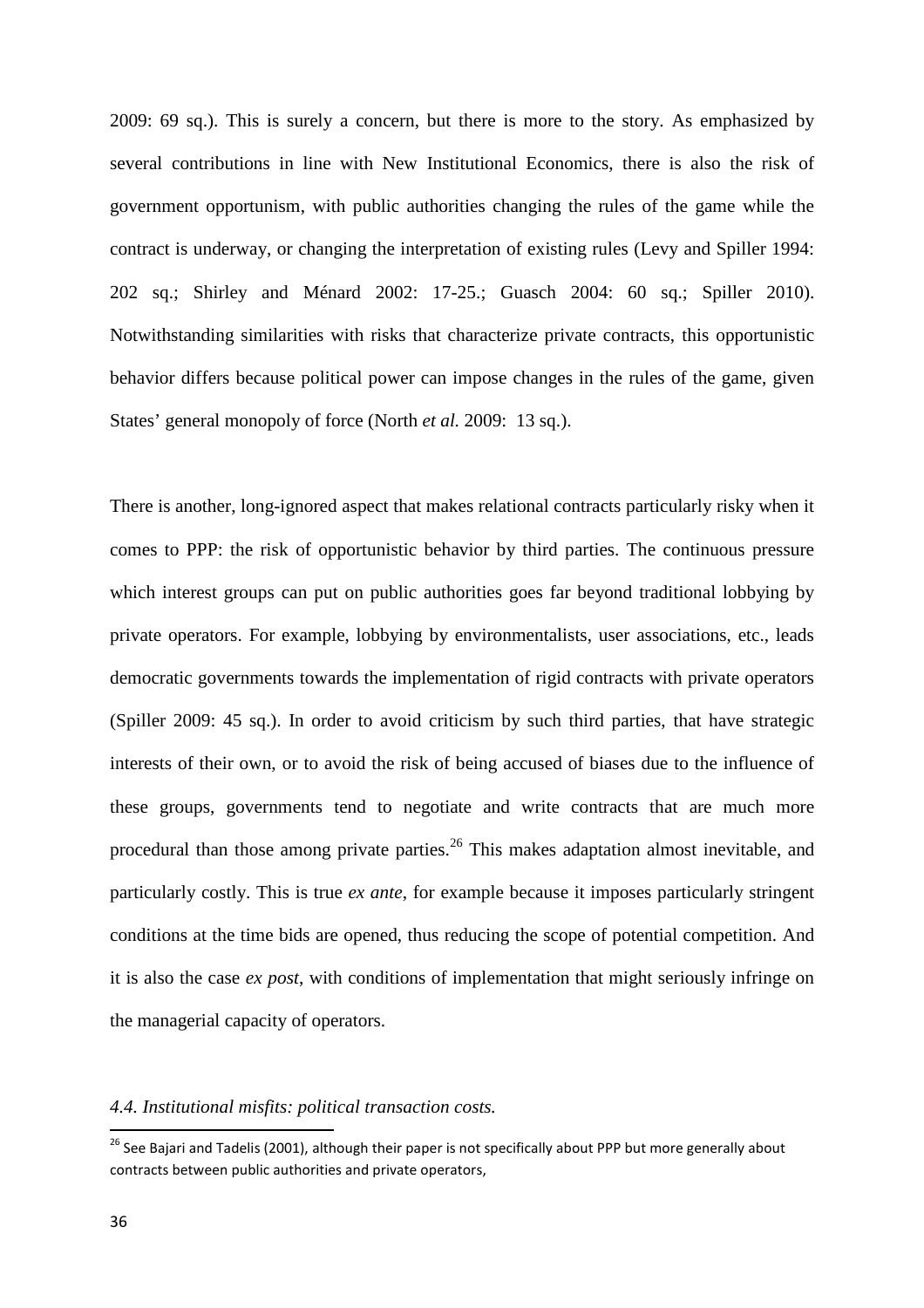The resulting rigidities, as well-intentioned as they might be, translate into high economic transaction costs, as well as what North (1990) identified as political transaction costs. Indeed, one important component of these costs comes out of the institutional alignment or misfit in the rules of the game framing the implementation of PPP. Institutions provide an essential support in making commitments credible and facilitating implementation, but they also impose constraints that translate into costs for both parties to partnerships.

Legislation, which delineates the space within which contracts are designed and implemented, is particularly relevant here. To secure transactions and provide adequate incentives, relatively comprehensive legislation is needed, with private operators looking for guarantees while public authorities need to legitimize their choice of PPP. Establishing an appropriate legal framework is not that obvious, as illustrated by its slow progress in the EU: laws regarding PPP were only recently adopted in Spain, Ireland, and France (as late as 2008) while drafts are still being discussed in most other EU members, as well as at the level of the European Commission. The existence of a well defined legal system and of a powerful judiciary can also carry ambiguous effects. On the one hand, it makes commitments credible: parties are aware that in case of diverging interpretation or conflicts, they can go to arbitration and, in last resort, address courts. On the other hand, legal support might turn into legal impediment, since it introduces rigidities in the negotiation, costly procedural obligations *ex ante* as well as *ex post*, and as it is rooted in diverging national traditions, making the task of international operators complex and costly. The success of PPP therefore depends on a delicate equilibrium between the need for a legal support and a judiciary that make commitments credible; and the risks of a system that is either incompetent, imposing arbitrariness on parties, or powerful enough to engage parties in highly procedural and costly relationships.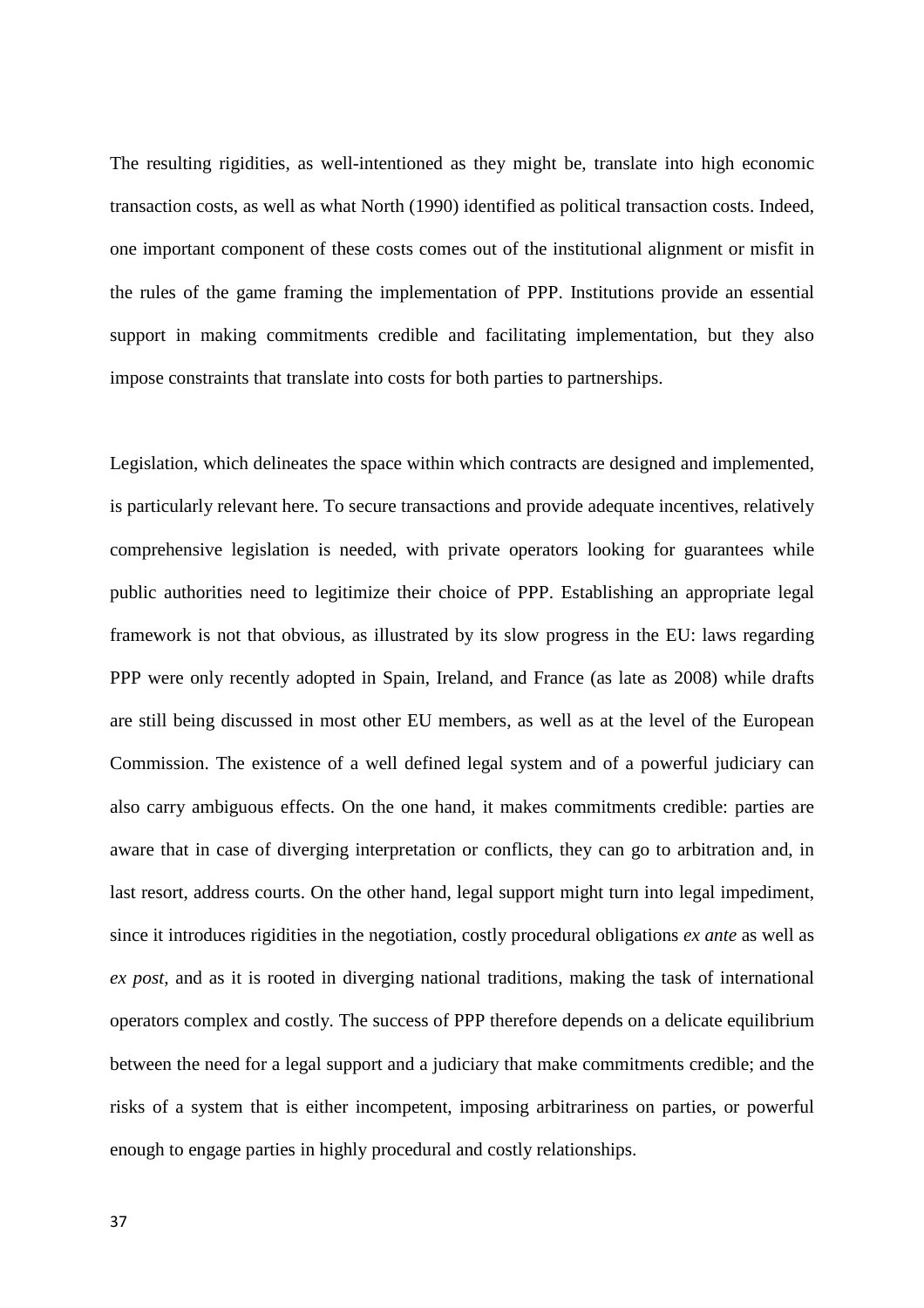Then, of course, there is the issue of political institutions. By definition, PPP involves government/public authorities. Therefore, rules delineating the political decision process, for example the presence or absence of checks-and-balances to restrain the risk of capture by political parties, or the existence of political institutions that reduces the duration of negotiations or that facilitates the resolution of disputes, are important factors to take into account.<sup>27</sup> Another dimension is the existence of a competent and uncorrupted bureaucracy to support the political decision process and the implementation of the contract once it has been approved. The adequacy of such institutions is a strategic factor in the success or failure of PPP.

To sum up, complex institutions are needed to secure PPP. However, the implementation of appropriate institutions is path dependent, may have a pace that by far exceeds that of PPP, and can result in high political transaction costs, up to the point of paralyzing the adoption of otherwise advantageous arrangements between public authorities and the private sector. For example, the costs of establishing a consensus among policy makers to avoid future challenges and accusations of favoritism may result in rigidities that translate into slowness in negotiations and costly renegotiations, generating misfits between expectations and delivery of public goods and services. These critical difficulties of adaptation often provoke negative reactions of users who are also taxpayers… and voters.

#### *4.5. From misfits to users' dissatisfaction.*

The resulting tension between the rigidities introduced in PPP to avoid risks of capture and the need for adaptation has an important impact on how this organizational solution is

<sup>&</sup>lt;sup>27</sup> For a pioneering econometric analysis of the impact of political and other institutional factors in choosing PPP as an organizational solution, see Hammami *et al.* (2006).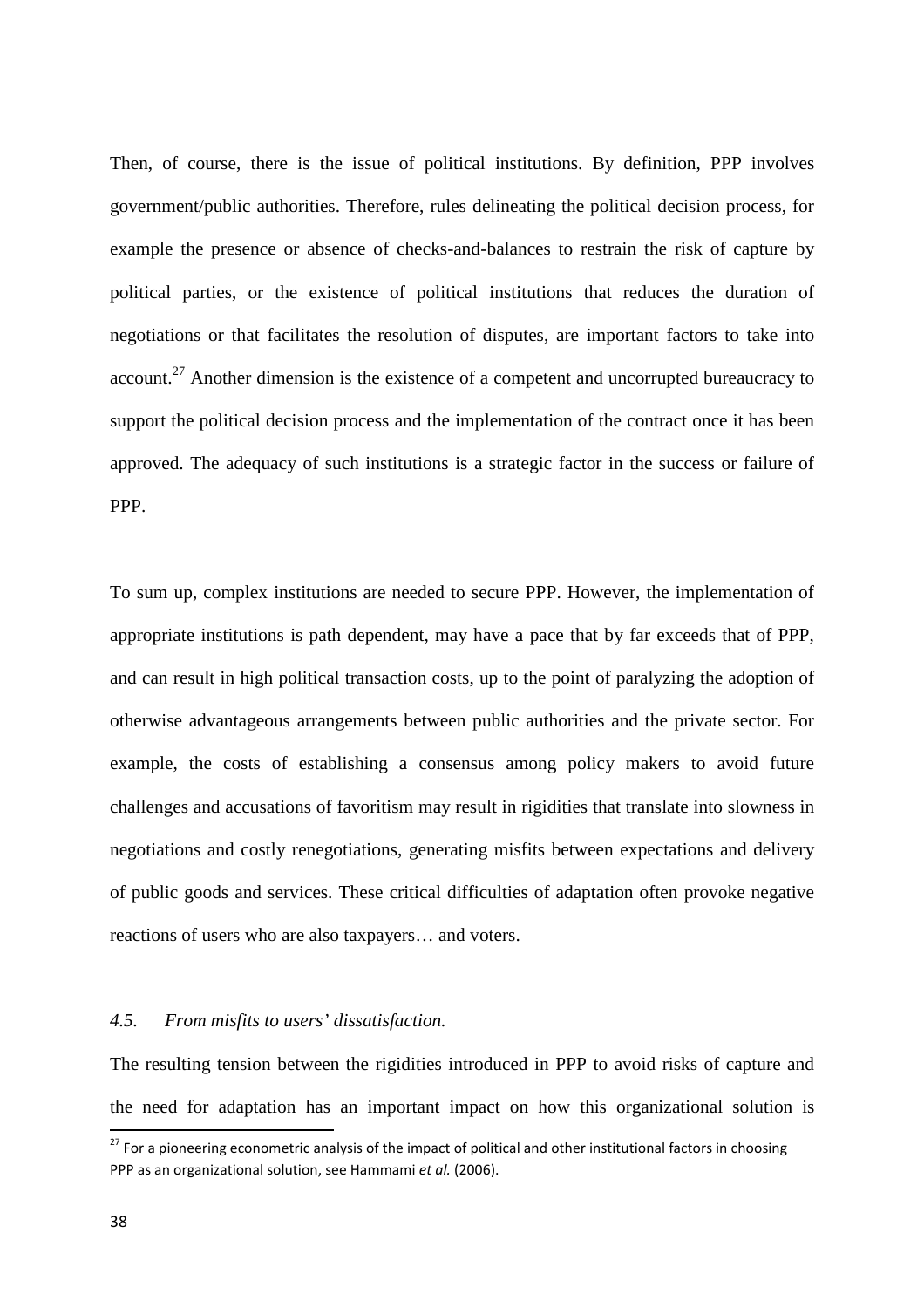perceived by citizens. Risk of dissatisfaction is a major concern for the development of PPP and may have dramatic consequences when it comes to the point of challenging existing agreements or even pushing towards the breach of existing contracts, as illustrated by the now well-known case of the termination of the contract for the provision of water between Buenos Aires and a private consortium led by Suez.<sup>28</sup>

The creation of user committees, often at the initiative of one of the two parties, is a clear signal of this concern.<sup>29</sup> Yet there are few studies on the perception of PPP by citizens. Bonnet *et al.* (2006: 7-16) have extensively reviewed polls on different forms of private sector participation (including full privatization) in Latin America, from 1998 to 2005. After initial, highly positive expectations of these arrangements, dissatisfaction rates increased systematically, pushing governments to slow down or abandon strategies favoring private sector participation, or even reneging on existing contracts. Casual evidence pointing in the same direction is found in user reactions to the privatization of water in England and Wales, which pressured the regulator (OFWAT, the Water Services Regulation Authority) to revise the rules of the game before the date agreed upon initially. Most of the time, dissatisfaction crystallizes around clauses of contracts perceived as penalizing important categories of the population (typically prices or rates and/or costs of connection), pinpointing what is viewed as bad organizational design. Dissatisfaction may also relate to the conditions of implementing and monitoring the agreements by public authorities (typically problems of insufficient control or corruption). These relate to the inadequate institutional rules and flaws in authorities' capacities to enforce a contract.

<sup>&</sup>lt;sup>28</sup> Such cases are particularly significant because they challenge the reputation of parties involved and, above all, the very image of PPP as an adequate solution.

<sup>29</sup> Examples are the French *Commission Consultative sur les Services Publics Locaux*, created by law; and many users' committees initiated by operators such as Suez or Veolia to facilitate the acceptance and monitoring of their contracts in developing and emerging countries.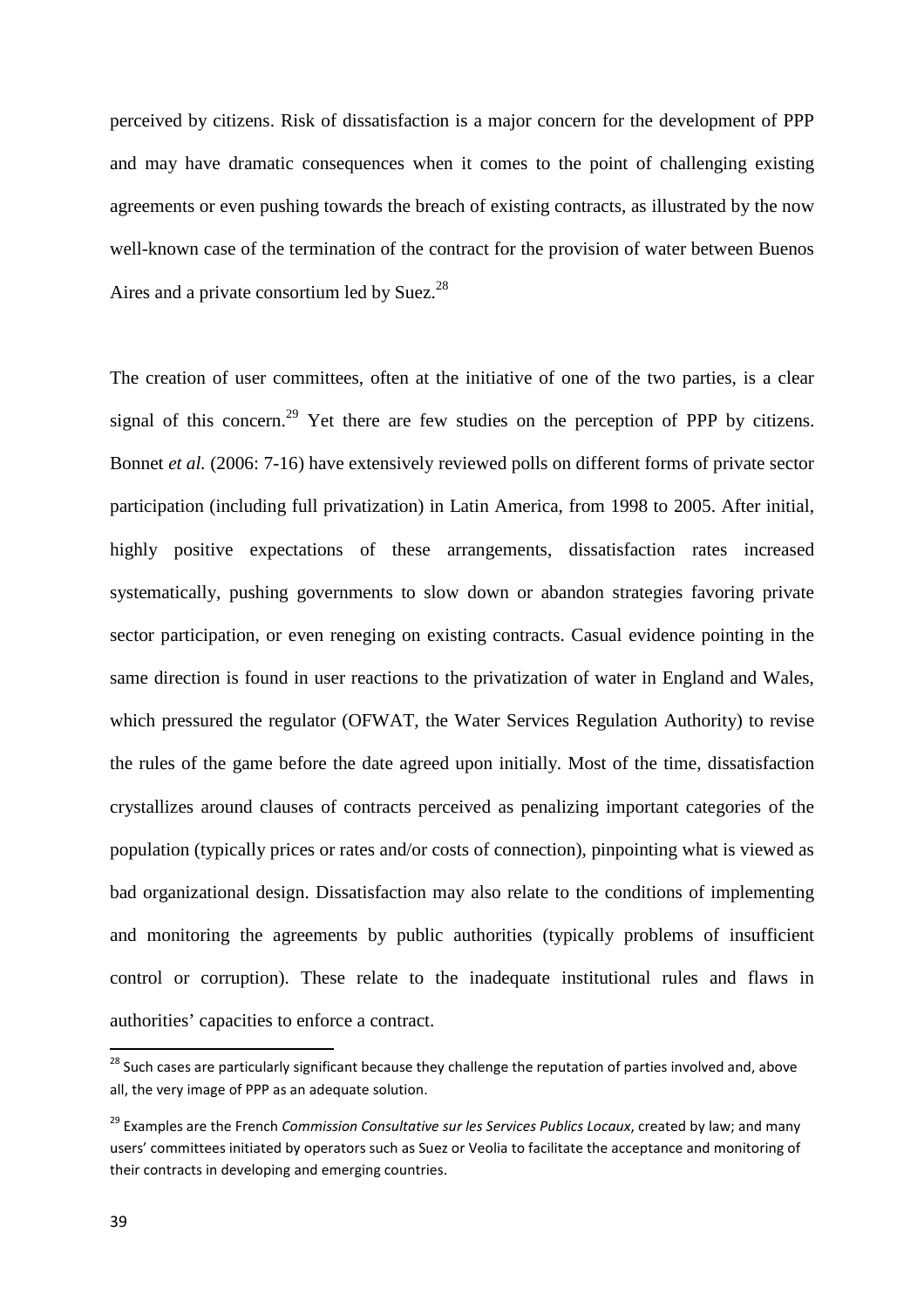One important underlying question is whether this dissatisfaction is durable or 'transitory': i.e.: whether the difficulties in switching from public provision to private participation are due to a slow learning process, particularly on the public side, or if it stems out of the inadequacy of PPP, when it comes to the delivery of network infrastructures. One source of tension in PPP is that public authorities often address private operators to solve problems they cannot monitor anymore, or that could have a negative impact on the political career of policy makers: for example, financing the renovation or expansion of existing infrastructure through taxes, increasing revenues of the operator so as to satisfy the needs for new investments, improving productivity by firing surplus employees, reducing opportunistic behavior among users such as illicit connections through tighter control and penalties, etc. Under these conditions, reforms involving private participation translate into prices rises; layoffs so that employment in the utilities concerned falls; metering households to control their actual consumption better and thus pushing up bills, etc. These measures feed opposition from vested interests, but also skepticism among larger segments of the population. Empirical evidence, such as periodic polls about the perception of PPP in France by the *Institut de la Gestion Déléguée*, or the rejection of private participation in the provision of public services in several German cities illustrate the significance of these negative reactions and the fact that they are not confined to developing countries (Ménard and Peeroo 2011: 322 & sq.).

It is not easy, and can be quite costly to monitor this dissatisfaction in order to contain or reverse this perception, through better information about the long term effects of private participation, compensation for laid-off employees, protection against disruption of services for the poorest households etc. This is not only a matter of communication or public relations: it might impose a different approach to contracting with private operators, for example with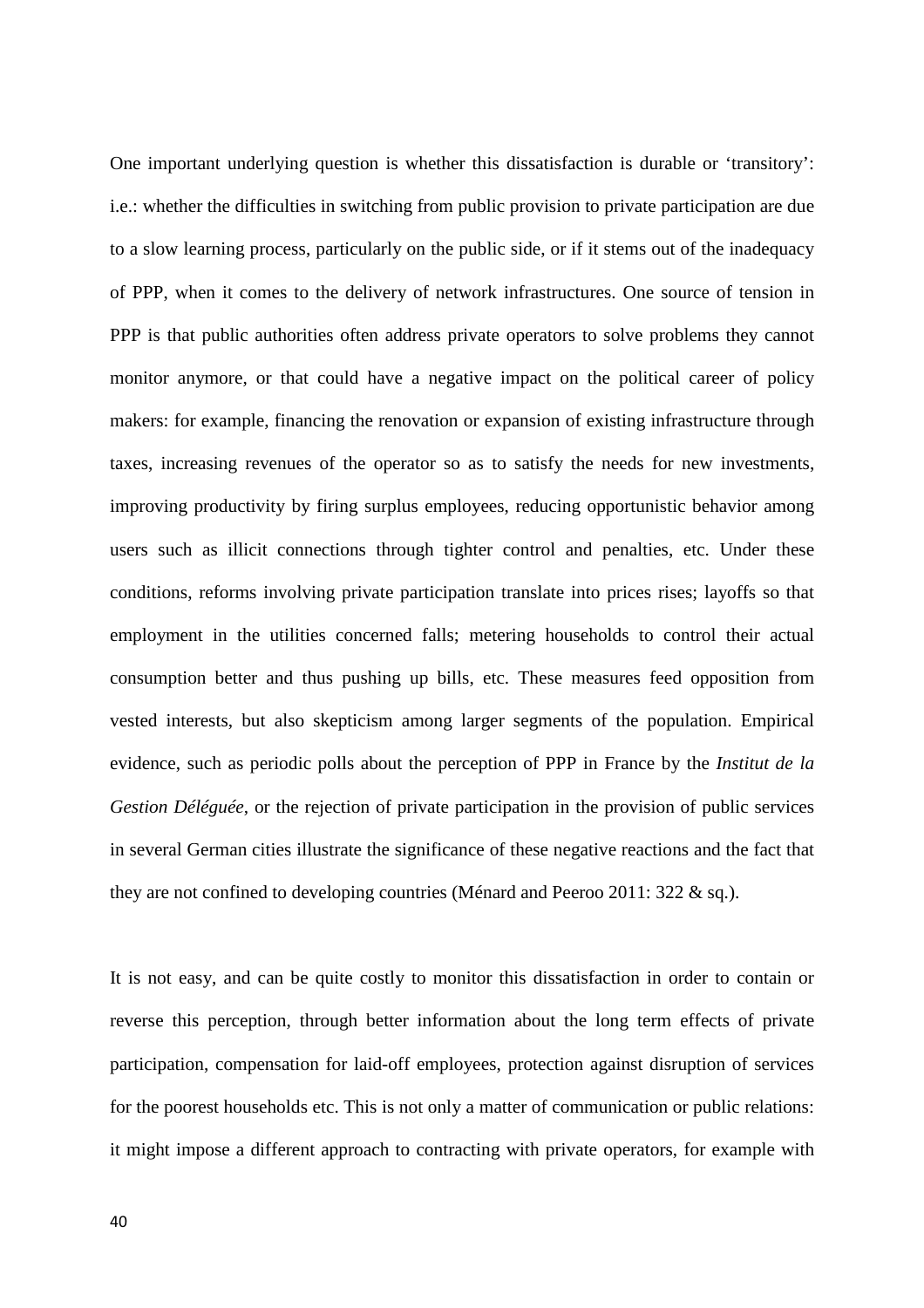the more active participation of users which may also translate into reduced efficiency and higher costs for the operator, or with changes in institutional rules that may challenge the legitimacy of policy makers or significantly deprive their capacity to monitor the development of infrastructures continued to be considered as 'public services'. Resistance from citizens who do not perceive value for their money in the changes involved, or from policy makers facing the perspective such dissatisfaction could feed and often does signal the end of PPP.

## **5. IS 'NO FUTURE FOR PPP' THE VERDICT?**

In this paper, I have attempted to point out some major difficulties that PPP is facing. I have argued that it has to deal with a double alignment problem. On the organizational side, a key issue is the allocation of rights. With PPP, the distinction between property rights and decision rights is particularly relevant since they are often partially dissociated from each other in the different types of contracts, while at the same time they correspond to an allocation of risks and responsibilities between public and private partners that often overlap. The resulting imbrications of rights lead to economic transaction costs that might be high or even intractable, either because of the complex issues to be solved *ex ante* in establishing the contract, or because of the costs of disentangling responsibilities and risks in the *ex post* implementation of the contract.

But there is more to the story. On the institutional side, PPP requires credible commitments among parties in an asymmetry of positions of a very special type. Indeed, one party (the public authorities) also makes the rules of the game, which opens room for significant arbitrariness. This is not to say that private operators are left without defenses: they may capture the rule maker, for example through corruption; they may influence the decision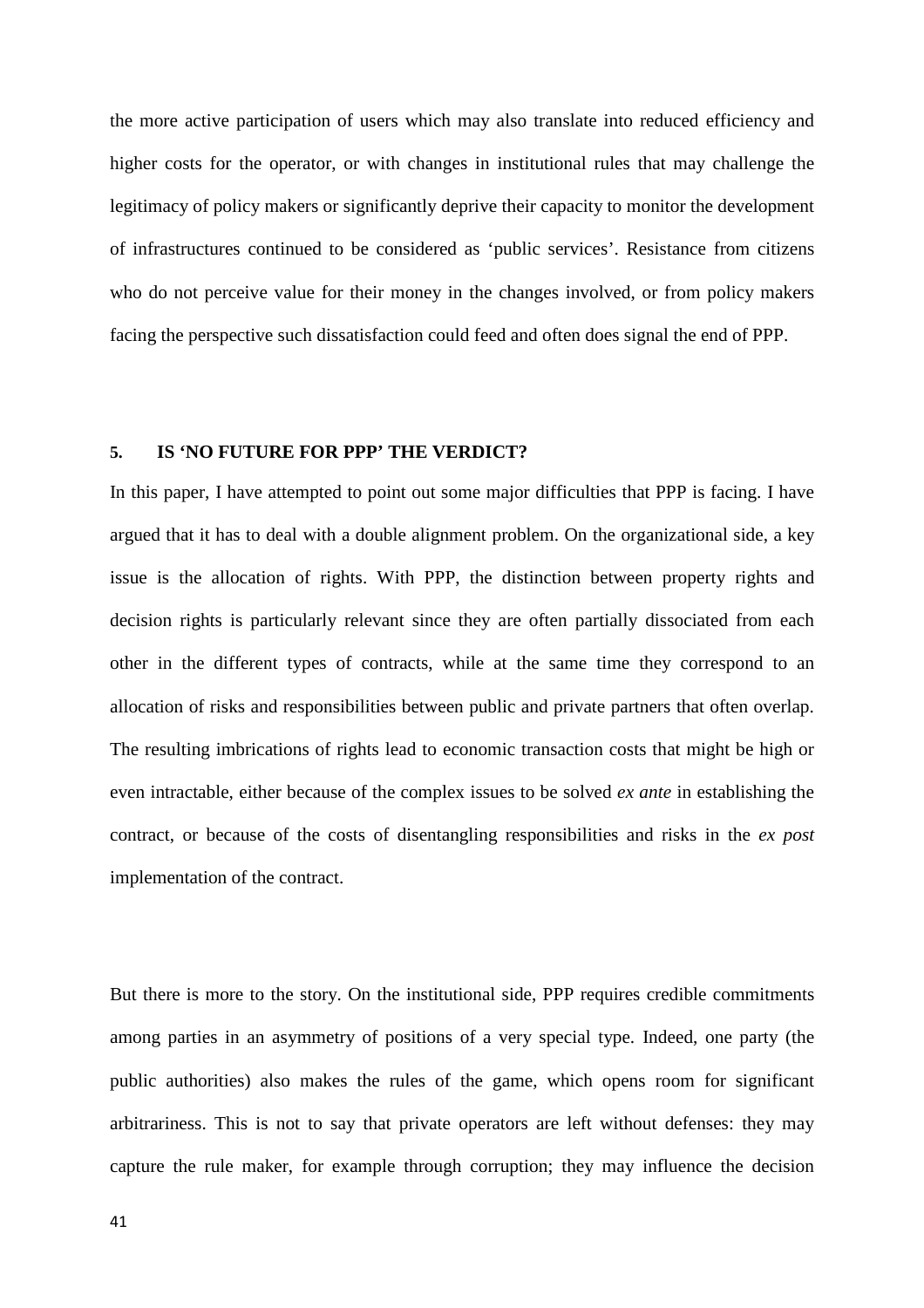making process, for example through lobbying; or they may even rely on institutions that partially prevail on local ones, as with multinationals going to international arbitration. Of course, all of the above are particularly significant when it comes to partnerships that involve important sunk investments, which is often the case for network infrastructures, which have attracted the largest volume investment under PPP as an organizational solution. The difficulties in finding an adequate institutional environment lead to political transaction costs.

All of these difficulties are embedded in the relational nature of contracts at stake, with 'relational' having a special meaning here, precisely because of this interaction between the properties of the organizational solution (and the blurred allocation of rights that often goes with it), and the characteristics of the institutions involved (with high risks of opportunism that they may facilitate). Ongoing financial uncertainties have amplified these difficulties. Even in institutionally stable countries, PPP has slowed down. According to the pro-PPP *Financial Times*, Britain's long celebrated PFI (PPP) program has seen the number of deals and their value fall to their lowest levels for a decade, and the causes of this might go beyond short term problems. Indeed, a recent paper in this newspaper concluded: 'The bigger question is whether the balance of risk and rigidity truly benefits the public sector. Too often, projects have turned out to require additional public sector support when the private sector has run into difficulties.'(*Financial Times*, January 15, 2010). Actually, the number and value of projects worldwide has had ups and downs repeatedly, since PPP bloomed in the discourse of international organizations and donors, as well as governments in the 1990s. All in all, private sector participation remains modest. For example, the pioneering PFI program, often cited as remarkable, remained the tip of the iceberg of British investment in infrastructure. According to a report by Britain's Finance Minister (the Chancellor of the Exchequer), dated 2010: "The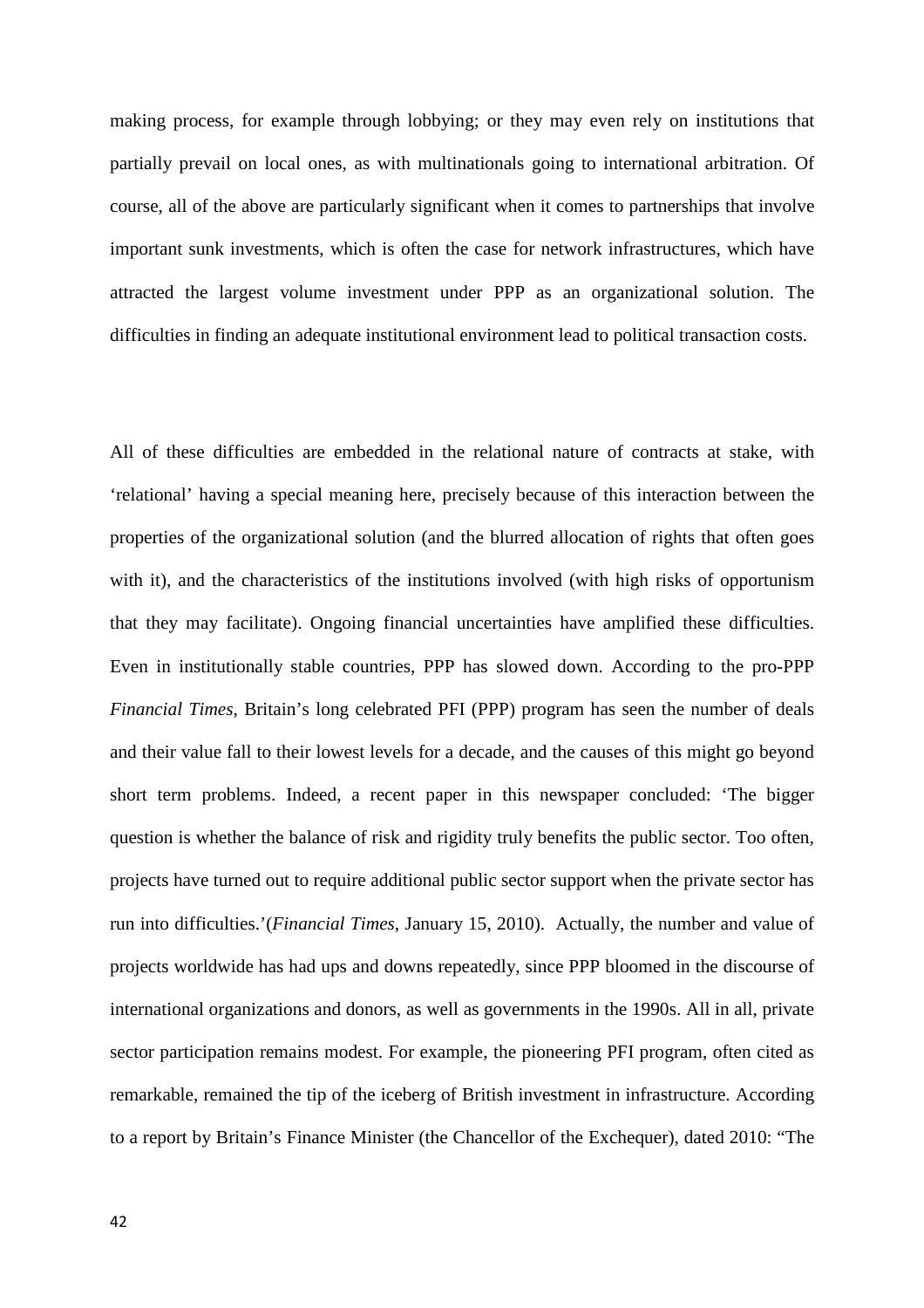Private Finance Initiative (PFI) is a small but important part of the Government's strategy for delivering high quality public services."  $30$ 

Nevertheless, PPP is likely to remain relatively high on the agenda of policy makers and to develop, although slowly. There are several reasons why it should be so. First, financial constraints on public authorities, which have been amplified by the financial crisis, are not going to diminish anytime soon. Second, the need for major investments in infrastructure is going to put increasing pressure on politicians, particularly with the rapid expansion of large urban agglomerations almost everywhere in the world, and the rapid development of interregional and international trade. Third, incentive issues and related dissatisfaction with the public provision of goods and services requiring major sunk investments and tight coordination will feed expectations of better management, which creates pressures to raise private sector involvement. Fourth, ideological motivations, which feed suspicions about the role of government, will also support the idea that PPP is a solution, if not the solution to public investment!

However, progress should remain slow and relatively modest, and might be accompanied by a switch in the type of PPP, for reasons explored in this chapter. On the organizational side, these include: the significance of investments at stake, at least when it comes to network infrastructures; the risks of governmental opportunism, since the political cycles differ so much from investment cycles; and the pressures from third parties, which tend to make

<sup>&</sup>lt;sup>30</sup> http://webarchive.nationalarchives.gov.uk/20100407010852/http://www.hm-treasury.gov.uk/ppp\_index.htm,

National Archives. According to this data set (last consulted November 29, 2010), 667 projects were signed from 1996 to 2010, many of them of relatively limited size.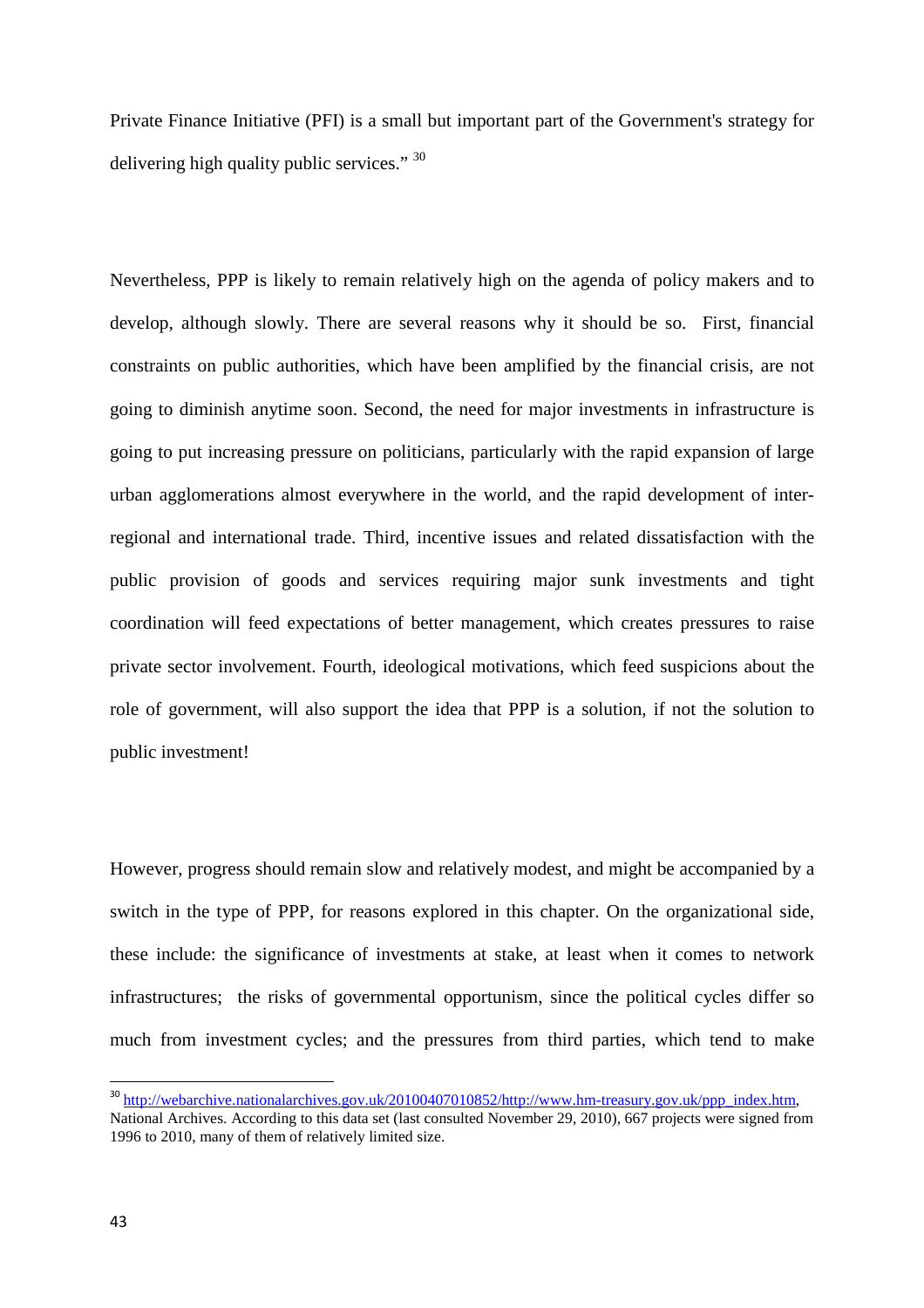contracts between public authorities and private operators increasingly rigid. These trends result in a paradox when it comes to the choice of contract: on the one hand, data suggests that more rights transferred to private operators tend to make contracts more efficient; on the other hand, risks facing private operators push them to favor management or lease contracts so as to avoid the high risks associated with substantial sunk investments. Hence, we can expect the development of mild forms of PPP in the future, mainly in management and services contracts.

This tendency should be amplified by institutional factors. Making public commitments credible in order to secure private investment and guarantee adequate rates of return, rather than systematically allocating risks to public authorities or donors, are issues that have been explored quite extensively by New Institutional Economists. They have exhibited the role of checks-and-balances in the political system; of a strong and independent judiciary; and of autonomous and competent regulators, as key institutional actors (Spiller and Levy, 1994; Spiller and Tommasi, 2005, Chap. 20). However, changing institutions to attain these goals is hard. It is a long term process with a lot of 'trial-and-error' and no guarantee of success (North *et al.* 2009: 32-55 and 112-122). One major difficulty is the implementation of institutions that are strong enough to limit political arbitrariness and third party opportunism, but flexible enough to allow adaptation. The lack of such an institutional environment in so many of the countries that most need private sector participation will push in the same direction as organizational issues, in other words towards the development of quite mild forms of PPP.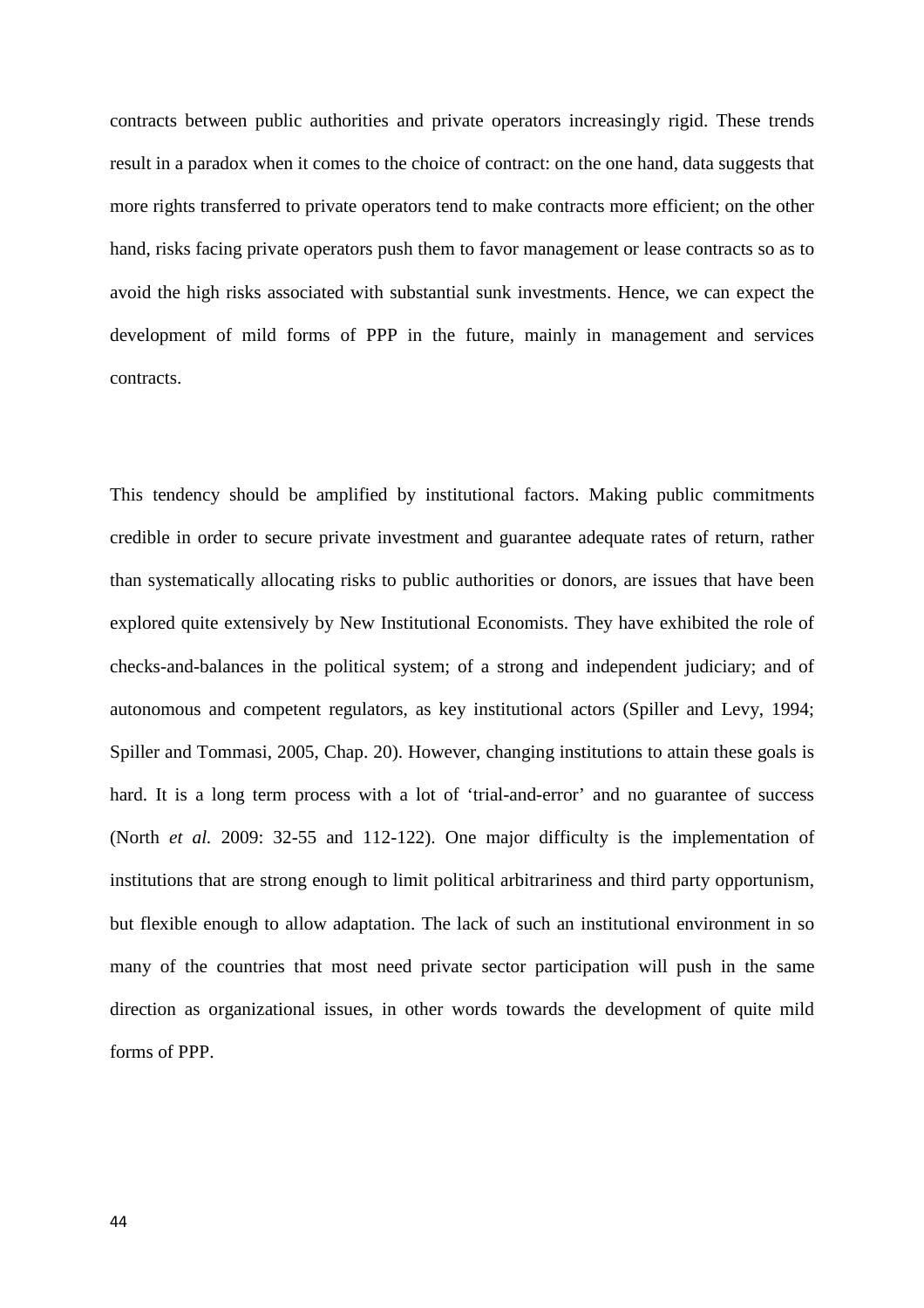To sum up, Public-Private Partnership in building network infrastructures and contributing to the delivery of public goods and services is going to stay with us and to progress. But one may also quite safely predict that: (1) this participation will remain limited when it comes to major investment and will rather contribute by providing adequate managerial capacities, so that management and lease contracts should prevail; (2) building institutions that fit the needs of secured private participation will remain high on the agenda of policy makers and international donors, but will also challenge our poor understanding of what adequate institutions are and how they impact on the interaction between public authorities and private operators. These issues are of great concern to decision makers, but also define an important research agenda.

#### **REFERENCES**

Andres, Luis A., Jose Luis Guasch and Sebastian Lopez Azumendi (2009) 'Regulatory Governance and Sector Performance: Methodology and Evaluation for Electricity Distribution in Latin America'. In: C. Ménard and M. Ghertman (eds.), *Regulation, De-Regulation and Re-Regulation*. Cheltenham: Edward Elgar Pub., chap. 6, pp.111-150.

Bajari, Patrick and Steve Tadelis (2001) « Incentives versus Transaction Costs: A Theory of Procurement Contracts.» *Rand Journal of Economics*, 32 (3): 387-407.

Baker, George, Robert Gibbons and Kevin Murphy (2002), 'Relational Contracts and the Theory of the Firm', Q*uarterly Journal of Economics*, **117** (1), 39-84.

--- (2008) "Strategic Alliances: Bridges Between "Islands of Conscious Power". *Journal of the Japanese and International Economies* 22 (2): 146-163

 Barter, Paul A. (2008) 'Public planning with business delivery of excellent urban public transport', *Policy and Society*, 27(2): 103–114.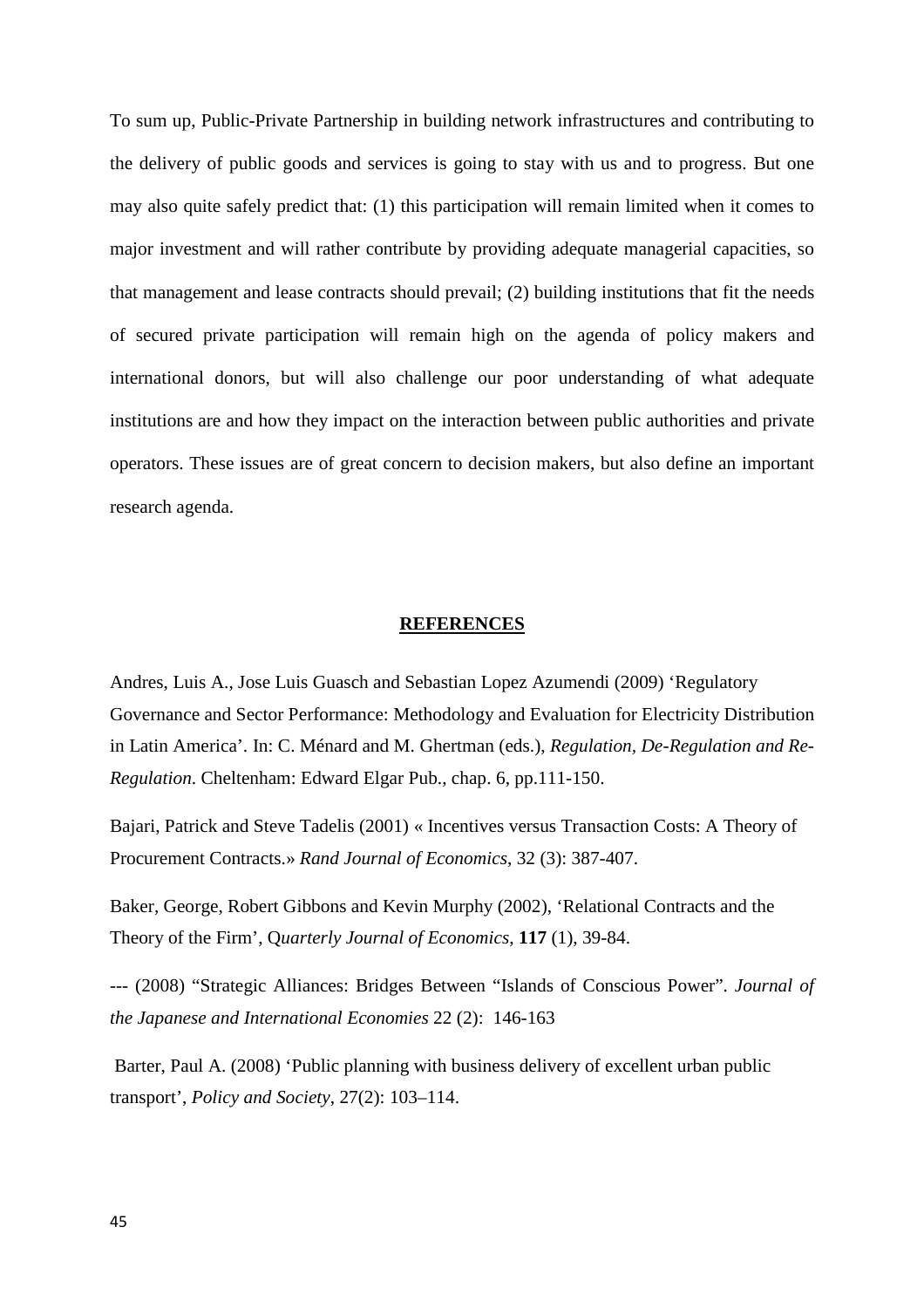Bonnet, Celine, Pierre Dubois, David Martimort and Stephane Straub (2006) 'Empirical evidence on satisfaction with privatization in Latin America: welfare effects and beliefs", Toulouse: IDEI, Working paper, October 2006. 60 Pages.

Clarke, George and Claude Ménard (2002) "A Transitory Regime: Water Supply in Conakry, Guinea". In M. Shirley (ed.), chap. 8: 273-316.

European Union (2004a). *Green Paper on Public-Private Partnerships and Community Law on Public Contract and Concession*. Presented by the Commission, Brussels, 30/04/2004.

European Union (2004b) *White Paper on Services of General Interest*. Communication from the Commission to the European Parliament, the Council, the European Economic and Social Committee and the Committee of the Regions. Brussels, 12.05.2004.

*Financial Times*, 'PFI feels the pinch. UK Government must treat private financing with care'. January 15, 2010.

Gassner, Katharina, Alexander Popov and Natalyia Pushak (2009) *Does Private Sector Participation Improve Performance in Electricity and Water Distribution?* Washington: The World Bank, Public-Private Infrastructure Advisory Facility.

Goldberg, Victor (1976) 'Regulation and Administered Contracts', *Bell Journal of Economics*, 7: 527-543.

Guasch, Jose Luis (2004) *Granting and Renegotiating Infrastructure Concessions: Doing it Right*. Washington: The World Bank.

Hammami, Mona, Jean-Francois Ruhashyankiko and Etienne B. Yehoue (2006) « Determinants of Public-Private Partnerships in Infrastructure." Working Paper 06/99, IMF.

Hart, Oliver (2003) "Incomplete Contracts and Public Ownership: Remarks, and an Application to Public-Private Partnerships." *The Economic Journal,* 113 (March): C69- C76.

Kauffmann, Cécile and Lucia Wegner (2007), 'Privatisation in the MEDA region: where do we stand?' OECD, Development Center, Working Paper # 261, July 2007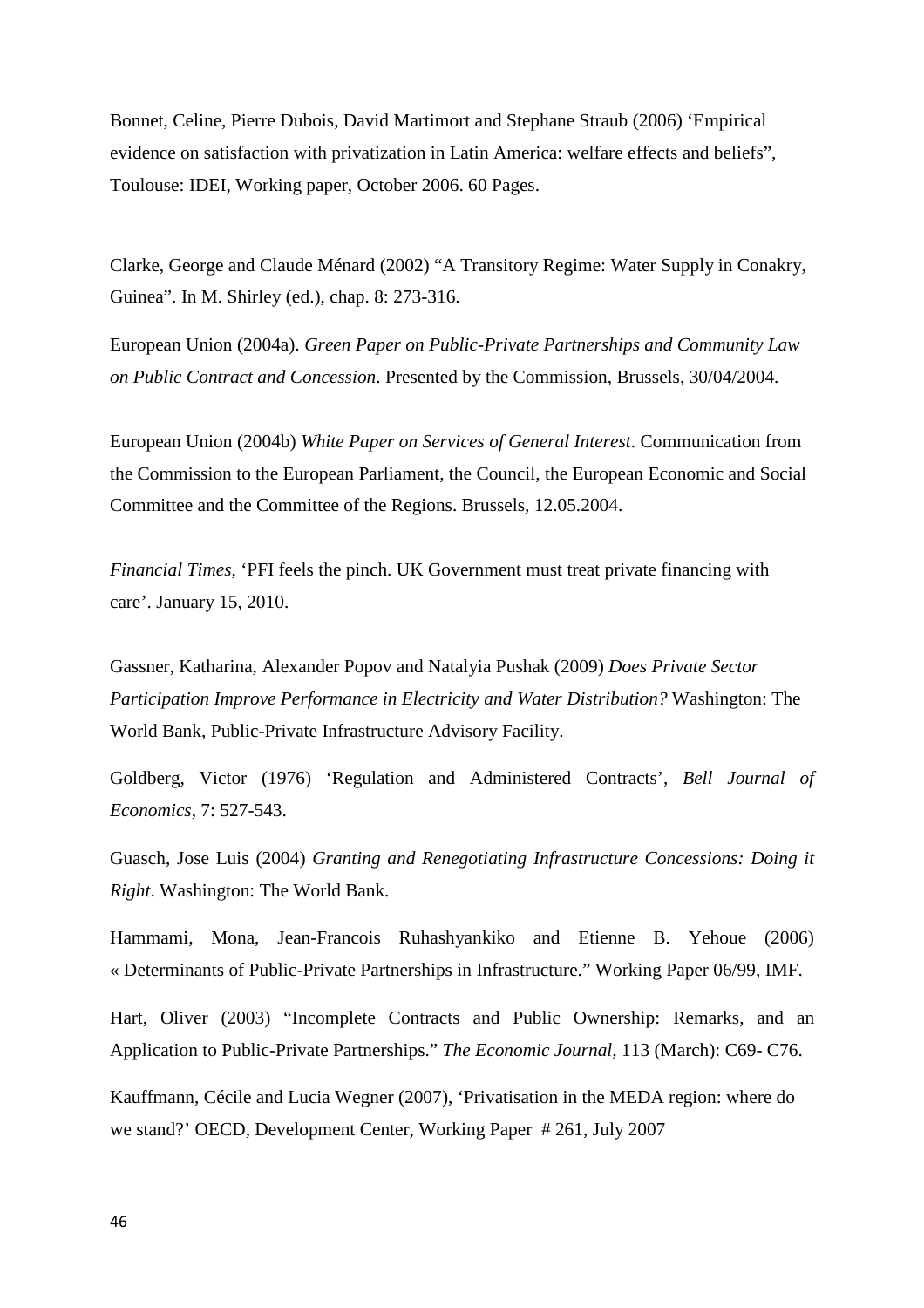Kunneke, Rolf, John Groenewegen and Claude Ménard (2010) 'Aligning modes of organization with technology: Critical transactions in the reform of infrastructures', *Journal of Economic Behavior and Organization*, 75 (3): 494-505.

Levy, Brian and Pablo Spiller (1994) 'The Institutional Foundations of Regulatory Commitment', *Journal of Law, Economics and Organization,* 9 (Fall): 201-246.

Macneil, Ian R. (1978) 'Contracts: Adjustments of a Long Term Economic Relation under Classical, Neoclassical, and Relational Contract Law,' *Northwestern University Law Review*, 72: 854-906.

Marin, Philippe (2009) *Public-Private Partnershp for Urban Water Utilities. A Review of Experiences in Developing Countries,* Washington: The World Bank, Public-Private Infrastructure Advisory Facility.

Martimort, David and Stéphane Straub (2009), "Infrastructure Privatization and Changes in Corruption Pattern: The Roots of Public Discontent." *Journal of Development Economics*, 90 (1): 69-84

Masten, Scott E., James W. Meehan and Edward E. Snyder (1991) "The Costs of Organization". *The Journal of Law, Economics and Organization*, 7 (1): 1-25

Ménard, Claude (2009) 'Why to reform infrastructure and with what institutional arrangements? The case of public private partnerships in water supply', In: R. Kunneke, J. Groenewegen and J.F. Auger (eds.), *The Governance of Network Industries*, Cheltenham: Edward Elgar Publisher, chap. 2: 25-45.

--(2011) "Hybrid Modes of Organization. Alliances, Joint Ventures, Networks, and Other 'Strange' Animals." In: R. Gibbons and J. Roberts, *The Handbook of Organizational Economics*, Princeton: Princeton University Press (forthcoming)

Ménard, Claude and George Clarke (2002) 'A Transitory Regime: Water Supply in Conakry, Guinea.' In: M. Shirley (ed.) *Thirsting for Efficiency: The Economics and Politics of Urban Water Reforms*. Amsterdam: Elsevier-Pergamon : 273-316.

Ménard, Claude, Jean-Michel Oudot, Laurent Garcin, Julie de Brux and Marie-Joelle Kodjovi (2009) *L'évaluation préalable dans les contrats de partenariat*. Institut de la Gestion Déléguée –CEF-O-PPP, Avril. 62 pages.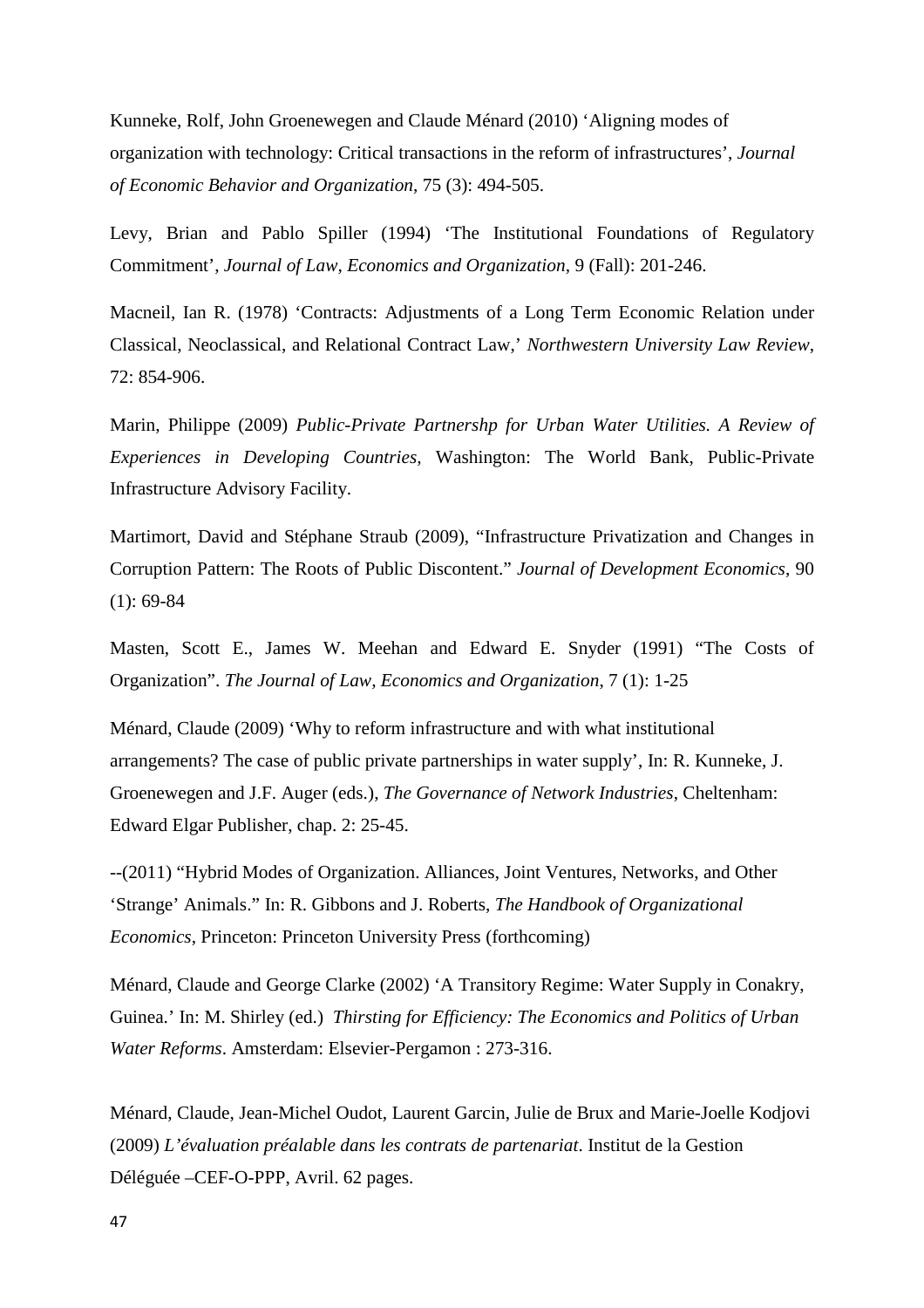Ménard, Claude and Aleksandra Peeroo (2011) 'Liberalization in the Water Sector: Three Leading Models', In: R. Kunneke and M. Finger (eds.), *Handbook of Liberalization*. Chap. 18: 310-327.

Ménard, Claude and Stéphane Saussier (2002) " Contractual Choice and Performance." In/ Eric Brousseau and Jean-Michel Glachant (eds.), *The Economics of Contracts. Theory and Applications*. Cambridge (UK): Cambridge University Press. Pp. 440-462.

Ménard, Claude and Mary Shirley (eds.) (2005/2008) *Handbook of New Institutional Economics*. Berlin-Boston-Dordrecht: Springer Verlag.

Moteff, J., Copeland, C., Fischer, J., (2003), *Critical infrastructure: What makes an infrastructure critical?* Report to the Congress. Congressional Research Service.

North, Douglass C. (1990), 'A Transaction Cost Theory of Politics', *Journal of Theoretical Politics*, **2** (4): 355-67

North, Douglass C., John J. Wallis and Barry R. Weingast (2009) *Violence and Social Orders. A conceptual framewotk for interpreting Recorded Human history*. Cambridge (UK): Cambridge University Press.

Oudot, Jean-Michel and Claude Ménard (2010) 'Opportunisme ou équité ? Le cas des contrats d'approvisionnement de défense', *Revue Française d'Economie*, 24 (3): 196-226.

PricewaterhouseCoopers (2005) *Delivering the PPP Promise: A review of PPP issues and activities.* 

Savedoff, William and Pablo Spiller (ed.), (1999) *Spilled Water*. *Institutional Commitment in the Provision of Water Services in Latin America,* Washington: Inter-American Development Bank.

Shirley, Mary (ed.), (2002) *Thirsting for Efficiency: The Economics and Politics of Urban Water Reforms,* Amsterdam: Elsevier-Pergamon.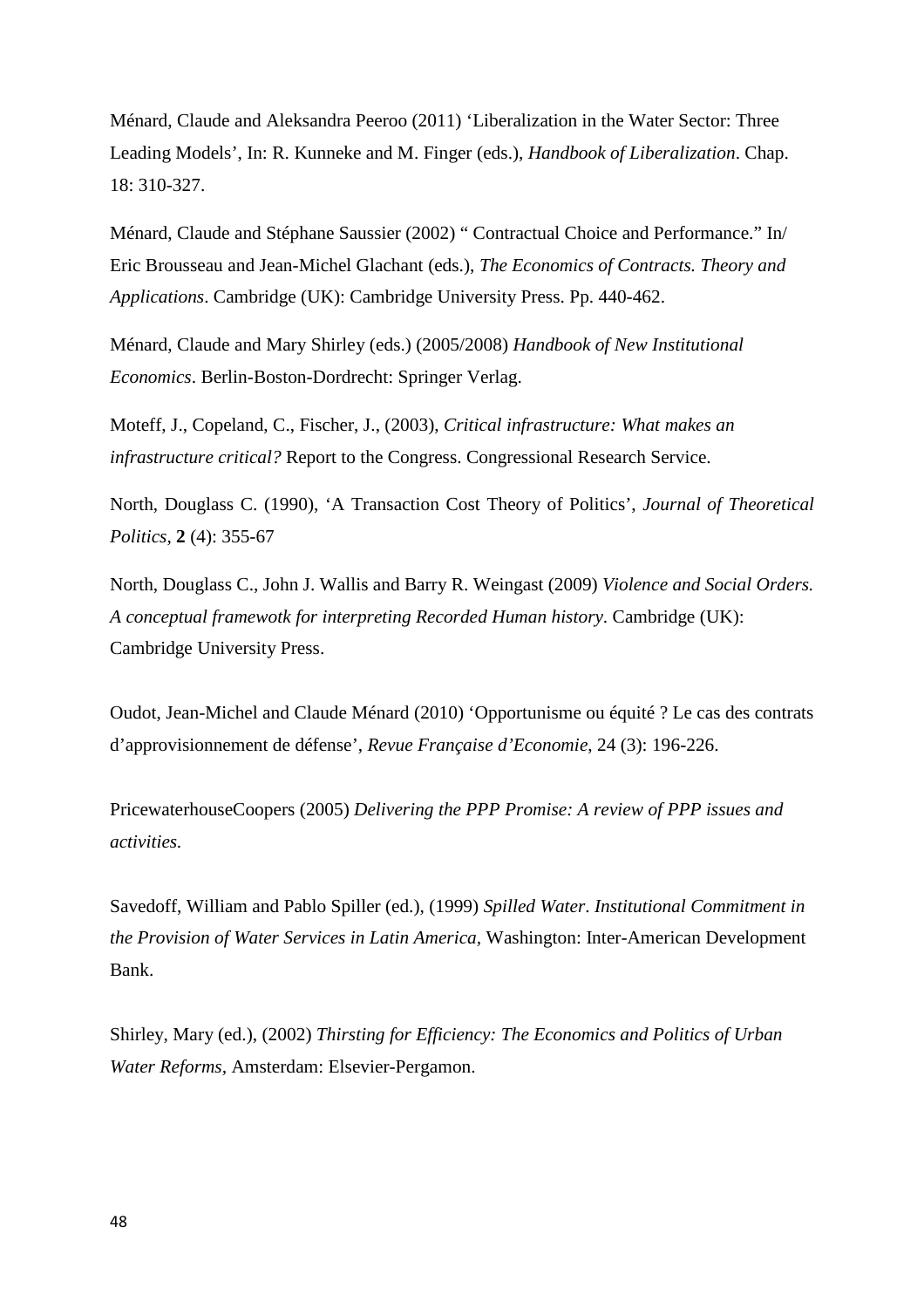Spiller, Pablo T. (2009) 'An institutional theory of public contracts: regulatory implications,' In: Claude Ménard and Michel Ghertman, (eds.), *Regulation, De-Regulation and Re-Regulation*, Cheltenham: Edward Elgar Pub., chap. 3: 45-66.

Spiller, Pablo and Mario Tommasi (2005) "The Institutions of Regulation: An Application to Public Utilities." In Ménard and Shurley (eds.), 2005/2008, chap. 20: 515-544.

Spiller, Pablo T. (2010) 'Regulation: A Transaction Cost Perspective'. *California Management Review*, 52 (2): 147-158.

UN Millennium Project (2005). *Health, Dignity, and Development: What Will It Take?* New York: United Nations Millennium Project.

Wallsten, Scott (2001) 'An econometric analysis of telecommunication competition, privatization, and regulation in Africa and Latin America', *Journal of Industrial Economics*, 40 (1): 1-19.

Wallsten, Scott and Katrina Kosec (2008) 'The effects of ownership and benchmark competition: an empirical analysis of US water systems,' *International Journal of Industrial organization*, 26: 186-205.

Warner, Mildred E. and Amir Hefetz (2007) 'Beyond the Market versus Planning Dichotomy: Understanding Privatisation and its reverse in US cities', *Local Government Studies*, 33 (4): 555-572.

Xun, Wu and Nepomuceno A. Malaluan (2008) 'A tale of two concessionaires: a natural experiment of water privatization in Metro Manilla'. *Urban Studies* 45(1): 207-229.

Yvrande, Anne and Claude Ménard (2005) 'Institutional Constraints and Organizational Change. The Case of the British Rail Reform', *Journal of Economic Behavior and Organization*, 56 (4): 675-699.

#### **Websites:**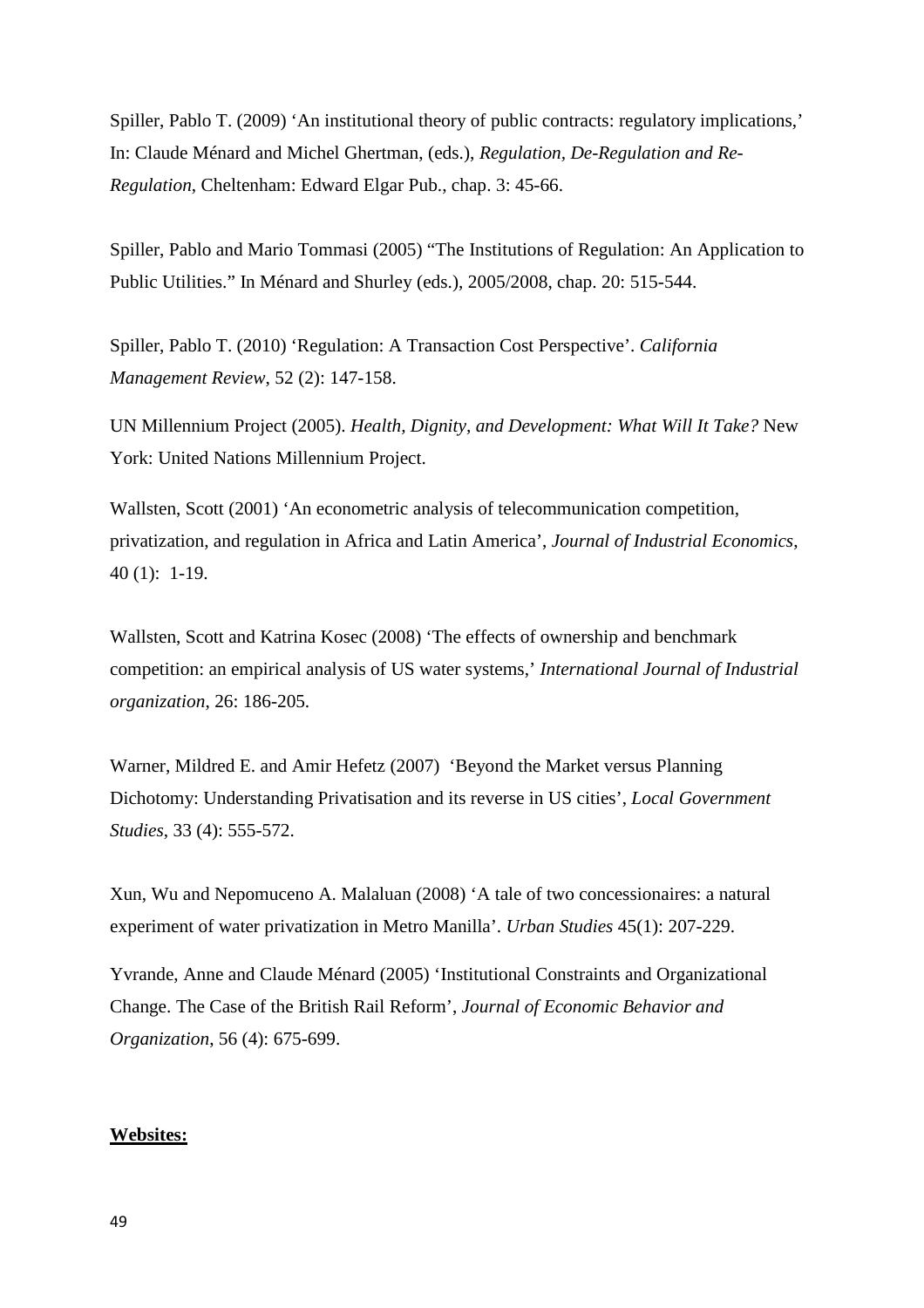Her Majesty's Treasurer:

http://webarchive.nationalarchives.gov.uk/20100407010852/http://www.hmtreasury.gov.uk/ppp\_index.htm

Institut de la Gestion Déléguée :

http://www.fondation-igd.org

Mission d'Appui aux Partenariats Public-Privé, http://www.ppp.bercy.gouv.fr/liste\_projets\_extract\_boamp.pdf

Public-Private Infrastructure Advisory Facility: http://www.ppiaf.org/ppiaf/page/privateparticipation-infrastructure-database. Last consulted: December 2010.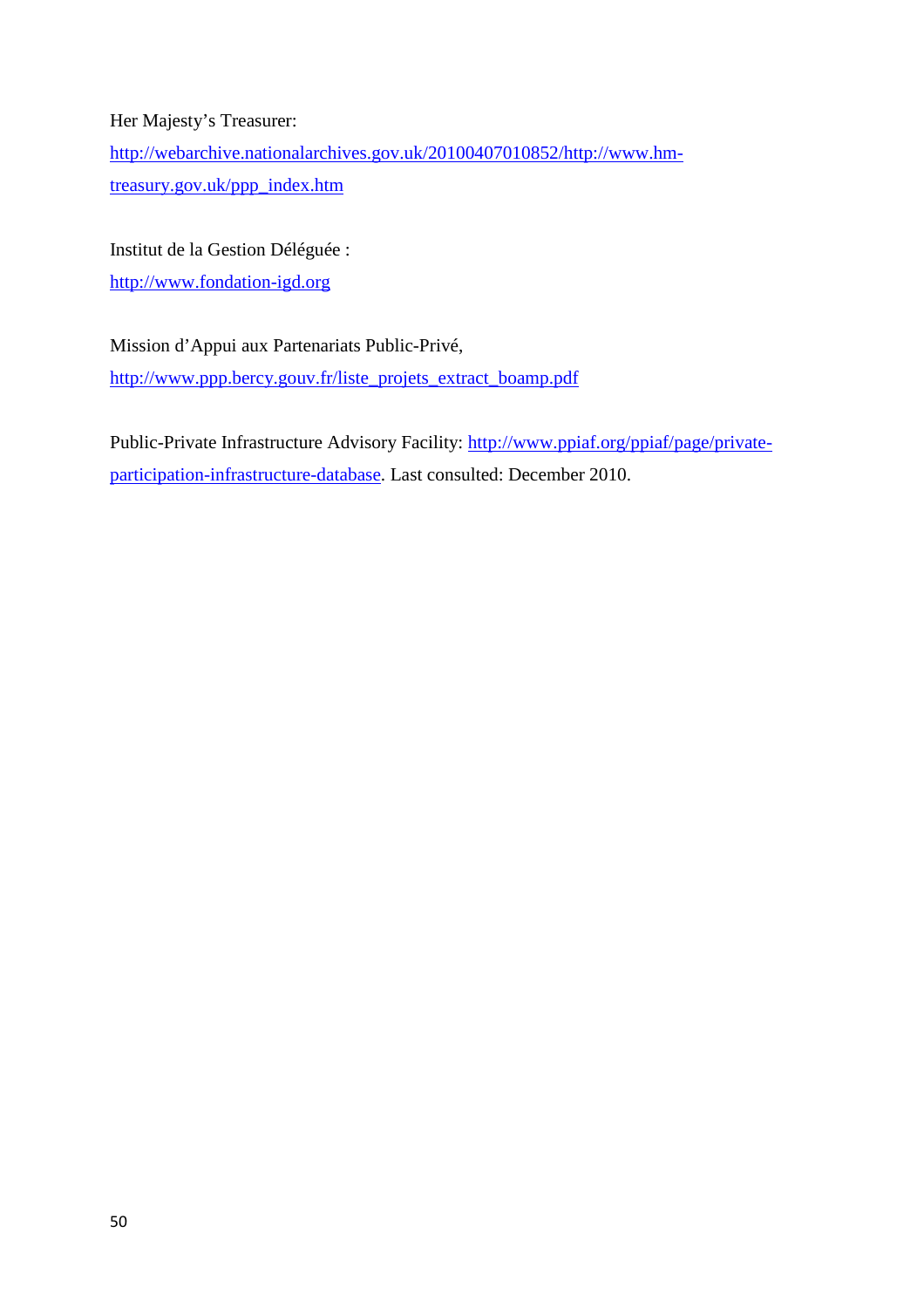## GRAPHS AND FIGURES



### GRAPH 1

Source: World Bank and PPIAF, PPI Database.